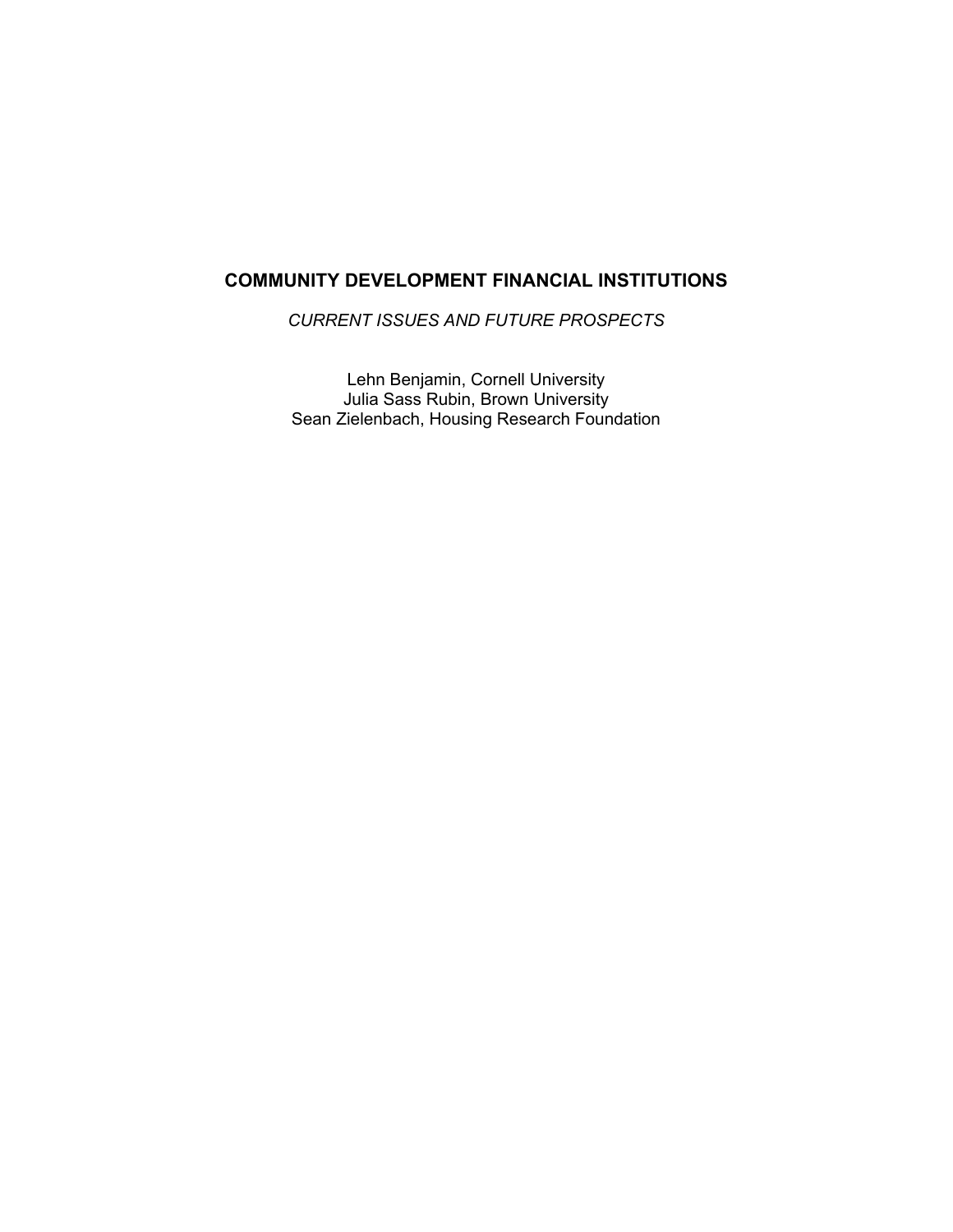### **INTRODUCTION**

Affordable credit, basic financial services, and investment capital are critical to the health of communities. Individuals need mortgages to purchase and maintain their homes. Developers require financing to build and rehabilitate commercial properties, community facilities, and affordable housing. Businesses need credit and equity capital in order to grow. Community residents (as well as local institutions) have to have safe, affordable financial accounts where they can keep and build their assets. Unfortunately, low-income communities and individuals have always had limited access to financial services, affordable credit, and investment capital. The problem has multiple causes, including historical patterns of racial and ethnic discrimination (Oliver and Shapiro 1995; Squires and O'Connor 2001), suburbanization and the flight of capital out of the inner city (Kasarda 1989; Jackson 1995), banks' and thrifts' concerns about profitability, and the restructuring of the financial services industry (Avery et al 1997; Stegman 1999). The lack of such financing has consistently hampered efforts to improve conditions in these areas. It also has created an opportunity for an alternative type of financial institution.

Community development financial institutions (CDFIs) emerged in response to that need. CDFIs have a primary mission of improving economic conditions for low-income individuals and communities. Consisting of a wide range of organizational types (including community development banks and credit unions; community development venture capital providers; micro-enterprise funds; and housing, business, and facility loan funds), these "alternative" entities provide a range of financial products and services that often are not available from more "mainstream" lenders and financiers. The CDFIs augment their financing with a range of counseling and educational services that increase their borrowers' economic capacities and potential. There currently are more than 650 such entities throughout the country, ranging in asset size from \$5,000 to almost \$730 million (CDP 2001).<sup>1</sup>

<sup>————————————————————&</sup>lt;br><sup>1</sup> These figures reflect data from a subset of CDFIs and may consequently under-report or over-report asset size slightly. Information on asset size is not available for all certified CDFIs.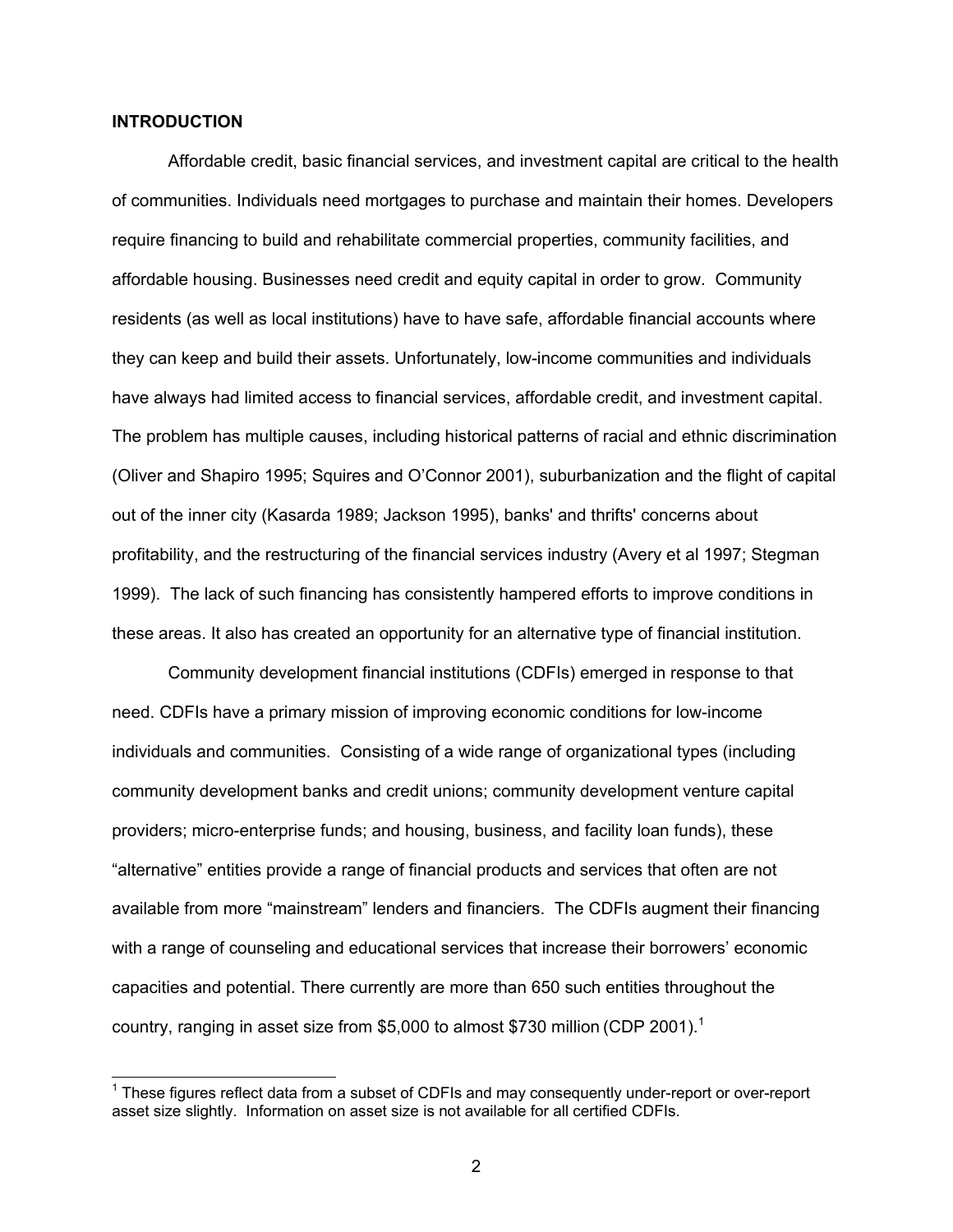This paper describes how CDFIs have crafted a set of financial products and services that provide capital for community development and revitalization. It outlines the history of the CDFI industry and details how CDFIs are responding to three specific development needs: basic financial services; affordable credit for home purchase, rehabilitation, and maintenance; and loan and equity capital for business development. It concludes by considering CDFIs' place in the broader context of financial service provision in lower-income communities.

### **HISTORICAL CONTEXT**

CDFIs are the latest institutional efforts to address the financial needs of economically disadvantaged communities. The 1880s witnessed the development of a small number of banks that specifically targeted black communities that had been unable to obtain conventional banking services (Du Bois 1907). The 1930s and 1940s saw the emergence of credit unions, many of which were in the rural south and were designed to serve African Americans who did not have access to credit.

A series of multi-purpose community development corporations (CDCs) emerged in the late 1960s and early 1970s to provide loans and equity investments to businesses and address the housing needs of many distressed communities. At the same time, a number of federally and state-funded revolving loan funds were created to provide financing to small businesses in these areas. The 1970s also saw the establishment of the first community development banks, one of whose subsequent success (South Shore Bank) served as the impetus for similar development finance models throughout the country (Taub 1988).

The late 1970s and early 1980s witnessed the birth of several community development intermediaries. These entities have collectively provided a variety of financial and consulting services to CDCs and other community-based institutions (Liou and Stroh 1998). In 1978, Congress created the Neighborhood Reinvestment Corporation, which subsequently created a number of local lending institutions that provide affordable mortgage financing to lower-income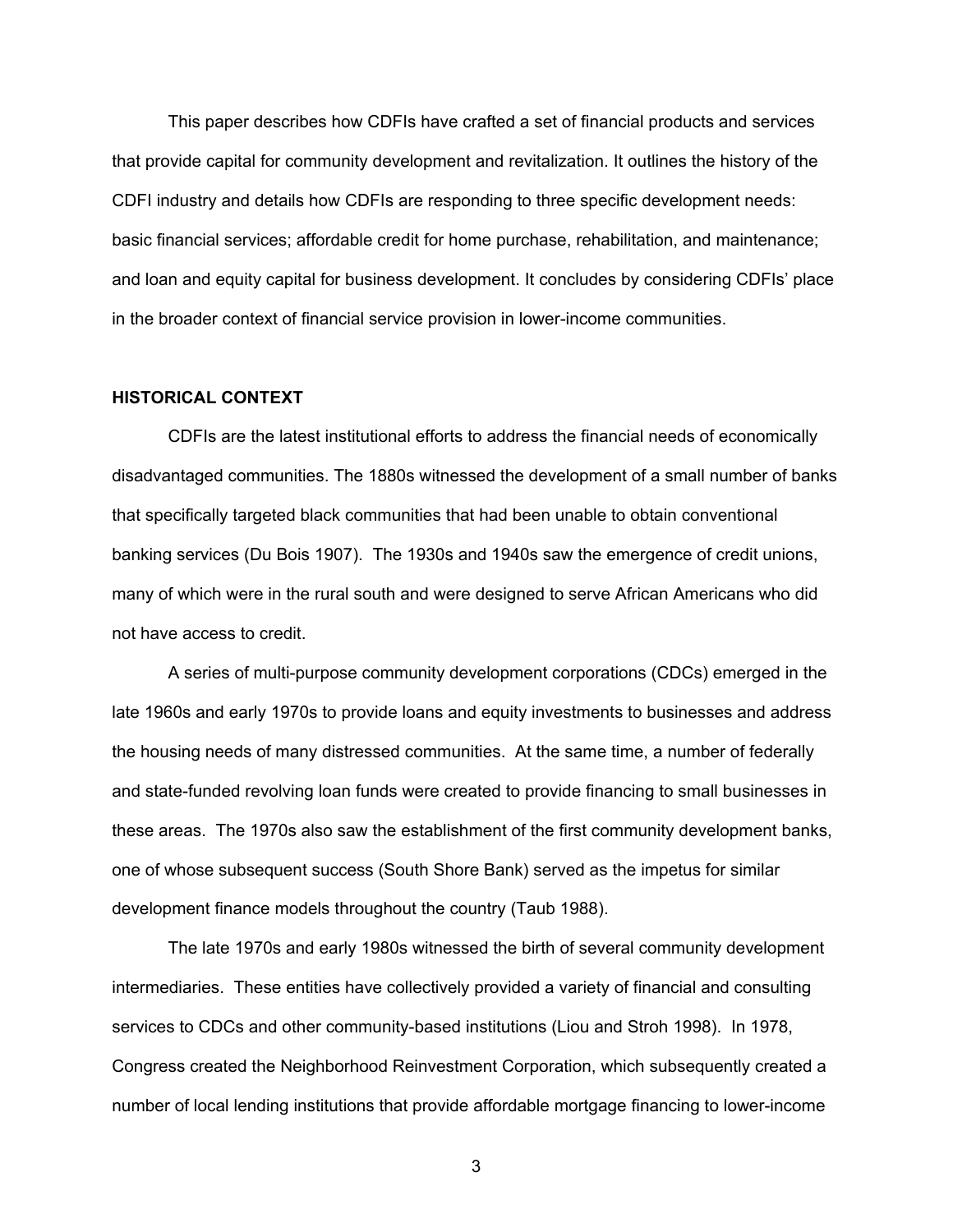individuals. A year later, the Ford Foundation and six other investors established the Local Initiatives Support Corporation (LISC) as a national vehicle for bringing financial and technical support to the growing cadre of CDCs engaged in real estate development. James and Patty Rouse created the similarly oriented Enterprise Foundation three years later.

The growth and vitality of the CDFI field has also been greatly enhanced by the trade associations that represent different types of community development financial institutions. These entities hold regular conferences and workshops to build awareness and train new practitioners. They also lobby Congress to increase the availability of resources for their members. The earliest trade association, the National Federation of Community Development Credit Unions (NFCDCU), which was created in 1974, has worked to promote the CDCU model. The National Association of Community Development Loan Funds, which subsequently became the National Community Capital Association (NCCA), was formed in 1985. Like NFCDCU, NCCA has taken an active role in helping to expand the number of development finance institutions throughout the country. Since 1991, the Association of Enterprise Opportunity has focused on furthering the work of organizations supporting micro-enterprise. The Community Development Venture Capital Alliance was incorporated in 1994 and has overseen a dramatic increase in the number of CDVC providers.

### *The Community Reinvestment Act*

One of the major factors behind the growth of the CDFI industry has been the federal Community Reinvestment Act (CRA), arguably the chief cause of an increased investment in lower-income markets that occurred in the mid to late 1990s. Congress passed the act in 1977 in response to concerted pressure from a national coalition of community activists. Building on the Home Mortgage Disclosure Act (passed in 1975), which required banks to report the geographical locations of their loans, CRA mandates that banks address the credit needs of their entire service area and prohibits them from discriminating against any portion of their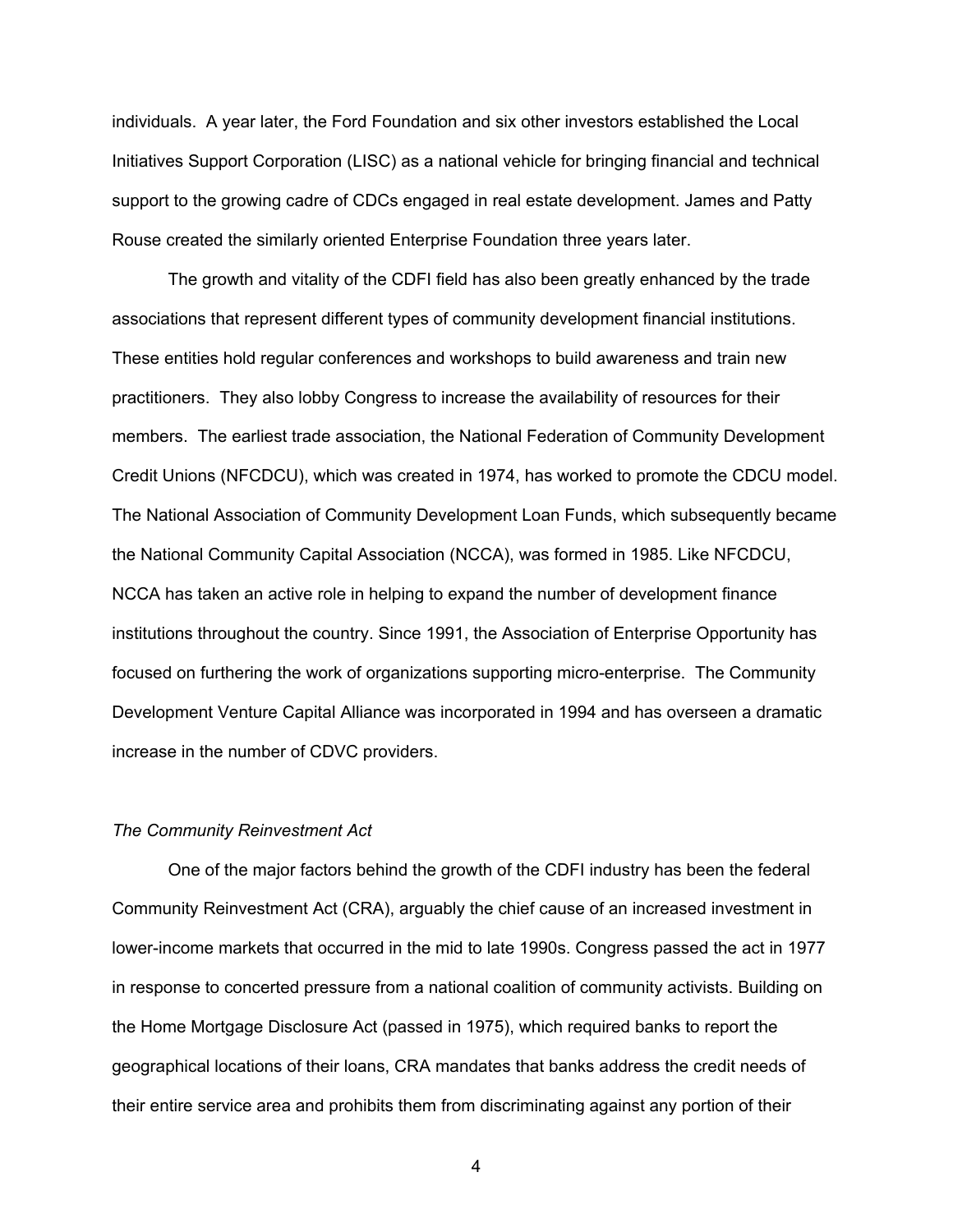markets.<sup>2</sup> However, the law did not contain any specific penalties for non-compliance (and still does not). Regulators could factor a bank's lending record into a decision to approve a merger or a new branch opening, but they could not impose any direct financial penalties for poor community reinvestment performance. The Carter, Reagan, and Bush administrations offered little public support for CRA, and the law consequently went largely un-enforced for much of the 1970s and 1980s. There were only a handful of occasions on which banks' merger or acquisition applications were denied for CRA-related reasons.

Conditions changed noticeably in the 1990s. A number of well-publicized studies in the late 1980s and early 1990s, especially those in Atlanta, Chicago, and Boston,  $3\over 3$  highlighted the continued persistence of discriminatory lending practices. These findings led to renewed pressure by community groups against discriminatory banks and their regulators, particularly in the public comment period associated with banks' merger applications. Unwilling to risk a CRArelated denial or bad publicity, an increasing number of banks negotiated reinvestment agreements with the protesters.

CRA proponents also benefited from the strong and consistent backing of President Bill Clinton. With Clinton's public support, regulators revised CRA in 1995 so that banks were judged more on their actual lending and investment performance in low-income and minority communities than on their marketing and outreach efforts in these areas. The changes contributed to a sharp growth in lending in these communities. Clinton's veto threats effectively killed subsequent congressional attempts to weaken or eliminate CRA's provisions. The

 $\frac{2}{\pi}$ Congress had ostensibly addressed the issue of racial discrimination in lending with passage of the Fair Lending Act of 1968 and the Equal Credit Opportunity Act of 1974. The CRA sought to eliminate the more insidious practice of redlining, in which bankers refused to lend in certain geographic markets because of the perception of high risk in those communities. Contributing factors to high-risk perceptions included large numbers of racial and ethnic minorities and high rates of poverty and unemployment.

<sup>3</sup> The Atlanta *Journal-Constitution*'s "Color of Money" series in 1988 highlighted the tremendous disparities in mortgage lending between Atlanta's primarily Black and predominantly White neighborhoods. Pogge, Hoyt, & Revere's 1986 study showed similar trends in Chicago. The Federal Reserve Bank of Boston reported that Black mortgage applicants in Boston were rejected 60 percent more often than similarly qualified White applicants (Munnell et. al. 1992).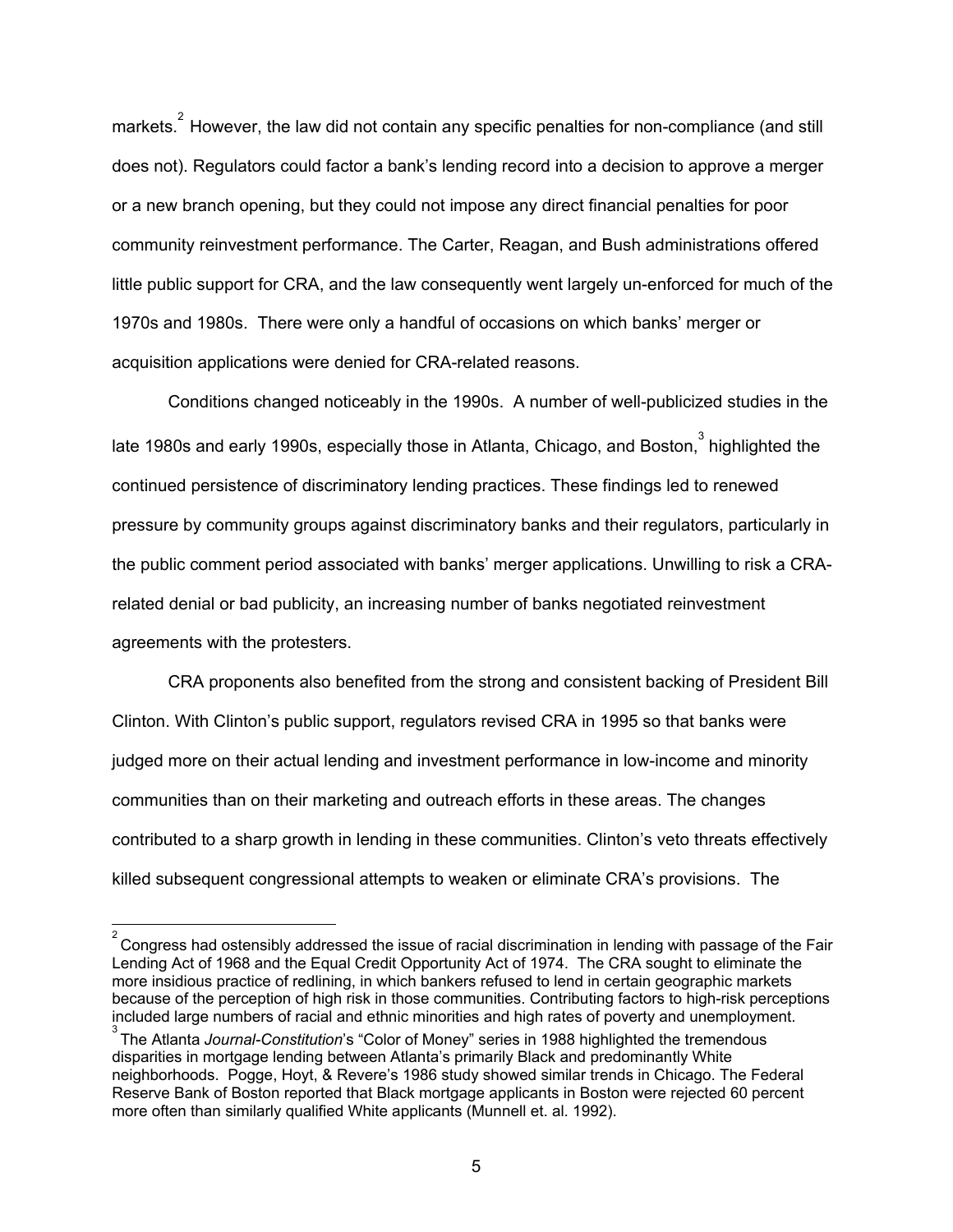administration's strong commitment to CRA forced banks to comply with the law's provisions and was a major cause of the substantial growth in bank lending in low-income markets in the 1990s (see Belsky, Schill, & Yezer 2001).

#### *The Establishment of the Community Development Financial Institutions Fund*

The federal government's direct programmatic role in community development finance has varied considerably in the past few decades. The federal Office of Economic Opportunity (OEO) and related War on Poverty agencies contributed significantly to the creation of many CDCs and low-income credit unions in the 1960s and early 1970s (Abt 1973; Robinson & Gilson 1993). This support was reduced during the Nixon administration and withdrawn entirely in the 1980s, a result of the Reagan administration's elimination of many of the Great Society programs and its sharp reductions in funding for low-income housing initiatives. The pendulum swung back a bit in the 1990s, as part of President Clinton's economic strategy involved increasing access to credit and capital for historically underserved individuals and communities. In addition to emphasizing enforcement of the CRA, Clinton championed legislation that created the Community Development Financial Institutions (CDFI) Fund, which has become a critical source of capital for the CDFI field.

Clinton first became interested in community development finance while governor of Arkansas. In the mid 1980s, he met with the South Shore Bank principals as part of an effort to promote economic growth in the state's lower-income areas. The meeting led to a partnership that resulted in the bank's consulting affiliate helping to create the Southern Development Bancorporation, a CDFI that targets an economically distressed 32-county area of southwestern Arkansas.

Clinton's experience with South Shore Bank led him to propose the establishment of similar development finance institutions throughout the country as one of his presidential campaign proposals. Eventually the idea resulted in the Riegle Community Development and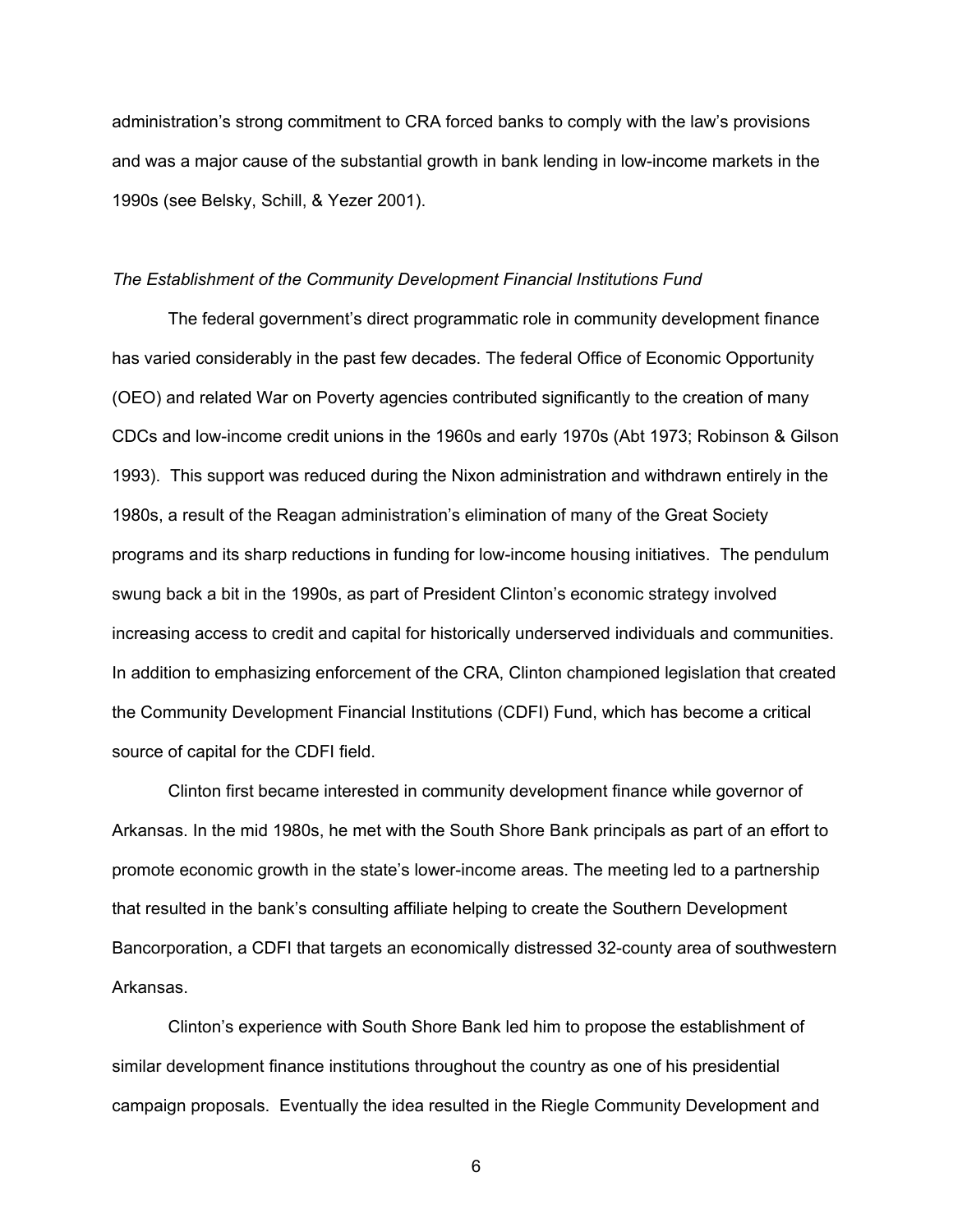Regulatory Improvement Act (PL 103-325), enacted in 1994. The act authorized the creation of a wholly owned government corporation (the CDFI Fund) to support a range of such development finance institutions.<sup>4</sup> The fund initially was created as an independent entity, but practical and political considerations resulted in its being moved within the Treasury Department in 1995. 5

The fund operates a number of programs designed to increase capital access and availability in traditionally under-served markets. Its largest program has historically been one that provides a range of grants, loans, and equity investments to CDFIs to help them build their lending capacities. Another third of the fund's dollars are earmarked for the Bank Enterprise Award (BEA) program, which rewards banks for increasing their lending and investing activity in economically distressed markets or in CDFIs. Since its inception, the fund has provided a total of more than \$400 million in direct funding to over 250 CDFIs. Through BEA, it has helped generate over \$1 billion in additional CDFI-related investments from conventional banks and thrifts. Most recently, the fund has been charged with administering the new markets tax credit program. Enacted in the waning moments of the Clinton administration, the program provides tax credits to certified community development entities (many of which are CDFIs) to help them raise private capital for investment in businesses located in economically distressed communities.

 $\overline{\phantom{a}}$ 

<sup>&</sup>lt;sup>4</sup> Clinton's initial proposal called for federal monies to support the creation of 100 development banks throughout the country, an idea that generated some opposition from existing non-bank community development lenders. The Association for Enterprise Opportunity, the Center for Community Self Help, Community Capital Bank, First Nations Development Institute, the National Association of Community Development Loan Funds, the National Federation of Community Development Credit Unions, and the Woodstock Institute offered an alternative approach in January 1993. Rather than setting up 100 new banks, they proposed that the legislation support community development banks as well as the many other types of existing institutions that had been doing community development finance work for decades. Their view ultimately prevailed: the legislation allows for a wide variety of institutional forms to be certified as CDFIs and receive financial assistance from the CDFI Fund, although it does give some statutory preference to insured depository institutions. For a discussion of the politics associated with the fund's creation, see Santiago, Holyoke, & Levi (1998).

<sup>5</sup> There was some discussion about placing the fund within HUD, but there were concerns about HUD's future in the mid-1990s. Treasury was a logical choice because of the fund's focus on financial institutions and because other bank regulatory agencies (the OTS and OCC) were already in the department.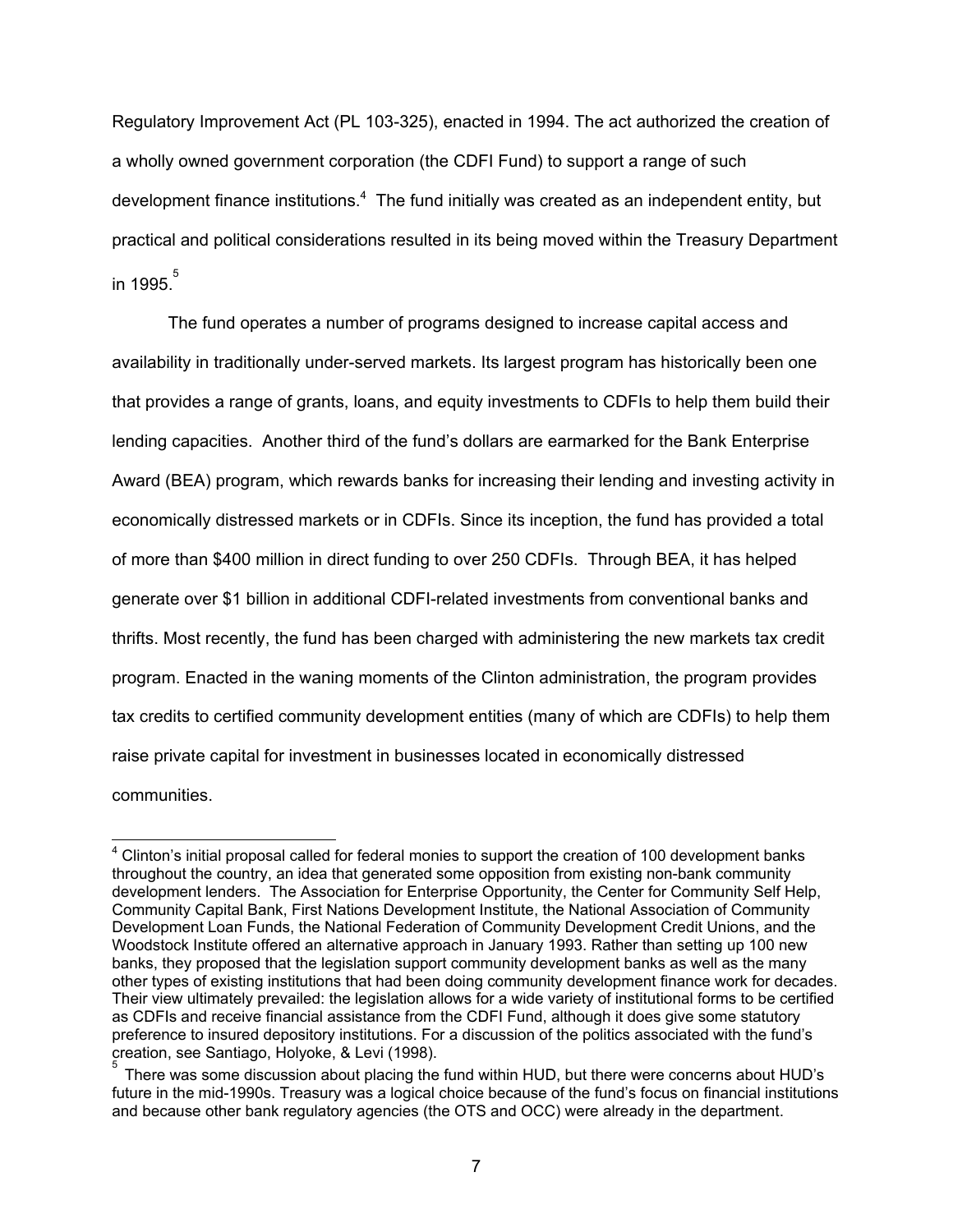In addition to its financial support, the fund plays somewhat of a gatekeeper role for the industry by certifying organizations as CDFIs. While certification is no indication of an organization's quality, it is a prerequisite for receiving financial support from the fund. Certification also enables CDFIs to attract money from many banks (since banks can receive both CRA credit and BEA awards for lending to or investing in certified CDFIs) and from a growing number of state-run CDFI programs. As noted earlier, there are currently more than 650 certified CDFIs in the country, roughly triple the number from the mid 1990s.

### **FINANCIAL SERVICE PROVISION**

The availability of basic financial services is critical to the economic health of individuals and communities. Checking and savings accounts are the most basic financial assets that households own (Williams and Hudson 1999). When held in insured depository institutions, they provide a safe place to keep money, offer an opportunity to build wealth, and are often prerequisites for obtaining other forms of credit. Yet a recent (2001) survey of consumer finances by the Federal Reserve Board reported that 9.1 percent of U.S. households (nearly 10 million) have no transaction accounts with a financial institution, and that number may well be too low (Aizcorbe, Kennickell, & Moore 2003). In 2002 the Government Accounting Office estimated the number of households without transaction accounts to be closer to 22 million, based on census SIPP data (GAO 2002). The GAO's study found that 75 percent of the unbanked OASDI (Old Age, Survivors, and Disability Insurance) and SSI (Supplemental Security Income) recipients had family incomes of \$30,000 or less, and that 52 percent of African-American OASDI recipients were unbanked.

Households without basic transaction accounts face a number of financial disadvantages. Unbanked households have difficulty establishing the credit history necessary to buy a house or build other wealth. For example, low-income households without transaction accounts are 43 percent less likely to have positive holdings of net financial assets, 13 percent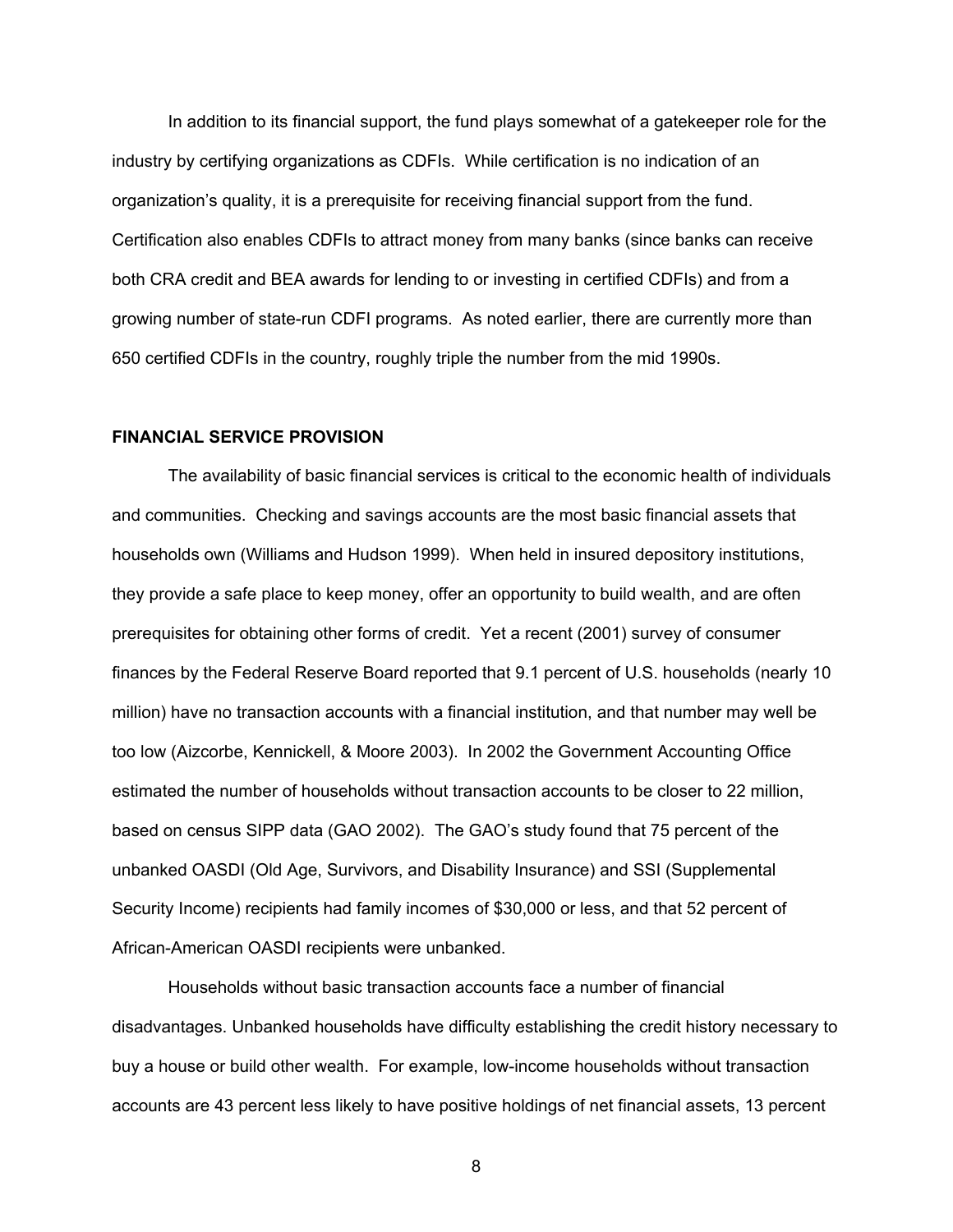less likely to own a home, and 8 percent less likely to own a vehicle than those with such accounts (Carney and Gale 2001: 200). Households that do not have relationships with insured depository institutions are more susceptible to predatory lending practices when looking to finance or refinance their homes (U.S. Treasury 2000).  $^{6}$  In addition, many of the unbanked use money orders to pay bills and rely on check cashers or currency exchanges to convert their paychecks into cash; these transactions carry fees that can be considerably higher than those associated with insured depository accounts.<sup>7</sup> Moderately frequent (10 or more per month) users of these institutions' services can end up paying two to three times as much — a few hundred dollars over the course of a year — as they would if they had an account at a regulated financial institution (Woodstock 1997). The percentage of unbanked households paying these types of fees is unclear, however. A recent survey by the Office of the Comptroller of the Currency found that only 34 percent of the unbanked incur any check-cashing costs, and only one-third of those incurred costs over \$100 annually (Dunham 2001).

Even more striking is the difference in interest charges for short-term "payday" loans, the fastest growing segment of the fringe banking industry (Caskey 2003). For example, a checkcasher might charge a \$25 fee for a \$200 two-week cash advance. The individual would write out a check for \$225, receive \$200, and the check casher would agree to hold the check for two weeks before cashing it. Since many payday loans are rolled over or extended, the annual percentage rate may be a better reflection of the true costs of the loan (Stegman 1999; Caskey 2001 & 2003). $^8$  In the example above, a 12.5 percent fee for a two-week loan (\$25/\$200)

<sup>&</sup>lt;u>.</u><br><sup>6</sup> Predatory lending involves engaging in deception or fraud, manipulating the borrower through. aggressive sales tactics, or taking unfair advantage of a borrower's lack of understanding about loan terms. These practices are often combined with loan terms that, alone or in combination, are abusive or make the borrower more vulnerable to abusive practices.

 $<sup>7</sup>$  The amount of the fees varies by institution and by geography. Users of fringe banking institutions in</sup> Illinois, for example, tend to bear especially high financial burdens. See Woodstock Institute 1997 and Dunham 2001.

<sup>&</sup>lt;sup>8</sup> A 2000 Woodstock Institute survey of payday loan borrowers in Illinois found an average of 12.6 contracts per borrower.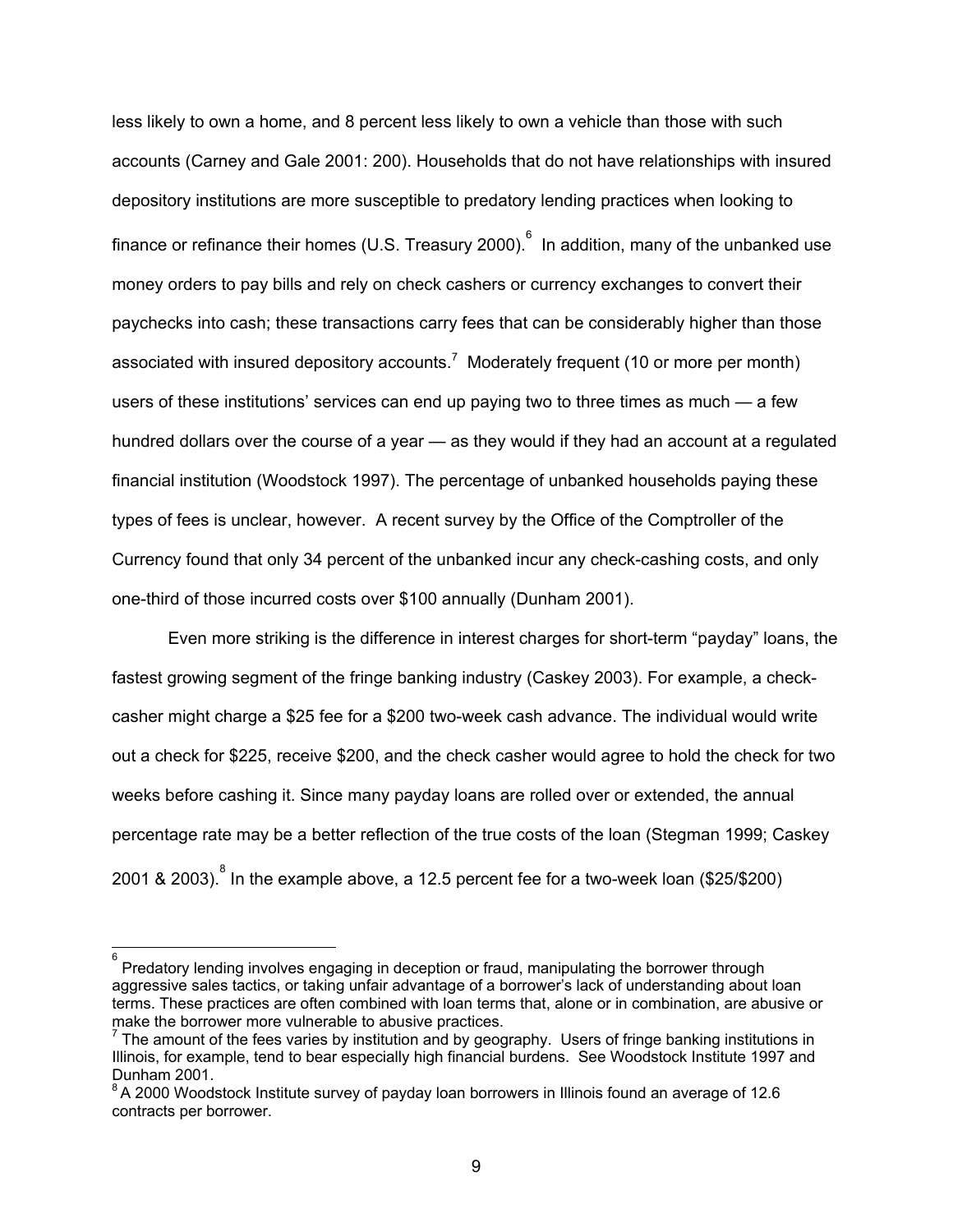translates into an annual interest rate of 325 percent (compared to a credit union's typical annual consumer loan rate of 16.5 percent).

Among the many factors explaining the number of unbanked households, two are particularly relevant to our understanding of CDFIs: the relative absence of conventional financial institutions in low-income communities and the high cost of financial services. $^\mathrm{\theta}$  First, there has been a considerable decline in the percentage of bank branches located in central cities in the past quarter century. The decline has resulted from a number of factors, including responses to economic and demographic trends (e.g., suburbanization) and consolidation resulting from mergers and acquisitions (Avery *et al* 1997). But the result has been that fewer branches have been conveniently located to concentrations of lower-income, central city households. Second, providing basic checking or savings accounts generally is a money-losing service for a financial institution. Transaction costs tend to be particularly high for accounts held by low-income households, as these individuals typically have less money in their accounts and make smaller deposits and more frequent withdrawals. To compensate for these higher costs, many banks have imposed a series of account requirements such as minimum balances, a set number of free withdrawals per month, and fees for using human tellers and overdrafting the account (Papadimitriou, Phillips, and Way 1993).<sup>10</sup> Such fees often make it prohibitive for lowincome households to own the accounts.

 $\overline{a}$ 

<sup>9</sup> According to the Federal Reserve's Survey of Consumer Finances (Aizcorbe, Kennickell, & Moore 2003), the most common reasons cited by individuals for why they do not have a transaction account were as follows: do not write enough checks (28.6 percent), do not like dealing with banks (22.6 percent), do not have enough money (14.0 percent), service charges are too high (10.2 percent), minimum balance is too high (6.5 percent), and cannot manage or balance a checking account (6.6 percent). Location and hours were issues for only 0.4 percent of those surveyed. John Caskey, who has studied issues of fringe banking extensively, argues that the most important reason is the decline in real income for lower-income households over the past few decades (see Caskey 1994).

<sup>&</sup>lt;sup>10</sup> Papadimitriou *et al* explain that fees have increased over time in part because of the deregulation of the financial services industry. Banks have increasingly been competing for investments with non-regulated financial vehicles such as money market mutual funds, which offer consumers a higher return for their investment. To match those higher returns, banks need to increase their revenues. Increasing fees is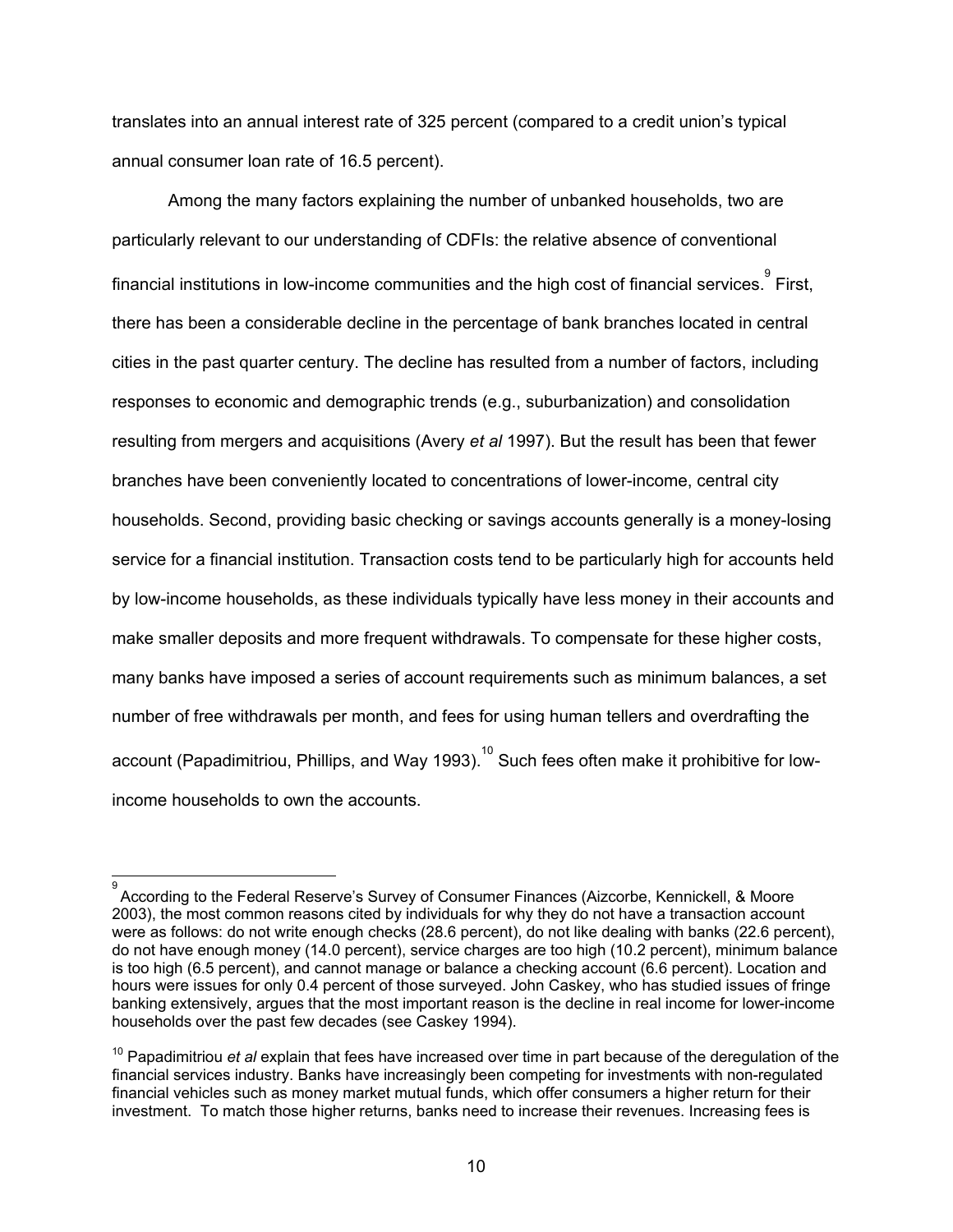Addressing the accessibility and affordability of basic financial services in low-income communities has been a major focus of CDFIs, particularly community development banks and credit unions. The number of insured depository CDFIs has increased tremendously in the past decade. There were 142 credit unions specifically designated as low-income in 1990 and 538 in 1999, with deposits in these entities increasing from approximately \$570 million to just over \$2 billion (NCUA 1999).<sup>11</sup> Similarly, the number of community development banks grew from 27 in 1992 to 39 in 2001. The banks' total deposit base grew from \$61.5 million to \$108.1 million and their lending rose by 160 percent during this period (Woodstock 2002).<sup>12</sup>

The majority of community development credit unions (CDCUs) and CD banks are

located in low-income areas or serve predominantly low-income individuals. They typically

provide a range of basic financial services at little or no cost to their members or customers.  $^{\rm 13}$ 

For example, basic savings and checking accounts (or in credit unions, share/share draft

accounts) usually have no monthly fees and no or very small (\$5-\$10) minimum balance

requirements. CDCUs and CD banks often offer certificates of deposit (CDs) that can be

purchased for as little as \$100, as well as special savings vehicles such as Christmas accounts

 $\overline{a}$ 

one solution. Recent technological advances may enable banks to reduce these costs in the future, however.

 $11$  Low-income credit unions may or may not be certified CDFIs. NCUA or the state supervisory authority (in the case of state-chartered credit unions) makes the LICU designation, which indicates that at least 51 percent of the credit union's members earn less than 80 percent of median household income for the nation as established by the Census Bureau. To become a U.S. Treasury-certified CDFI, a low-income credit union must meet the CDFI Fund's certification requirements (having a primary mission of community development, serving and maintaining accountability to an eligible target market, qualifying as a financing entity, providing development services to borrowers and potential borrowers, and not being governmentally controlled), but certification for such an entity usually proves no more than a formality. It is unclear to what extent the recent growth in credit unions designated as low income results from the chartering of new LICUs or from more credit unions seeking LICU status. It is also important to note that the term "CDCU" was adopted by credit unions that have a specific commitment to community development, in particular those institutions that are members of the National Federation of Community Development Credit Unions. Not all low-income credit unions have this explicit commitment. Similarly, not all CDCUs qualify as LICUs.

 $12$  The study did not distinguish between the growth in deposits from institutional investors and those from individual account holders, including low-income households.

<sup>&</sup>lt;sup>13</sup> Some community development banks, like Community Capital Bank in New York City, do not offer retail banking services. Community Capital was a *de novo* institution and its capital raising process proved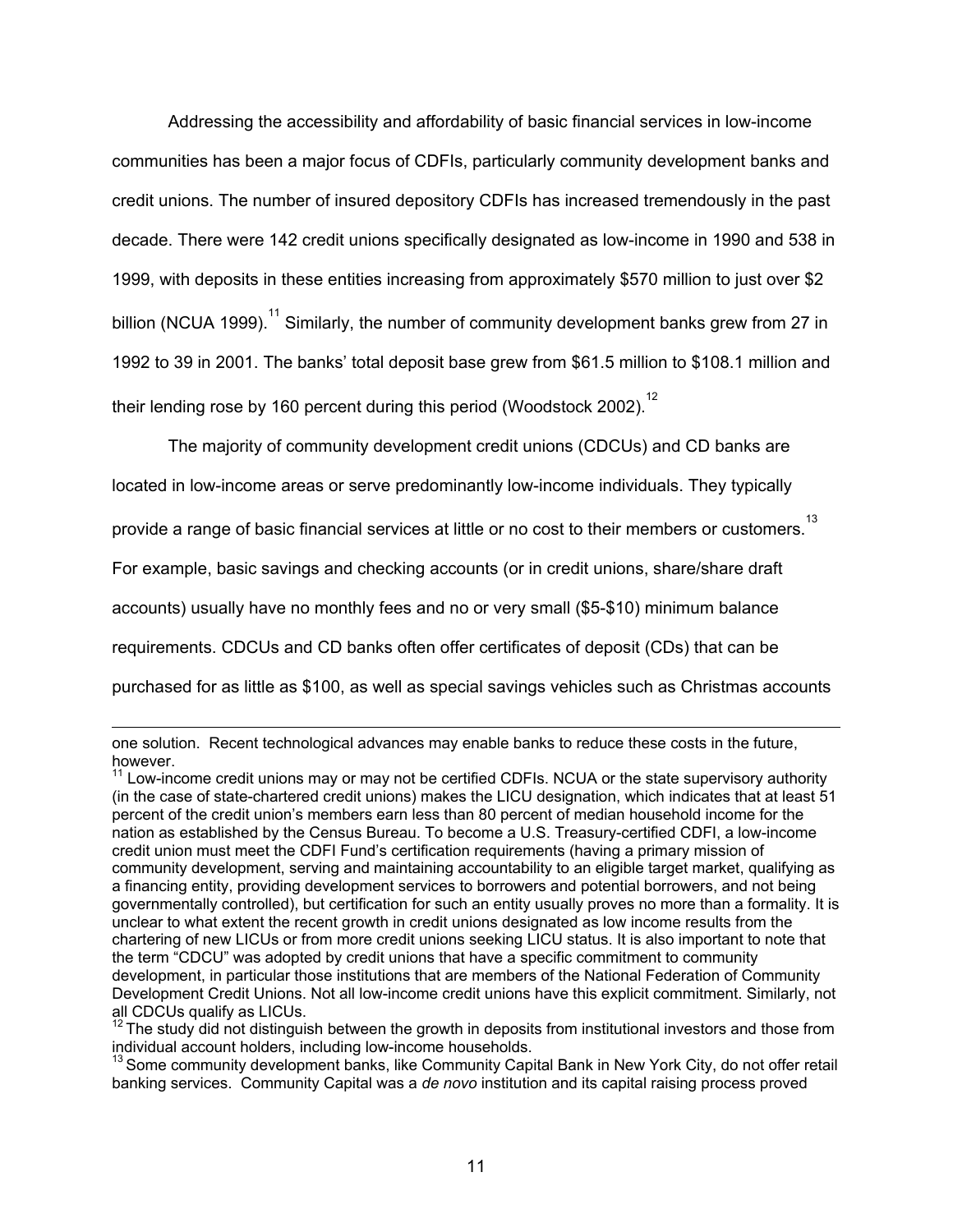and individual development accounts (IDAs) (Tansey 2001).<sup>14</sup> Virtually all CDCUs and CD banks spend a considerable amount of time working with their members and customers to increase their financial literacy skills, improve their credit rating, and increase their assetbuilding capacity. CDFI staff members often view such work as their most important activity, given their members' low levels of financial literacy.

### *The Strengths and Limitations of Insured Depository CDFIs*

 $\overline{a}$ 

Unlike other CDFIs, CDCUs and CD banks can take deposits and federally insure them up to \$100,000. In this way, they offer a safe, yet accessible place for individuals to keep their money. The depository structure enables CD banks and CDCUs to leverage far more debt from an initial investment than other CDFIs, thus providing them with more capital with which to provide development financing. Most regulated CDFIs have an equity or net asset base of 5 percent or less of their total assets; for every dollar of equity, they can take on nearly \$20 of deposits or other liabilities (NCIF 2002). In contrast, most non-regulated CDFIs maintain equity/net asset ratios of at least 15 percent. Furthermore, deposits represent one of the cheapest forms of capital available to CDFIs. Interest rates on savings and checking accounts are typically much lower than rates on more conventional loans, which tend to be the primary source of capital for non-regulated CDFIs.

At the same time, despository insurance comes with contingencies. Regulated CDFIs must adhere to a range of financial safety and soundness criteria to the satisfaction of federal or state regulators. For example, CDCUs and CD banks must maintain appropriate levels of liquid

extremely challenging and time consuming. To reduce transaction costs, the bank made a conscious decision to not focus on retail banking services (see Tholin 1995).

 $14$  IDAs are savings accounts in which a qualified individual's deposit is matched by a donor up to a certain level. The idea is to help low-income individuals built assets that can be used to help buy a house, start/expand a business, or obtain additional education. See Oliver and Shapiro (1995), Sherraden (1991), and Boshara, Scanlon, & Page-Adams (1998). IDAs are not limited to insured depository institutions; a number of social service programs and non-regulated CDFIs offer such savings vehicles to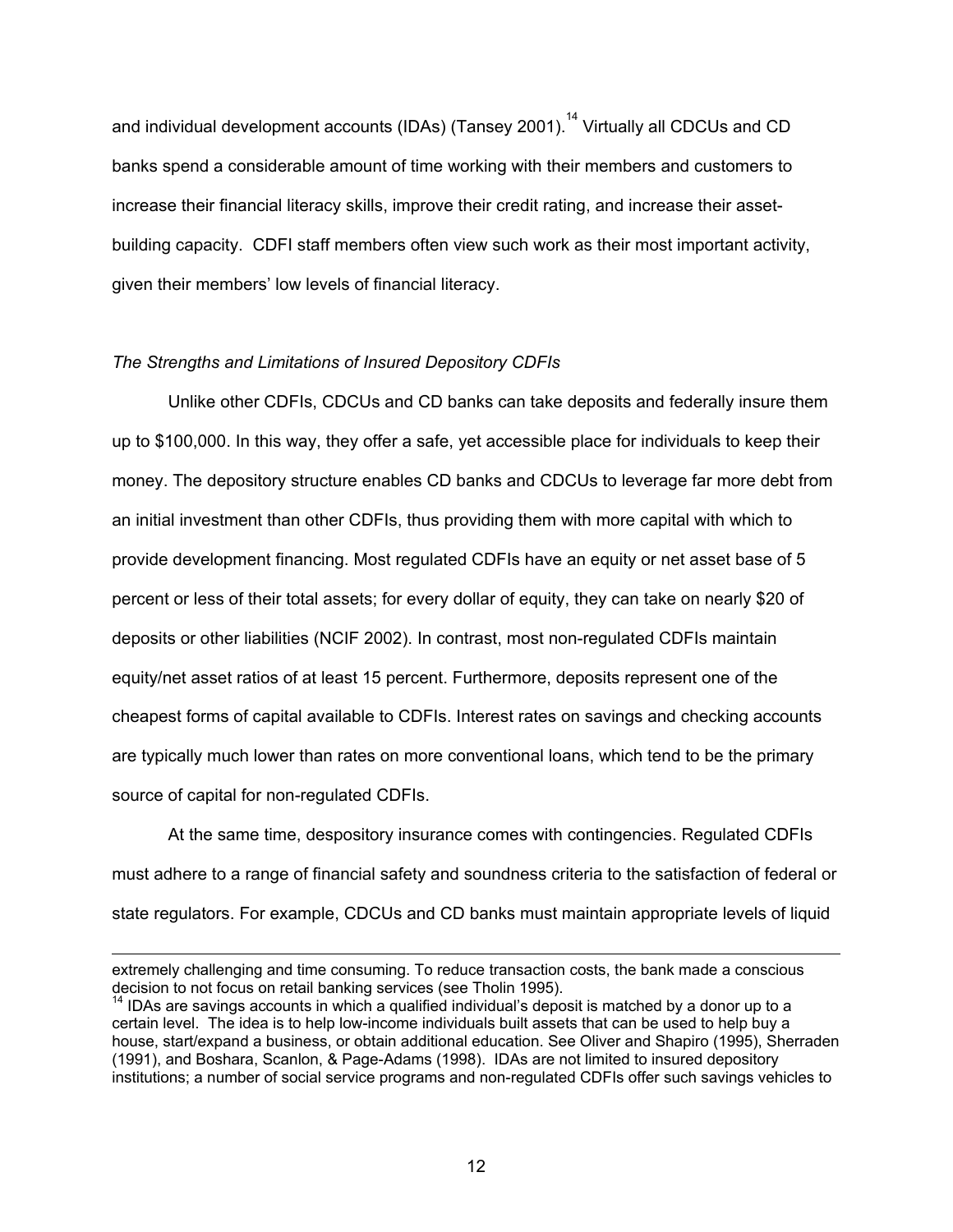reserves, minimum capital/debt ratios, and acceptable levels of risk in their portfolios. These regulations can effectively limit the types and extent of activities in which the institutions can engage. A major issue concerns capitalization. Although there is no minimum capitalization requirement for CD banks or CDCUs, there are functional thresholds. Few CD banks will receive a charter unless they can demonstrate that they have at least \$5 million in capital (potentially somewhat less in rural markets). Such monies are critical for the bank to be able to meet the FDIC-mandated capital ratios. Similarly, groups seeking a credit union charter must demonstrate that the institution will have enough members (and enough deposits) to be economically viable. To obtain the necessary capital, CD banks and CDCUs rely on a range of individual, institutional, and social investors.

Regulators assess a financial institution's self-sufficiency, net earnings, and portfolio quality. If they deem the institution's financial condition to be sufficiently sub-par, they can close it. Compared with their more conventional peers, CD banks and CDCUs routinely show weaker financial performance. An analysis of the financial performance of 80 CDCUs and 33 CD banks from 1996 to 2000 found that the CDFIs typically had fewer total assets, higher loan delinquency and charge-off rates, and lower returns on assets relative to their non-CDFI peers (Rajan 2001). South Shore Bank in Chicago, one of the oldest and most successful entities in the industry, has historically lagged well behind banks of similar size and similar location (the south side of Chicago) in its profitability (see Taub 1988 and Esty 1995). While such findings are not surprising given the CDFIs' focus on lower-income, higher-risk markets and borrowers, they are not necessarily comforting for financial regulators. Federal and state evaluators do not look as positively on a CDFI's more flexible lending practices as might a socially minded investor. It is extremely rare, for example, for CDCUs to earn a CAMEL rating of 1 (the highest

 $\overline{a}$ 

low-income participants. Several CDCUs are in the process of starting IDA programs. See Tansey (2001).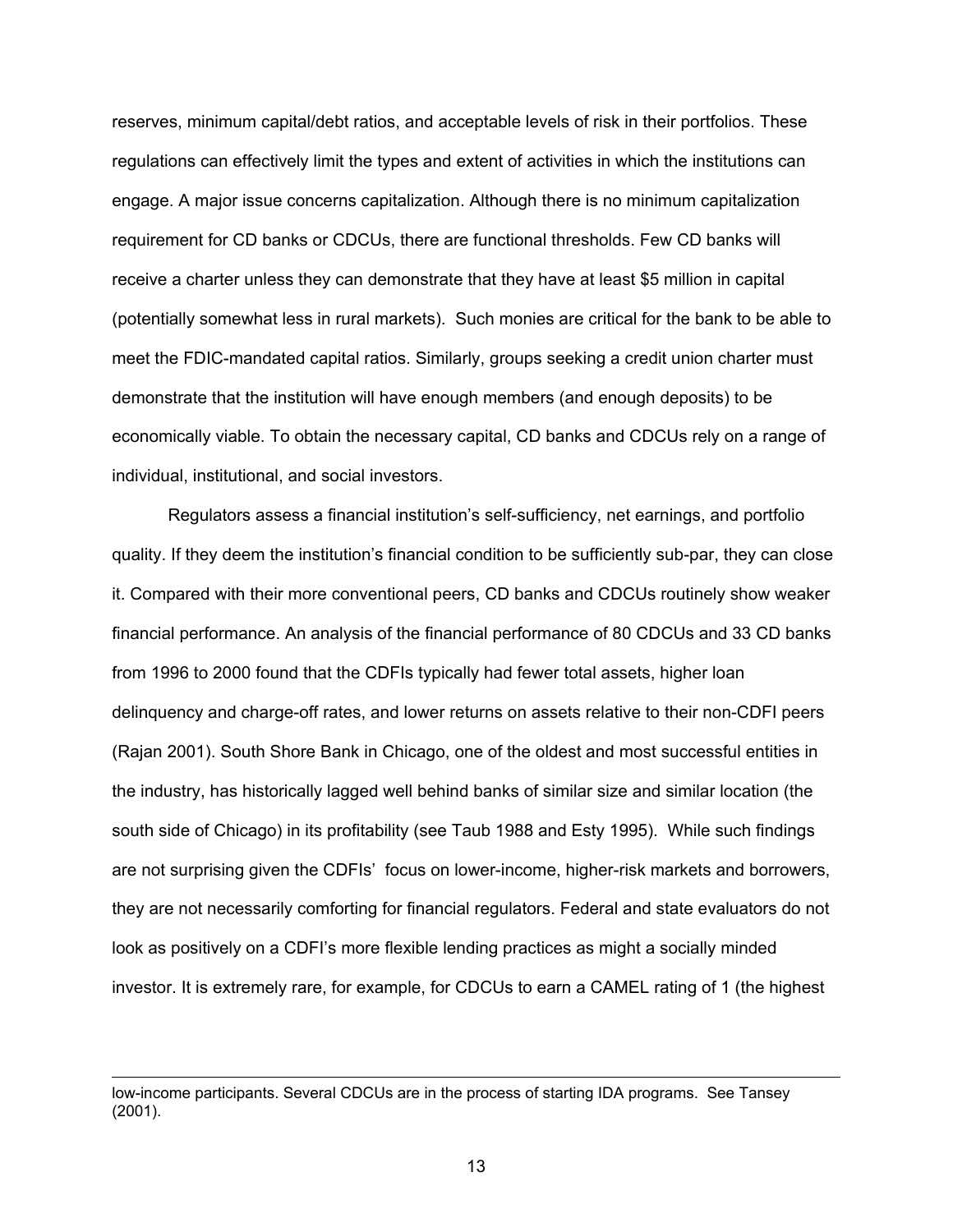on a five-point scale of financial soundness and management); most such groups earn 3 ratings, and a sizable number are in the 4 range.

Unlike non-profit, non-regulated CDFI loan funds, CD banks and CDCUs must consistently attain self-sufficiency; they cannot routinely make up operating deficits with grants from sympathetic donors. Yet their activities tend to be inherently more costly than those of conventional financial institutions. They lose a higher percentage of their loan capital. They may compensate for their higher-risk loans by charging slightly higher interest rates, but raising rates threatens the goal of providing affordable credit. Their often intensive counseling services demand critical staff time and resources, which increases their operating expenses. CD banks and CDCUs consequently must attract lower-cost funds. Like all CDFIs, they are eligible to apply for low-cost federal money through the CDFI Fund. Many regulated CDFIs also market themselves to socially minded investors and depositors who are willing to forsake higher rates of return in exchange for the satisfaction of contributing to the groups' mission. Low-income credit unions may obtain a certain amount of deposits from investors outside their fields of membership. Many CDCUs also rely heavily on the donated services of their members to manage daily operations.<sup>15</sup>

The burden of self-sufficiency ultimately prevents CD banks and CDCUs from taking as many risks with their financing as they might wish to undertake in support of their development missions. They simply do not have the margin for error of their more conventional financial peers (because of their smaller assets and lower profit margins). They often cannot engage in as many of the financing programs as other CDFIs because of financial and regulatory

 $\overline{a}$ 

<sup>&</sup>lt;sup>15</sup> Low-income credit unions qualify for deposits from the National Credit Union Administration (NCUA). They may also increase their net worth by accepting secondary capital investments designated to support institutional growth and stability. Such "investments" are in reality loans that are subordinate to all other debt, carry a minimum five-year term, and have a negotiated interest rate. In 1996, NCUA approved a new regulation that allows LICUs to increase their capital by accepting secondary capital investments. Secondary capital is treated as an equity investment and thus increases net capital ratios and net worth (see Williams 2002). A number of entities make secondary capital investments in CDCUs, including the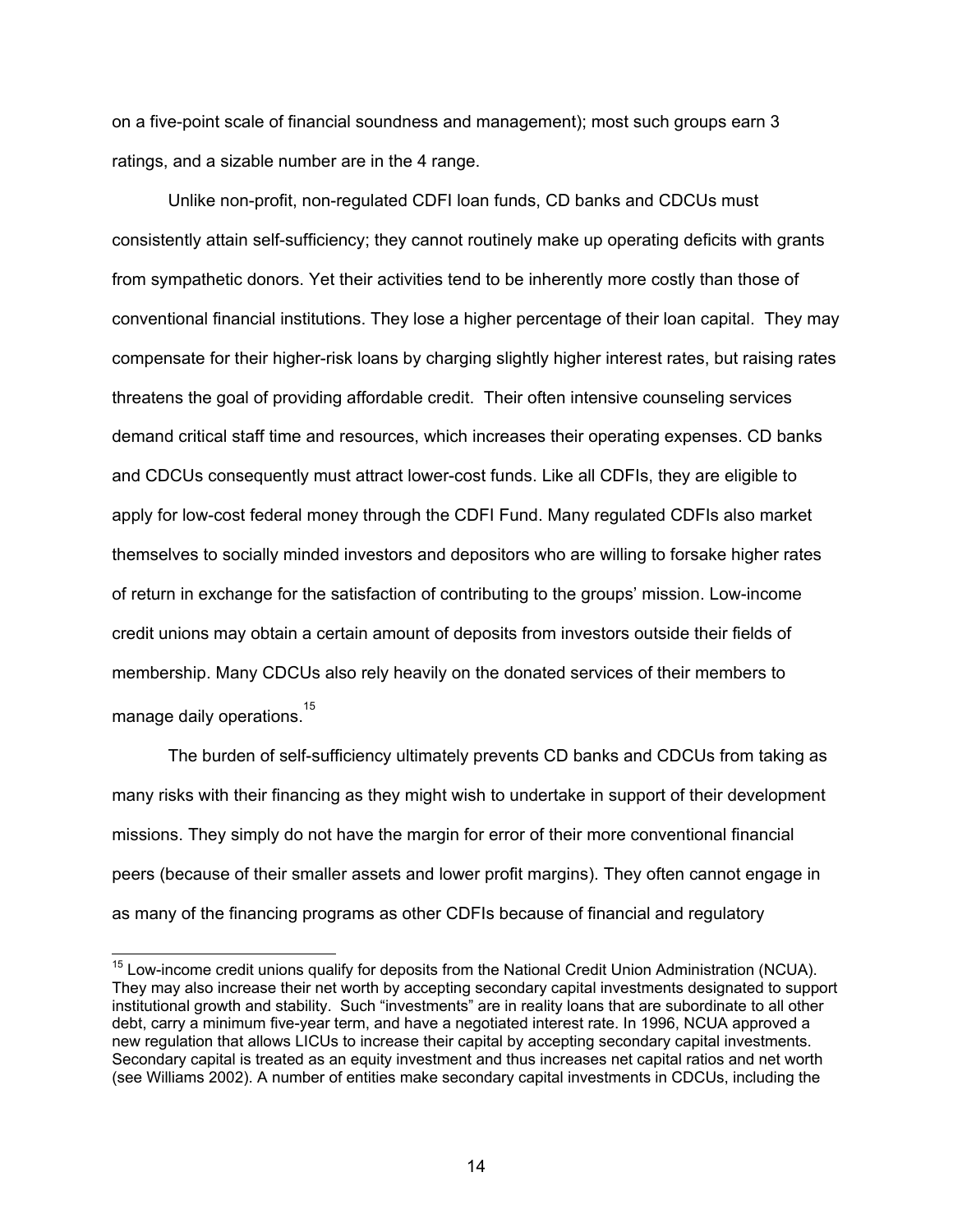concerns. For example, regulators have allowed relatively few CDCUs to make small-business loans because of the higher risk involved in such lending. Neither banks nor credit unions can make equity investments in start-up businesses (although non-regulated bank affiliates may do so). Despite their limitations, CD banks and CDCUs often represent the closest thing to mainstream financial institutions in their communities. They may well constitute the primary (if not the only) source of affordable financing for many local residents, businesses, and nonprofit organizations.

## **HOUSING FINANCE**

 The bulk of development finance — and thus the bulk of CDFI activity — has historically focused on housing. The home is the primary asset for most Americans, and homeownership is a time-tested way of building individual and family wealth. Families frequently borrow against the value of their homes to finance education and small-business development. Homeownership also has traditionally served as a linchpin of a broader neighborhood development strategy, as it tends to contribute to more stable residential areas (Rohe & Stewart 1996). The development or rehabilitation of housing, be it single-family homes or multi-family rental apartments, can spur other economic activity within a community.

#### *Single-Family Financing*

 $\overline{a}$ 

 For most people, buying and maintaining a home requires some sort of financing. Home purchase mortgages and home equity loans easily make up the largest loan categories in the country. Unfortunately, access to such financing has historically been problematic in lowerincome markets. As noted earlier, many banks pursued a policy of redlining poorer

National Federation of Community Development Credit Unions, the CDFI Fund, the National Community Investment Fund, and the National Community Capital Association.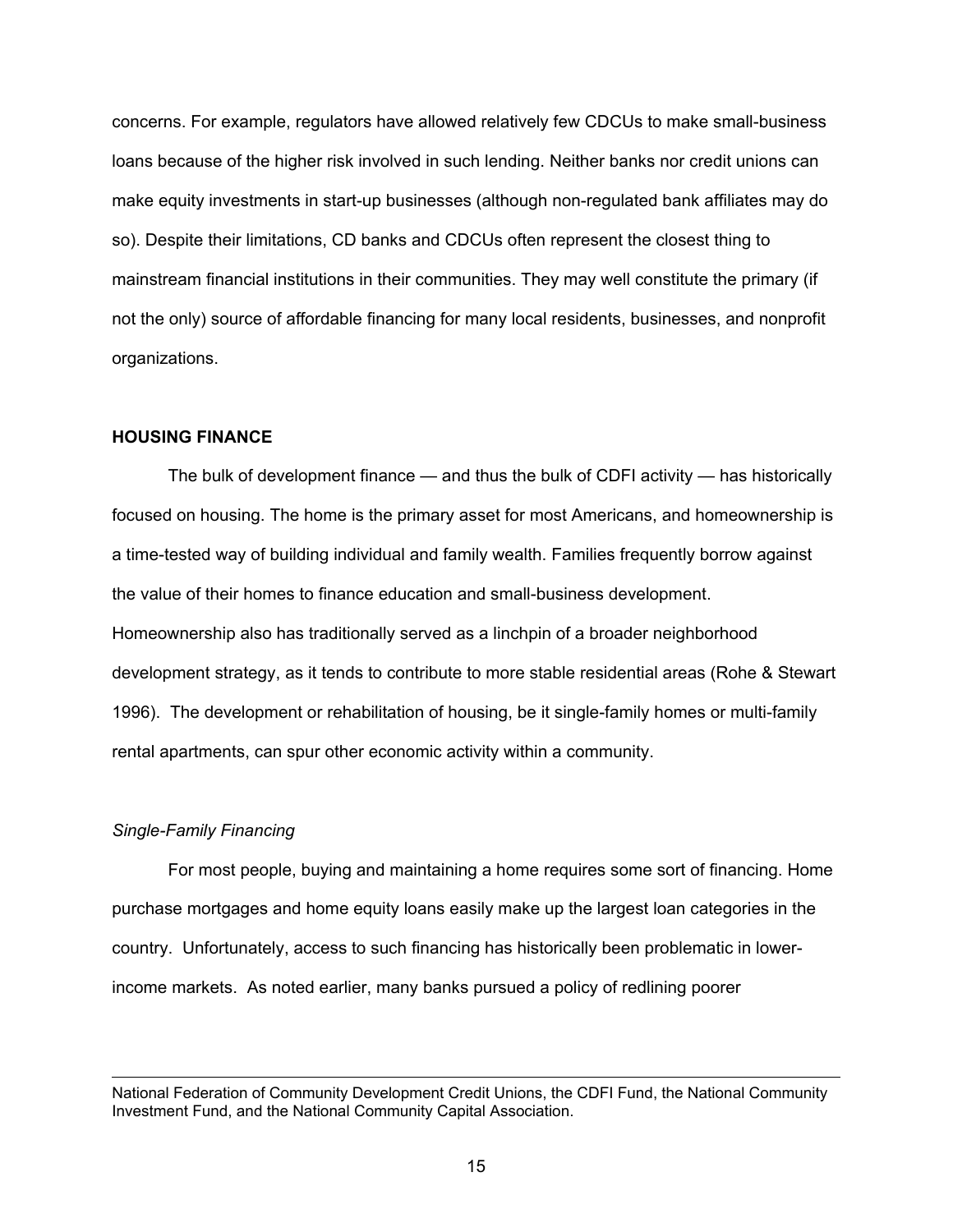neighborhoods, a practice that effectively denied the communities many affordable financing mechanisms.

A significant factor behind the banks' decision was the Federal Housing Authority's longtime practice of refusing to guarantee mortgages made in unstable neighborhoods. The FHA's 1938 underwriting manual stated that "if a neighborhood is to remain stable, it is necessary that properties...continue to be occupied by the same social and racial classes." While specifically rejecting racially changing neighborhoods (the presence of "incompatible racial and social groups" was also a justifiable reason for denying a mortgage), the FHA's guidelines effectively discriminated against many lower-income, potentially changing communities as well (cited in Polikoff 1978: 10-15). Since Fannie Mae (then part of the FHA) would only purchase mortgages that were FHA-guaranteed, banks had to conform to the FHA guidelines if they expected to sell their loans on the secondary market.

 The Fair Housing Act of 1968 loosened the FHA's lending restrictions, eliminated its "stable neighborhood" criteria, and created a program that encouraged FHA-backed mortgage lending to minorities and lower-income individuals. FHA loans quickly became the primary source of mortgage financing in many of these areas, providing much-needed credit to historically under-served communities. FHA loans carried 100 percent guarantees for investors, thus transferring the risk away from lenders to the federal government. At the same time, they typically carried higher servicing fees and higher interest rates than those for conventional loans. Lenders consequently had a financial interest both in originating and foreclosing on a large number of FHA loans. For lower-income individuals and communities, aggressive foreclosure practices could and did prove disastrous (see Gordon & Swanson 1977).

 A basic problem was that lending in lower-income communities and to lower-income individuals was (and continues to be) riskier than lending in more moderate and affluent markets. On average, mortgage default rates in low-income census tracts are 15 percent higher than in moderate-income ones and 31 percent higher than in middle-income ones (Capone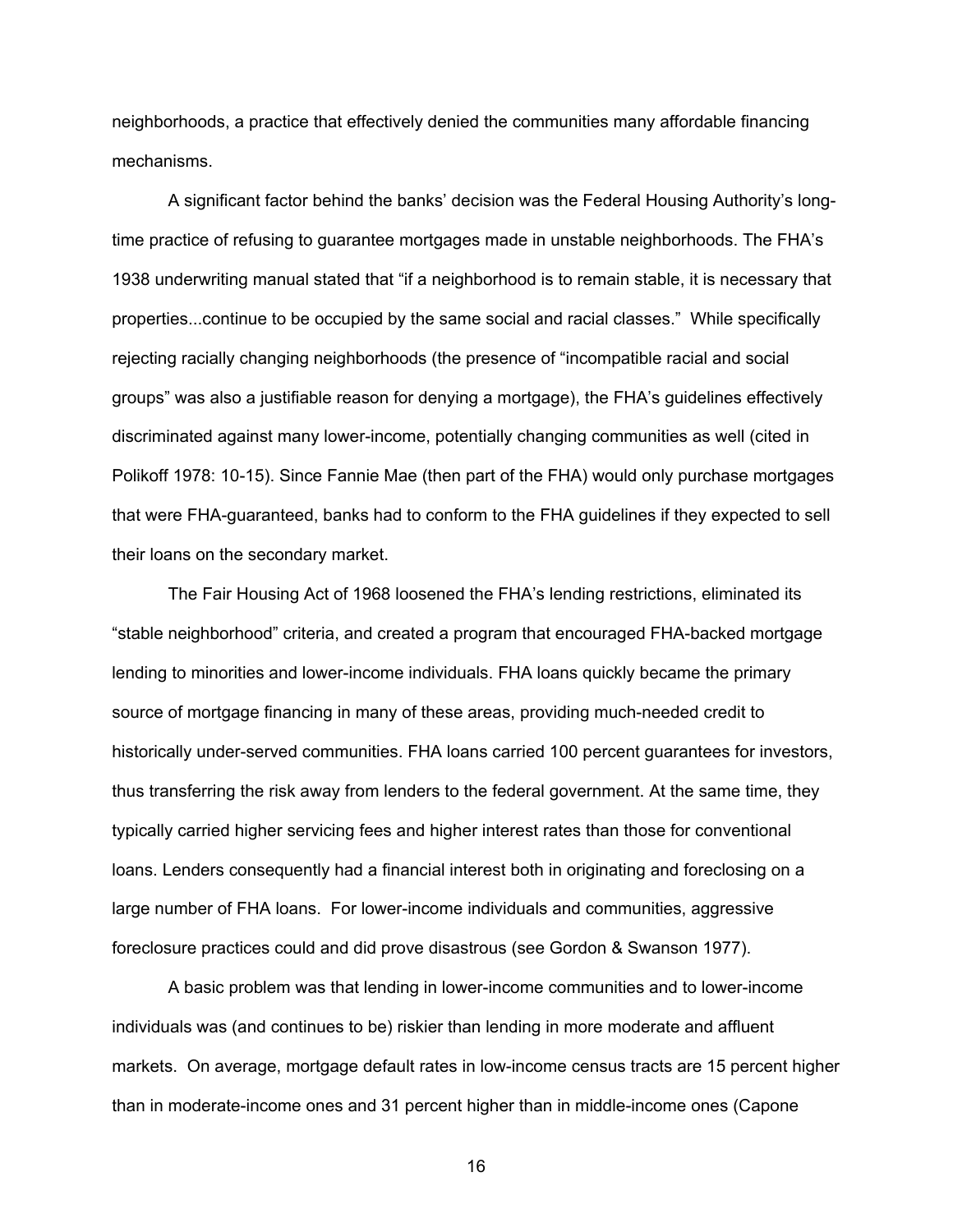2001). The ratio of default losses shows similar patterns. Low FICO (Fair Isaacs & Co. credit assessment) scores are associated with higher default rates (Capone 2001). Low-income borrowers have higher risk of default than moderate- or middle-income borrowers, and the layering of risk (through underwriting) also contributes to higher default rates (Van Order & Zorn 2001). Fannie Mae and Freddie Mac, the two principal purchasers of mortgages on the secondary market, have traditionally been reluctant to buy many conventional loans made in lower-income markets because of the loans' higher risk of default. As a result, banks have often had to keep more of the loans in their own portfolios and thus have sought to limit their involvement in these markets. The result has been that minority and lower-income markets have tended to have less access to the wide range of financing products available in other markets.

The problems caused by the inadequate availability of credit have helped mobilize local activists throughout the country and have resulted in the enactment of CRA and other legislation designed to eliminate discriminatory lending. The activism has also resulted in the creation of specific alternative financing mechanisms. South Shore Bank was created in large part to ensure affordable mortgage financing in Chicago's South Shore neighborhood. Organizations such as the Santa Cruz Community Credit Union have created special home mortgage programs for their members, augmenting their financing with extensive counseling on the nuances of buying and maintaining a home. There are now more than 220 members of the Neighborhood Reinvestment Corporation's NeighborWorks network, many of which are CDFIs. Most of these groups provide mortgage financing to low-income prospective homebuyers as part of a broader community revitalization strategy. NeighborWorks members themselves have collectively provided mortgage financing to over 60,000 low-income families in the past 10 years.

 The growing emergence and activity of CDFI lenders has coincided with substantially increased lending on the part of conventional financial institutions in lower-income markets. Between 1993 and 1997 mortgage lending increased 40 percent in urban minority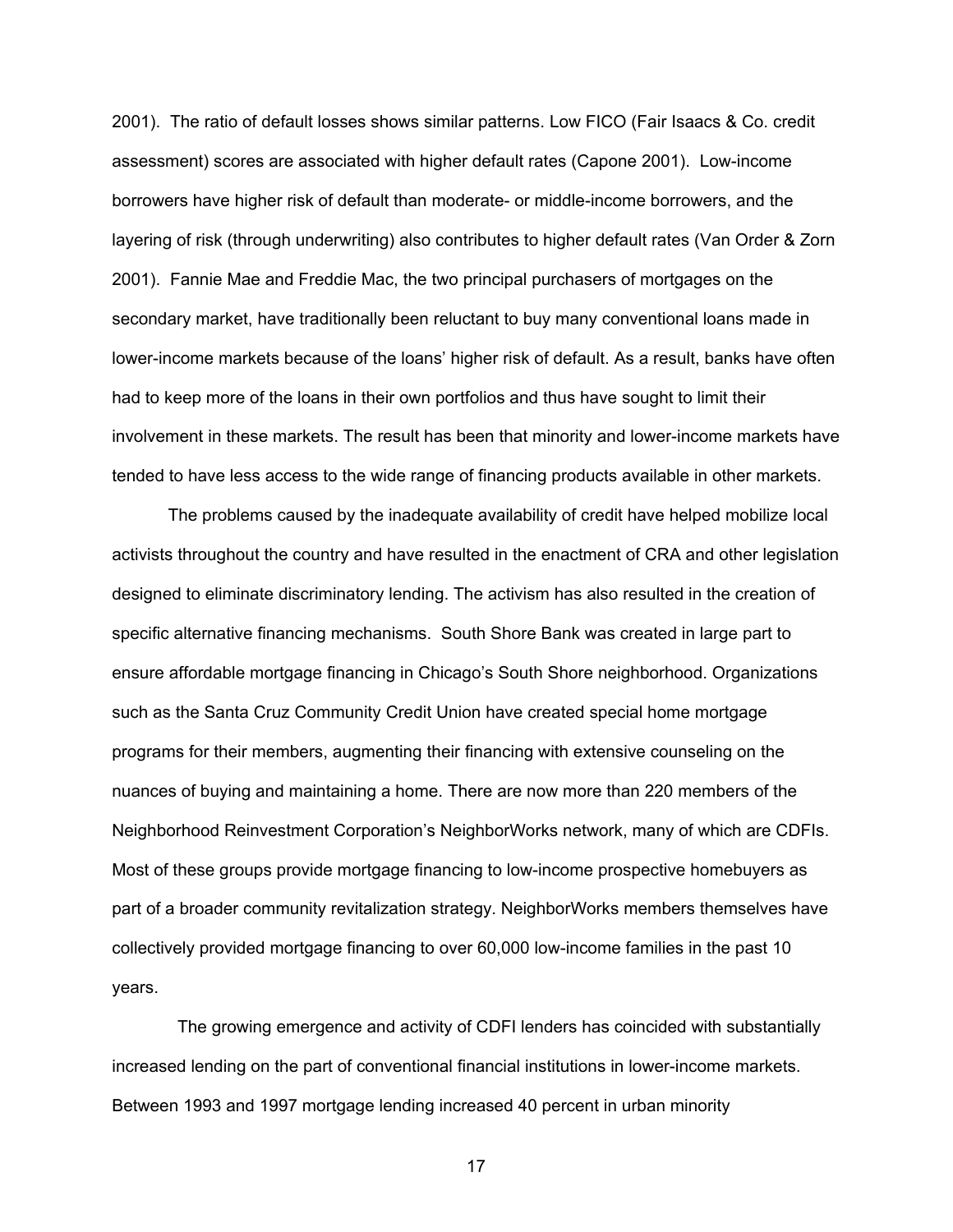neighborhoods and 31 percent in urban low-income neighborhoods (Wyly et al 2001). Much of the additional volume came from banks and thrifts subject to CRA regulations, but a substantial portion also came from independent mortgage companies and from lenders specializing in FHA or subprime loans. The increased lending resulted partly from stronger enforcement of CRA and partly from lenders' recognition of the economic opportunities present in these markets. Lenders' perceptions of the communities' risk levels had left the areas largely untapped. The increased saturation of higher-income markets, though, coupled with CRA pressures, caused many lenders to re-consider the areas. As they grew to understand the markets and specialized in the nuances of lending there, they found that these communities too could be profitable. Furthermore, the strength of the national economy contributed to improved economic conditions in many neighborhoods that had previously been distressed, increasing residents' income levels and making both the residents and the communities lower credit risks. The reduced risk perceptions contributed to greater willingness on the part of Fannie Mae and Freddie Mac to liberalize their criteria for purchasing mortgage loans originated in these markets, which made it easier for lenders to make and sell more of these loans (see Belsky, Lambert, & von Hoffman 2000).

 Conventional lenders have increasingly adapted their products and underwriting criteria to address the needs of lower-income borrowers. For example, many lenders are allowing higher loan-to-value and other debt ratios. An increasing number of products enable borrowers to make down payments of as little as 3 percent of the home's purchase price. In certain areas (Boston, for example), banks have even offered subordinated second mortgages in conjunction with conventional firsts so as to reduce further the amount of up-front equity a borrower must provide (Campen & Callahan 2001). The growing market share of subprime lenders — entities that specialize in making mortgage loans to higher risk borrowers — has been a major factor behind the increased competition and product innovation in these lower-income areas.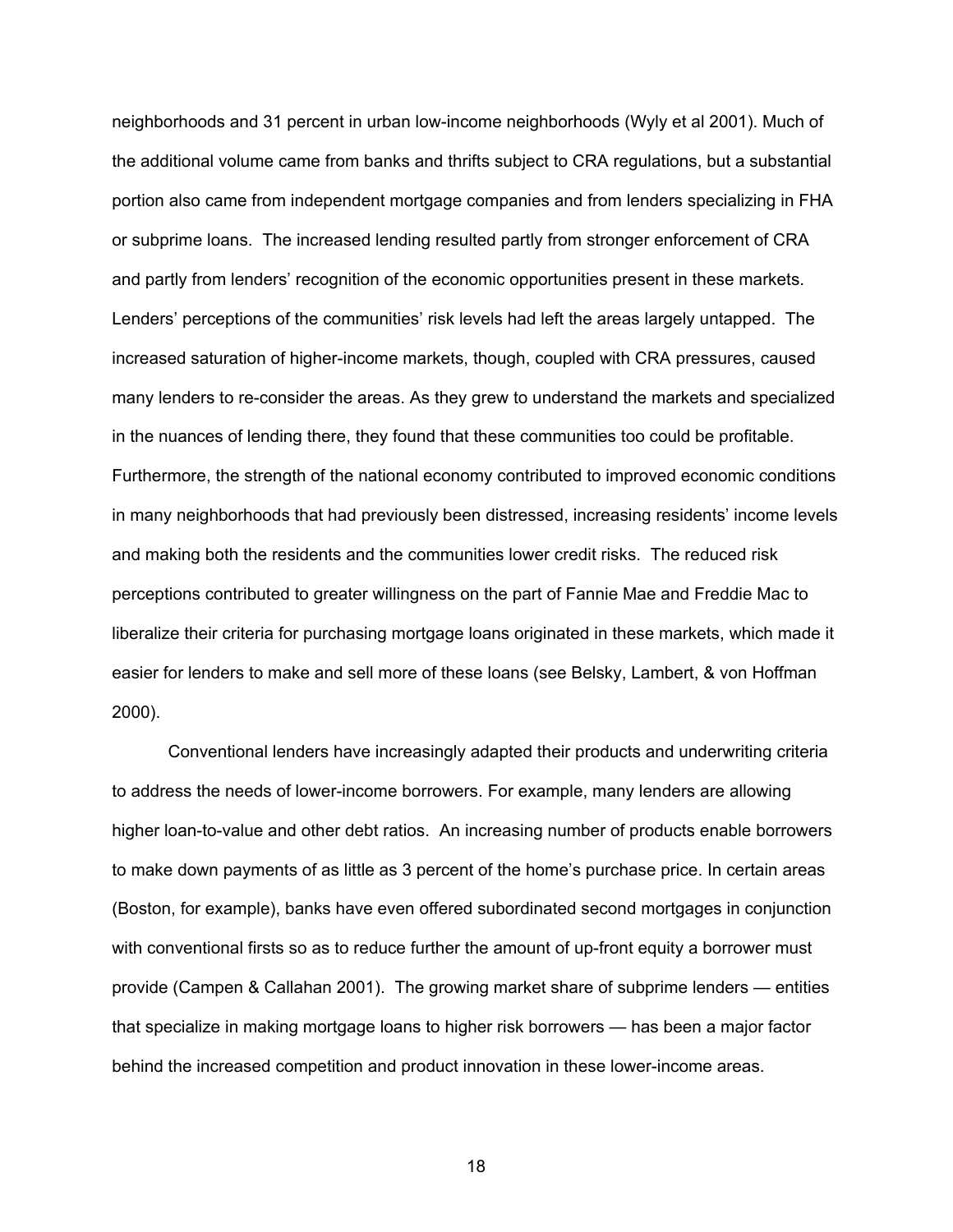The growing involvement of more conventional lenders in such markets has changed the CDFIs' roles. In the era of redlining and more widespread lending discrimination, CDFI banks and credit unions were often the only sources of affordable mortgages for minority and lowincome homebuyers. As recently as the early 1990s CDFIs remained the principal mortgage providers for many of these purchasers. Now, however, CDFIs have become much more supplementary lenders. Most of the home purchase lending on the part of CDCUs and NeighborWorks members involves second (or even third) mortgages, loans subordinate to first mortgages held by more conventional financial institutions. For example, the principal loan product of many NeighborWorks groups is a "soft" second mortgage covering up to 30 percent of the value of the home and carrying a significantly below-market interest rate. The loan serves to reduce the borrower's overall interest rate, the amount of the down payment required of the borrower, and the credit risk borne by the conventional lender. In the past five years these CDFIs have added loan products to finance down payment and closing costs. Almost all of the NeighborWorks groups and an increasing number of CDCUs and community development banks offer loans for home repairs; for many lower-income and elderly homeowners, these loans are the only available means for maintaining the livability of their homes. (By facilitating necessary repair and maintenance, the loans also help preclude the physical decline of the neighborhood.)

 Extensive homebuyer education services are integral parts of CDFIs' asset-building strategies. Prospective borrowers often must attend some sort of training on the intricacies of home purchase and repair before being able to obtain a loan. Such education may involve a series of group sessions over multiple weeks (the typical NeighborWorks model) or one-on-one meetings with a CDFI staff member. In many cases the process involves staff members' helping prospective borrowers address prior credit issues and meet the CDFI's (or a conventional lender's) underwriting standards. At that point the CDFI usually works with a conventional lender to package a mortgage, with the lender issuing a first mortgage for approximately 70 percent of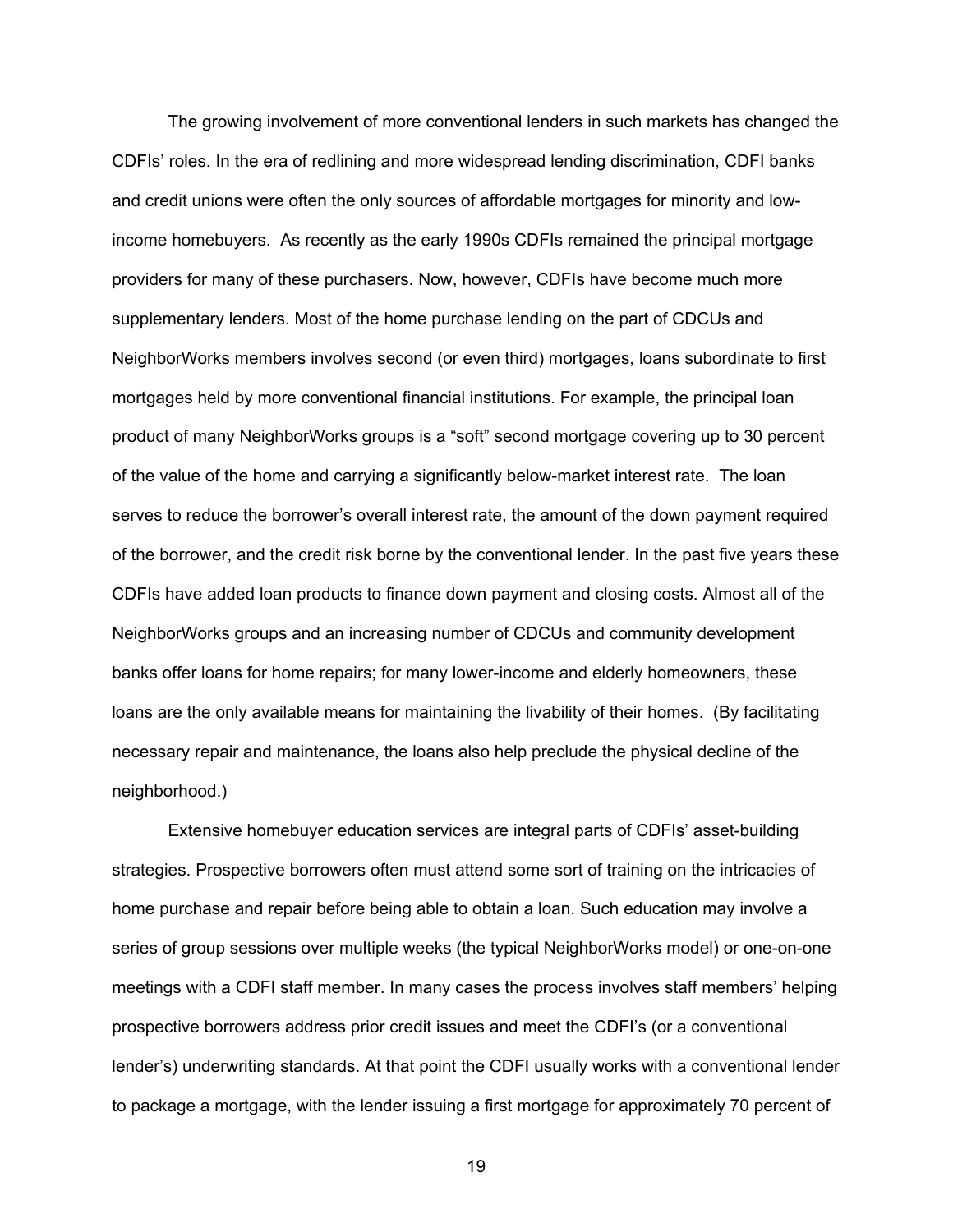the home's value and the CDFI providing subordinate financing to cover most of the remaining property cost. If the borrower cannot meet the conventional lender's underwriting requirements, the CDFI may provide both the first and second mortgage.

 CDFIs have increasingly geared their lending and counseling services to combating the problem of predatory lending in lower-income markets.<sup>16</sup> Certain sub-prime lenders such as Associates First Capital have pursued lending strategies that effectively strip homeowners of their equity. Among the more common "predatory" practices have been excessively high upfront loan fees, required financing of single-premium credit insurance, stiff penalties for prepaying loans, and fee-loaded mortgage refinancing. In many cases the borrower remains perpetually in debt, with monthly payments going entirely for fees and interest. CDFIs such as Self-Help have been especially active in documenting and publicizing predatory lending practices, counseling individuals on ways of avoiding such loans, and marketing their own products as much more consumer- and community-friendly alternatives. $^{17}$ 

 With the expansion of loan products and services in lower-income markets, households earning 80 percent or more of area median income can now obtain mortgage financing relatively easily. The actual income "floor" undoubtedly varies across regions; low-income indviduals have a much easier time buying homes in weaker-market cities such as Cleveland, Philadelphia, and Baltimore than in stronger-market ones such as Boston, New York, and San Francisco. A number of CDFIs and even some conventional lenders claimed to have provided

<sup>16&</sup>lt;br>The industry is still working to develop a widely accepted definition of predatory lending as well as an accurate idea of its prevalence in minority and low-income markets. "Predatory" loans are a subset of sub-prime loans, many of which are universally viewed as reasonable. The overall proportion of subprime loans is low (2 to 3 percent of all mortgages), and there is no real evidence to suggest that subprime lending is disproportionately targeting lower-income households or households with little wealth for housing down payments. (See Pennington-Cross, Yezer, & Nichols 2000). Minorities tend to be more likely to use subprime loans, though, and there is some concern that lenders are pushing a certain proportion of individuals who could qualify for conventional loans toward the more expensive subprime product. 17

See www.responsiblelending.org, the web site for the Self-Help-sponsored Coalition for Responsible Lending. Self-Help itself has litigated on behalf on affected borrowers and has worked to refinance their mortgages so that they can build and maintain the equity in their homes.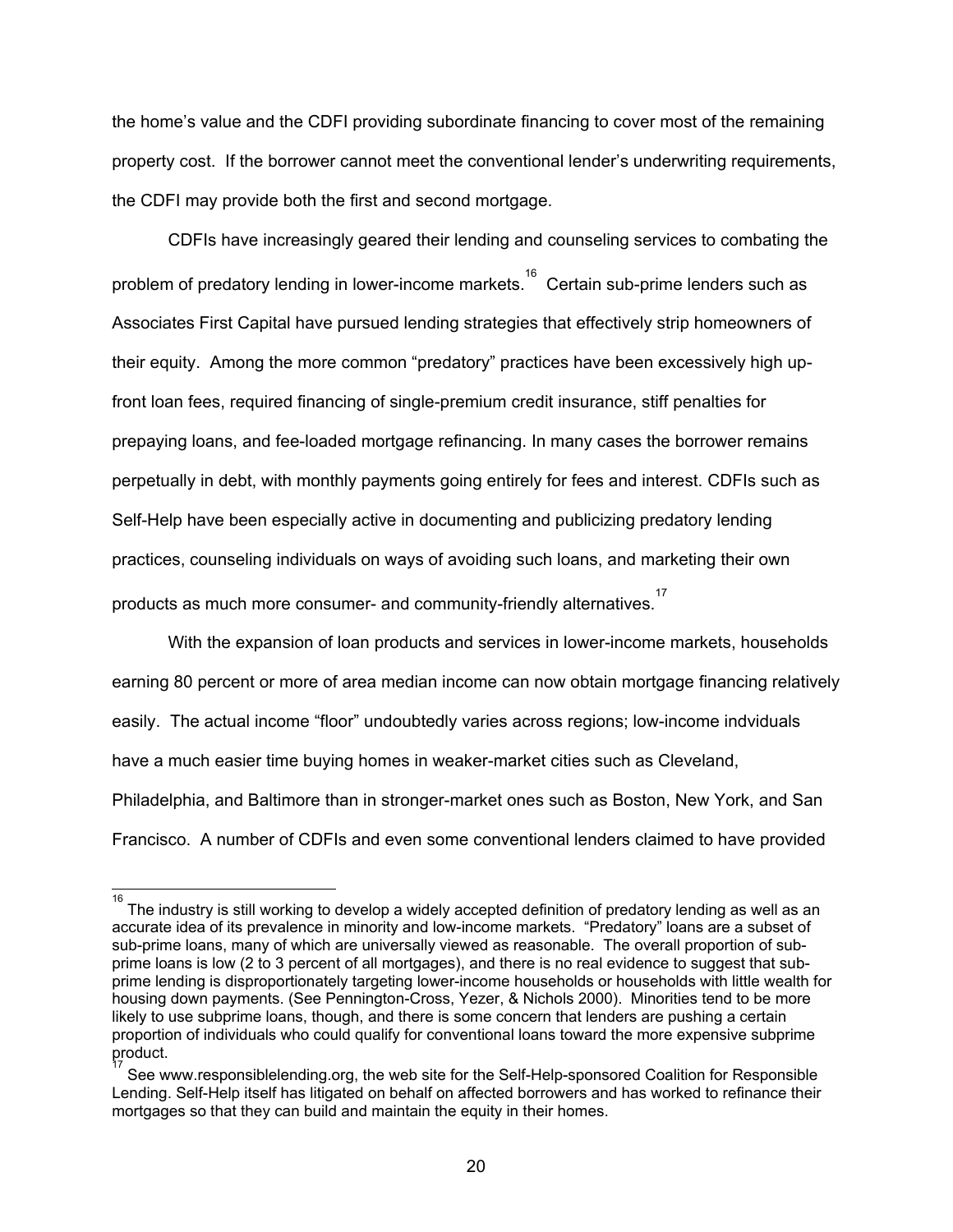mortgages to individuals making as little as 50 percent of their area's median income. Boston's soft second mortgage program (operated by a consortium of area lenders) has succeeded in targeting half of its loans to individuals with incomes at or below that amount (Campen & Callahan 2001). Approximately 49 percent of the mortgages that the Self-Help Venture Fund has purchased from conventional lenders have been made to individuals earning 60 percent or less of the median income in the area in which they live (Quercia et al 2001).<sup>18</sup>

 The impact of this expanded mortgage lending is not yet fully known. Clearly, thousands more minorities and lower-income individuals have been able to purchase their homes; the national homeownership rate increased roughly 4 percentage points during the 1990s. What we do not know is how many of these individuals have remained in their homes and to what extent they have been able to build wealth as a result. Housing prices have skyrocketed in certain markets but have remained stagnant (or even declined) in others. Many of the lower-income buyers have purchased older properties that have high maintenance costs and are located in lower-income communities with high proportions of minority residents. Such communities have historically tended to have slower rates of appreciation and more volatile housing price swings than more moderate-income neighborhoods with higher percentages of whites (Quercia et al 2000). To what extent have CDFI borrowers realized equity gains in these areas?

 The national economic downturn of the past few years has contributed to 30-year highs in the number of mortgage defaults. What has been the default rate among the traditionally "higher-risk" borrowers who have taken advantage of the more flexible loan products offered by CDFIs and conventional lenders? Researchers have found that higher loan-to-value ratios make refinancing more difficult, and higher debt ratios increase the likelihood that the borrower will

 $\overline{a}$ 

<sup>18</sup> Self-Help's Community Advantage program purchases single-family mortgages that were originated by conventional lenders to lower-income individuals and did not conform to Fannie Mae's underwriting criteria. Self-Help securitizes the loans with Fannie Mae and guarantees a substantial portion of their value; the originating lenders must use the proceeds from the sale of the loans to Self-Help to make similar loans going forward. The program has helped conventional lenders reach traditionally under-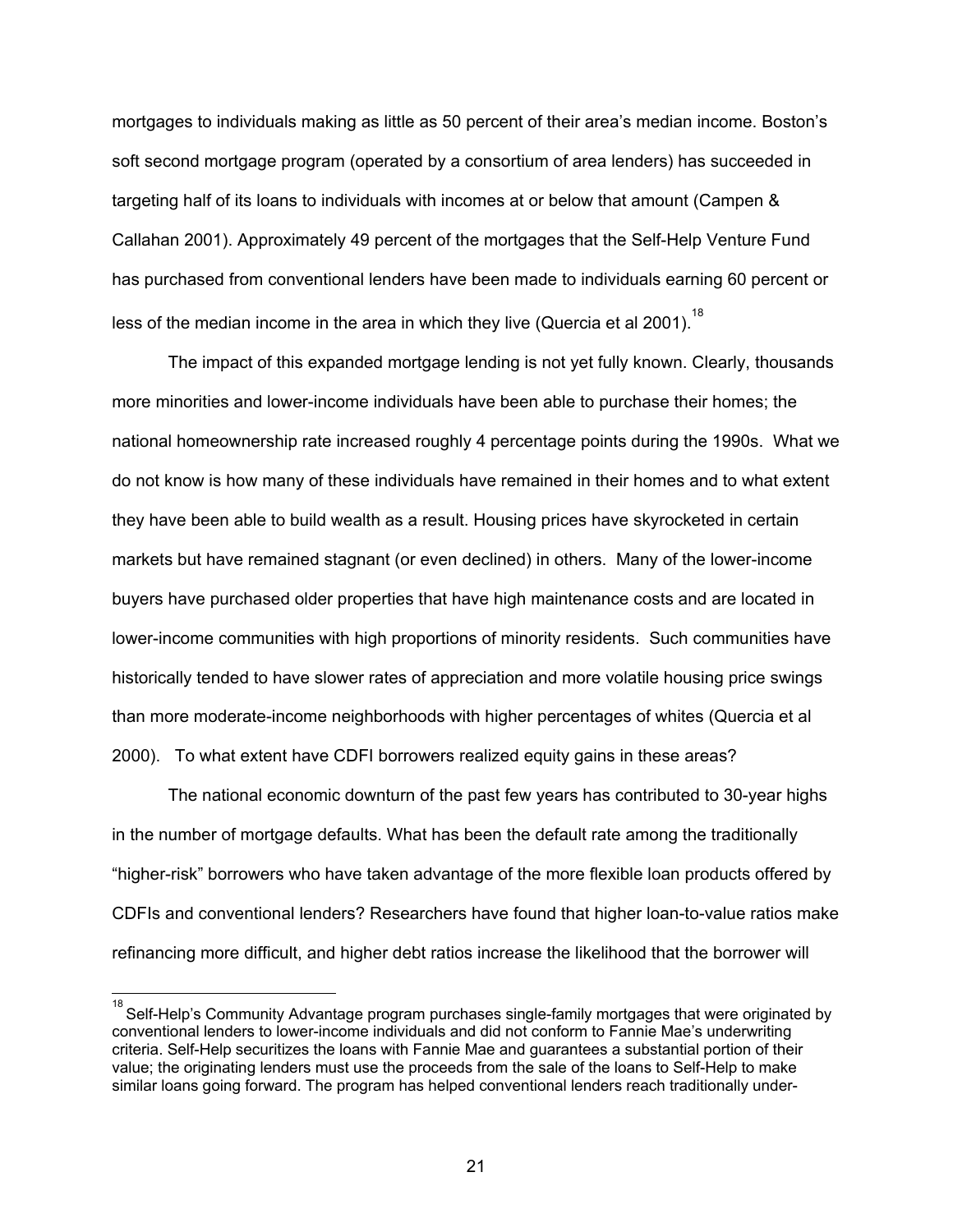experience financial constraints during economic downturns. At the same time, it is more costly for a lender to foreclose on FHA and similar high loan-to-value mortgages than on more conventional ones (Goetzmann & Spiegel 2001; McCarthy, Van Zandt, & Rohe 2001). Default appears to be less a result of more liberalized underwriting criteria than of life crises affecting particular individuals. In a study of Farmers Home Administration Section 202 loans in the 1980s, Roberto Quercia and his colleagues at the University of North Carolina found that loanto-value ratios had no significant effect on the likelihood of default, but changes in borrowers' marital status, children leaving the household, and declining interest rate subsidies had substantial effects (Quercia, McCarthy, & Stegman 1995). The risks of lending to lower-income populations and communities may also be lower than commonly perceived. Less than 10 percent of borrowers in the Self-Help Community Advantage program who had FICO scores under 620, and less than 5 percent of borrowers with scores between 620 and 660, were ever delinquent for more than 60 days (Quercia et al 2001).<sup>19</sup>

 CDFIs contend that their extensive counseling of such "higher-risk" borrowers helps reduce the credit risks of financing such individuals. Unfortunately, there is very little evidence to support or refute that claim. Abdighani Hirad and Peter Zorn's 2001 study of mortgages originated under Freddie Mac's Affordable Gold program (which targets buyers with incomes below 100 percent of area medians) found that counseling tended to reduce delinquency rates by over 13 percent. Borrowers who received classroom counseling from nonprofit organizations (many of which were presumably CDFIs) defaulted 31 percent less frequently than individuals with similar characteristics who did not receive counseling services. Unfortunately, the study

 $\overline{a}$ 

served populations: 42 percent of the borrowers were minorities and 46 percent had credit scores of 660 or less.

<sup>19</sup> Although lower-income borrowers tend to have somewhat higher default rates than higher-income individuals, there ultimately may not be financial effect on the holders of the loans. Low-income borrowers are less likely to prepay their loans even when doing so is financially beneficial; as a result, investors in securities backed by such mortgages tend to experience similar (or even slightly better) overall performance than investors in more traditional mortgage-backed securities (Van Order & Zorn, 2001).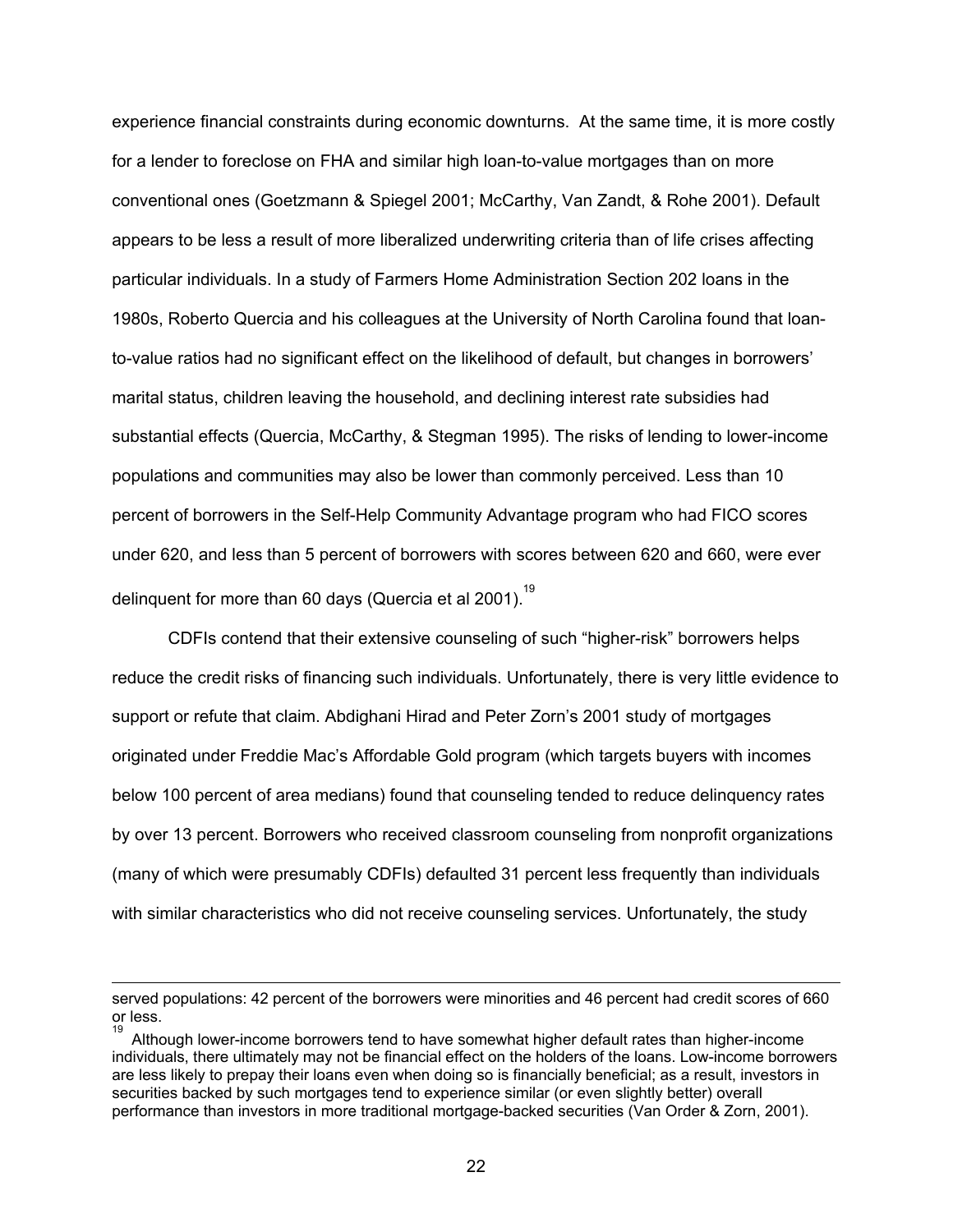could not control for differences in risk characteristics among the counseled and non-counseled recipients, as Freddie Mac deemed the data proprietary (Hirad & Zorn 2001).

 Separate from questions of impact and risk is one of economics: at what income level is it unrealistic for individuals to purchase homes? Two recent econometric analyses suggest there is an approaching limit to low-income mortgage finance. Stuart Rosenthal (2001) found that removing all borrowing constraints would result in 7.56 percent more renters becoming homeowners, a process that would raise the national homeownership rate 4 percent. Using a different approach, David Listokin and his colleagues (2001) found that the variety of more flexible mortgage products still allow only 20 percent of renters to purchase a low-priced home; the barrier lies not so much in credit but in the renters' dearth of income and assets (for down payment costs).

### *Multi-Family Financing*

 Just as CDFIs serve as intermediaries between low-income households and conventional financial markets, they often serve as a conduit between nonprofit housing developers and mainstream capital providers. CDFIs have been instrumental in the growth and maturity of the CDC industry. Most of the larger community development loan funds (LISC, the Enterprise Foundation, the Low Income Investment Fund, and The Reinvestment Fund, to name a few) have historically concentrated a large portion of their efforts on building the financial and organizational capacity of CDCs and similar nonprofits to develop affordable housing.

Virtually every housing development, particularly those serving lower-income individuals in low-income communities, requires a mix of debt and equity financing. Public and philanthropic monies can only go so far; private-sector capital is essential for larger scale development. To attract such financing, CDFIs have consistently pursued a number of strategies simultaneously. First, they have worked to make the CDCs viable borrowers in the eyes of mainstream lenders. They have helped the groups develop sound financial and accounting practices, identify and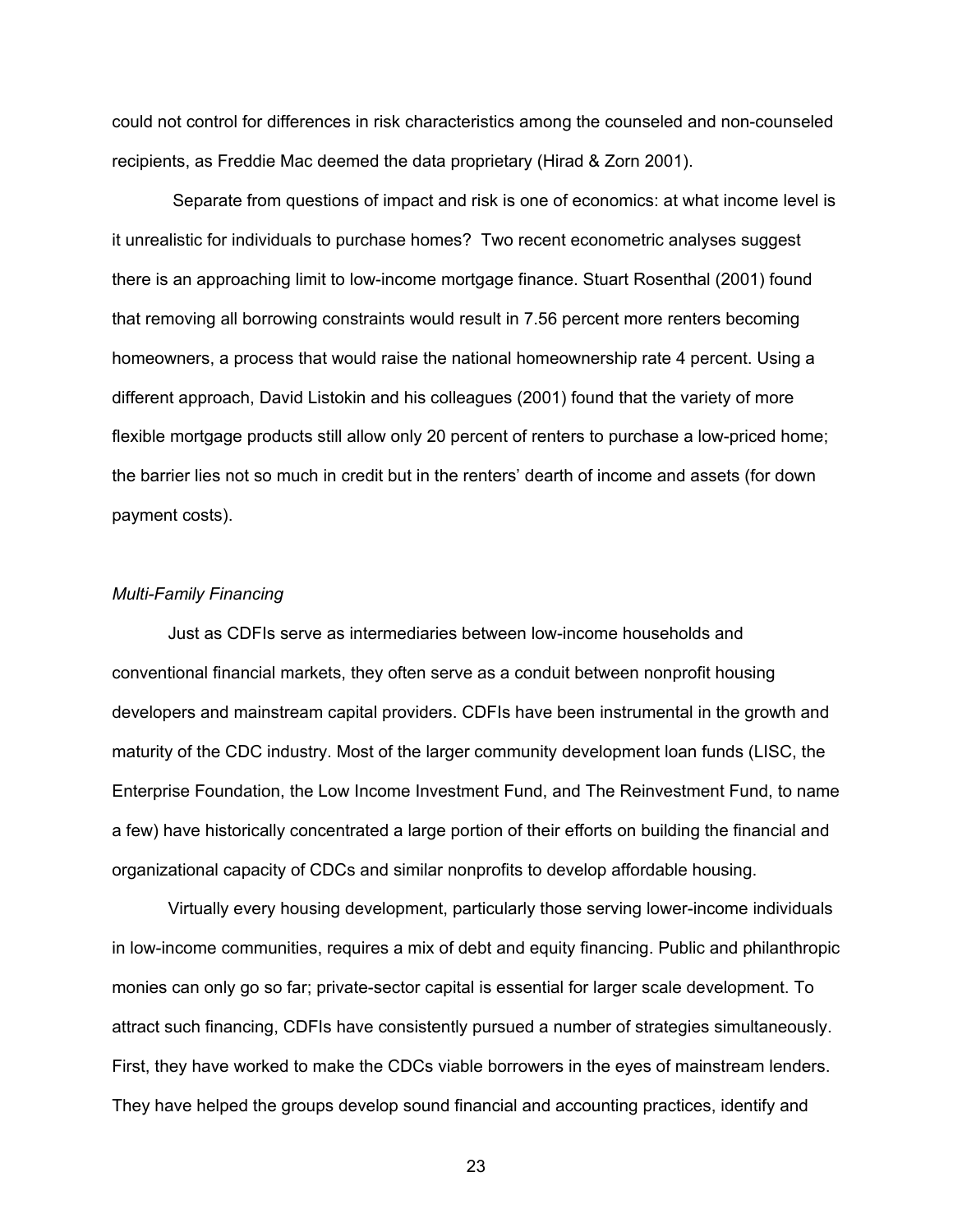manage developers for their projects, address asset management issues, and generally become more "business-like" in their orientation to real estate development.

 Second, the CDFIs have worked to demonstrate the financial viability of the projects themselves. For many years most bankers (as well as their regulators) were extremely hesitant to commit monies to housing projects in low-income communities; the risk of project failure was simply too great. To entice these lenders, the CDFIs had to reduce the perceived risk of the deals. They did so in many cases by providing the initial, most risky project financing. LISC, for example, was a pioneer in the creation of "pre-development" loans and recoverable grants: lowor no-interest loans to cover the various land acquisition, architectural, environmental, legal, and other up-front costs associated with preparing a site for development. Once the project was approved and the site prepared, a CDFI would often provide the CDC developer with a construction loan so that the CDC could actually build or rehabilitate the planned housing units. As the project moved along and bankers felt more comfortable about the project's likelihood of completion, they would provide the CDC with a conventional mortgage (or mortgages) collateralized by the property. The CDFI's loan then would become subordinate to the bank's.

 Obtaining conventional financing for CDC housing projects solved only part of the problem, however. Then, as now, such developments required a significant amount of subsidy for lower-income individuals to be able to afford the units. Without a means of reducing project costs significantly, the housing would be affordable to only a very small percentage of the individuals in need. In addition to helping the nonprofit developers identify and obtain various public and philanthropic grant monies, CDFIs such as LISC and Enterprise successfully pushed for the creation of the low income housing tax credit (LIHTC). Since its implementation in 1986, the LIHTC has enabled taxable investors to obtain a federal tax credit for investing monies in low-income housing developments. The resulting equity substantially reduced the costs of financing such projects and contributed to the creation of thousands of additional units for lower-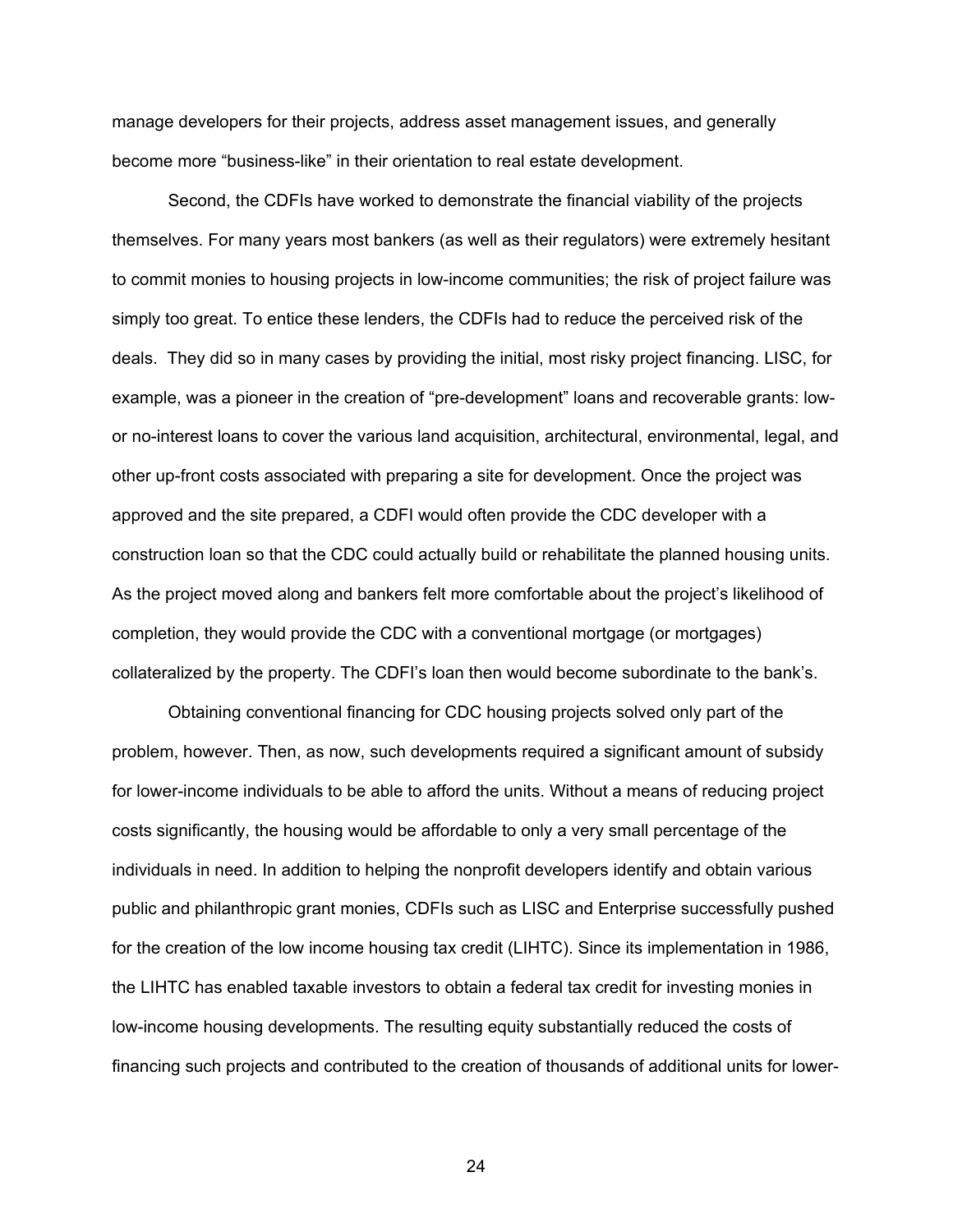income families (DiPasquale & Cummings 1992; Cummings & DiPasquale 1999; McClure 2000).

As CDCs have become more sophisticated and the risks of housing lending have been reduced, conventional lenders have become much more active in financing such projects. As a result, CDFIs are often financing smaller, arguably riskier portions of projects than they were previously. The majority of their dollars tend to be loaned out in the form of subordinated debt instruments that typically finance pre- and very early stage development. Often the loans are structured with interest rates at or slightly below market, with balloon repayments timed to coincide with the influx of conventional financing or tax credit equity. Such structures help reduce the overall cost to the CDC (and thus ultimately to the tenant/buyer) but effectively increase the CDFIs' credit risk exposure.

In addition to taking higher-risk positions in housing finance, a number of CDFIs have worked to develop niches in other areas of community need. Many of the traditional affordable housing lenders now focus as well on the financing of community facilities such as childcare centers, health clinics, and charter schools. Organizations such as LISC, the Low Income Investment Fund (formerly the Low Income Housing Fund), and The Reinvestment Fund (formerly the Delaware Valley Community Reinvestment Fund) currently make nearly as many loans for community facilities as they do for housing. CDFIs such as the Nonprofit Finance Fund and the Illinois Facilities Fund focus almost exclusively on such lending. Yet this broadening of activities should not be construed as a reduced commitment on the part of CDFIs to housing, nor as a concerted effort to reduce their activities in that area. These groups would happily do more affordable housing finance if the projects were there. The lack of subsidy (and in some markets the lack of available land) has limited the number of viable projects.

### **BUSINESS DEBT AND EQUITY PROVISION**

A healthy, growing business sector provides goods, services, and employment opportunities and is therefore critical to the economic vitality of a community. The creation and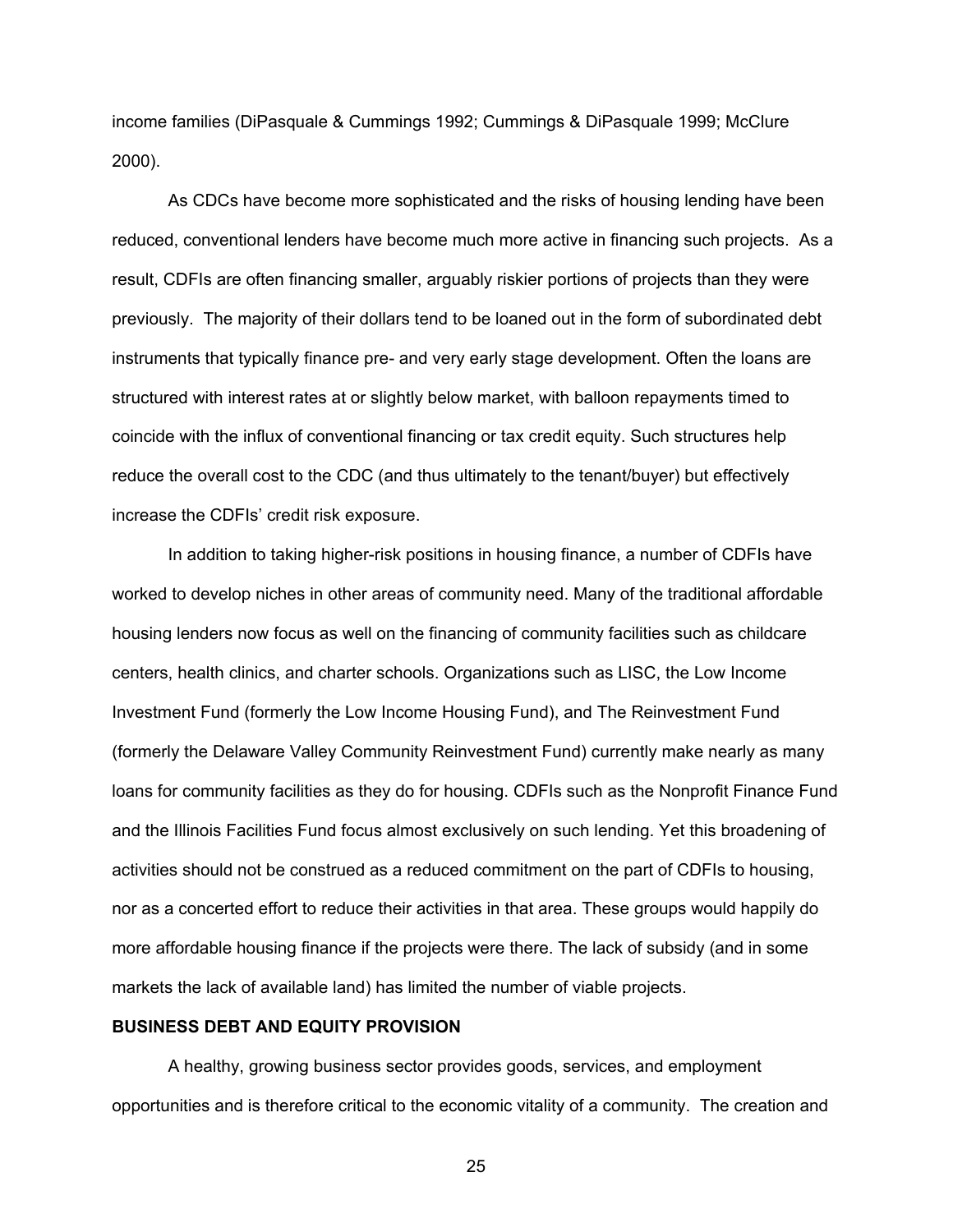expansion of such businesses requires access to debt and equity capital. Without the ability to borrow funds, companies must use their own earned income to finance their growth and investments, limiting how quickly they can expand. Access to equity capital is particularly crucial for young companies, which typically lack the cash flows necessary for debt repayment. Equity is patient capital, which does not need to be repaid for several years.

Historically, however, access to both debt and equity capital has been very limited for ethnic minority, female, and low-income entrepreneurs, as well as for businesses located in distressed communities. The lack of debt capital for ethnic minority and female entrepreneurs often has reflected discrimination by lenders; tougher enforcement of fair lending laws has helped to address that aspect of the problem. The lack of credit also reflects the real and perceived higher transaction costs and risks involved in doing these types of deals. Ethnic minority and women-owned businesses are generally smaller and less well capitalized than those owned by white males (a residual effect of discrimination). As a result, the companies are less able to weather business downturns and are at greater risk of defaulting on loans than are larger, better-capitalized entities. Additionally, smaller businesses generally need smaller loans, which are more expensive to administer. They also may require extensive technical assistance in order to become viable borrowers. Most conventional lenders are unwilling to provide technical assistance both because it is too administratively expensive and because it may open them up to issues of lender liability should the businesses fail.

Higher risks and transaction costs also help account for the lack of equity capital in lowincome communities. Yet access to equity capital is problematic even in more affluent markets. Investments made by the venture capital industry, the primary source of equity capital for business, are driven overwhelmingly by the financial objective of maximizing returns for investors. Since investment capital is limited, the industry focuses only on those markets it perceives as the most lucrative. Companies located outside of a few major markets, in nontechnology related industries, or with investment needs of \$1 million or less have a very difficult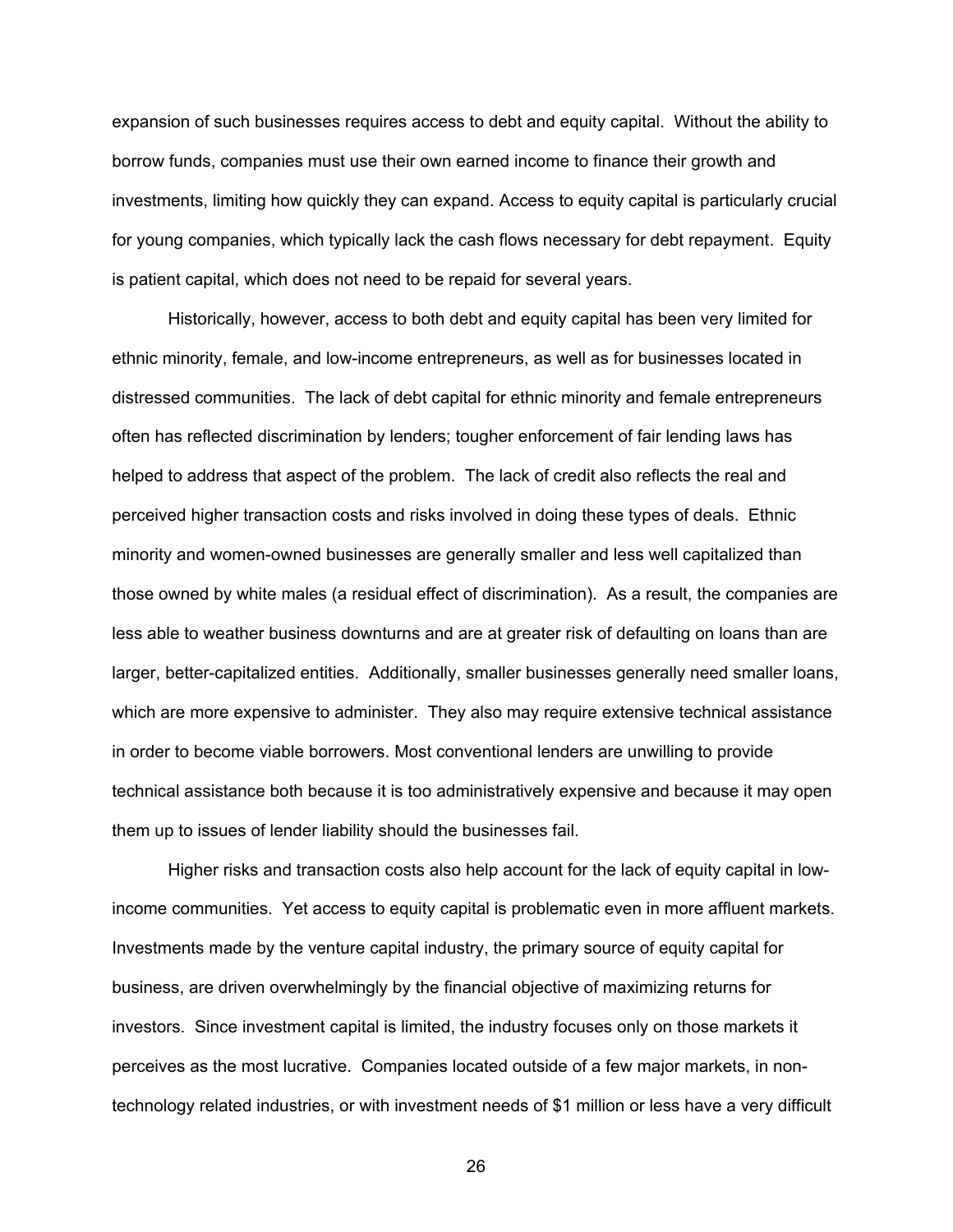time attracting equity capital. Although some CD banks and CDCUs provide small-business financing, most of the CDFIs business-related efforts have been through business development loan funds (BDLFs), community development venture capital funds (CDVCs), and micro-loan funds (MLFs).

#### *Business Development Loan Funds*

BDLFs lend capital to businesses and nonprofit organizations, many of which have not been able to qualify for funding from more traditional sources, with the objective of furthering various social goals. These goals include promoting economic growth and job creation in lowincome areas, stabilizing population declines in distressed communities, improving the availability and quality of community facilities in under-served markets, increasing the number of businesses owned by women and ethnic minorities, and promoting the growth of businesses that do not harm the environment (Caskey & Hollister 2001).

BDLFs raise their capital from federal and state governments, foundations, banks and financial institutions, socially conscious individuals, and religious institutions (NCCA 2002). The capital originates in the form of grants and below-market rate loans, which BDLFs re-lend at market rates, using the difference to finance their operations. BDLFs offer a number of financial products and services, including term loans, lines of credit, loan guarantees, and debt with equity-like features. This financing is designed to support a broad range of business needs, such as facility purchase and expansion, working capital needs, and equipment purchases. Most BDLFs provide only business financing, but some also finance the construction and renovation of affordable housing and community facilities.

BDLFs lend both independently and in conjunction with conventional lenders. Because BDLF loans tend to be riskier than those that a bank would be willing to undertake and, at times, are unsecured, BDLFs also provide extensive technical assistance to their portfolio companies. The technical assistance is provided both pre- and post-investment, to help potential borrowers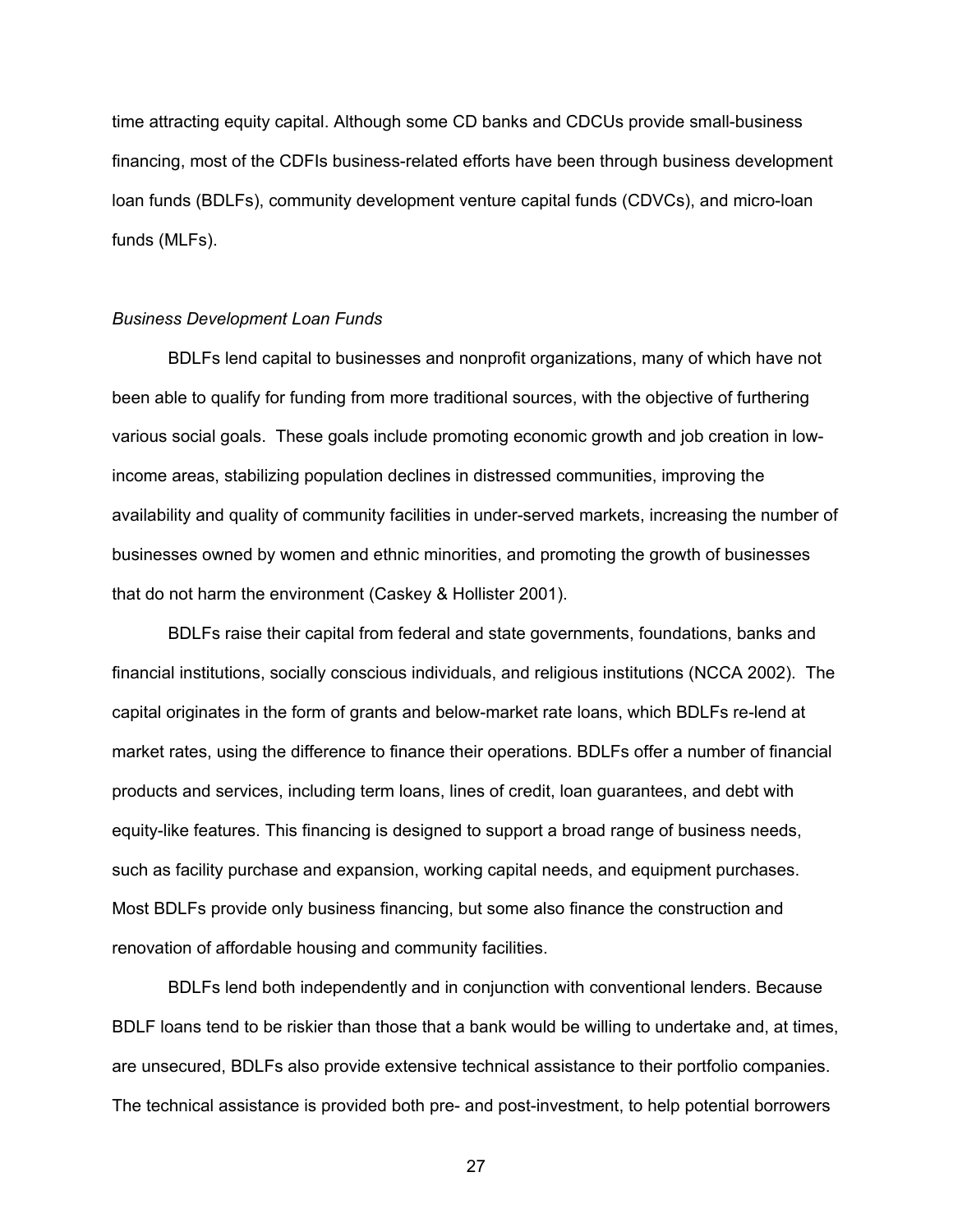qualify for capital and then to assist them with various aspects of operations. The type of assistance provided includes help with writing business plans, putting together marketing strategies, and developing financial systems.

Research on BDLFs has thus far been very limited, consisting primarily of descriptive statistics collected annually by the National Community Capital Association (NCCA) on its members. NCCA members constitute only a portion of the entire BDLF population, however, and are not necessarily representative of the broader group.<sup>20</sup> There has not been any research that has studied the entire BDLF industry, primarily because of the large number of business development loan funds in existence and the high level of diversity among them. The diversity makes it difficult to generalize about findings from a subset of organizations, particularly in trying to compare these entities to more conventional lenders. We do not know, for example, what the differences are between BDLFs and bank borrowers in terms of their size, credit rating, and default and delinquency rates.

#### *Community Development Venture Capital Funds*

 $\overline{a}$ 

Community development venture capital (CDVC) funds provide equity and near-equity capital to small businesses. An equity investment consists of a cash infusion into a company in exchange for partial ownership of that company, in the form of preferred or common stock. A near-equity investment consists of a loan that is convertible to equity, or a loan that nets the lender some features (such as warrants, royalties, or participation payments) that enable it to participate in the upside if the investment is successful. Both equity and near-equity investments are forms of patient capital that enable young firms to obtain the funds they need in

 $^{20}$  For example, one of NCCA's membership criteria is a "commitment to performance" that is demonstrated "by acting as a disciplined lender and/or investor in community development and a responsible steward of other people's resources" (NCCA 2003). This criterion can favor the larger and more established organizations, as well as those with more conservative lending policies.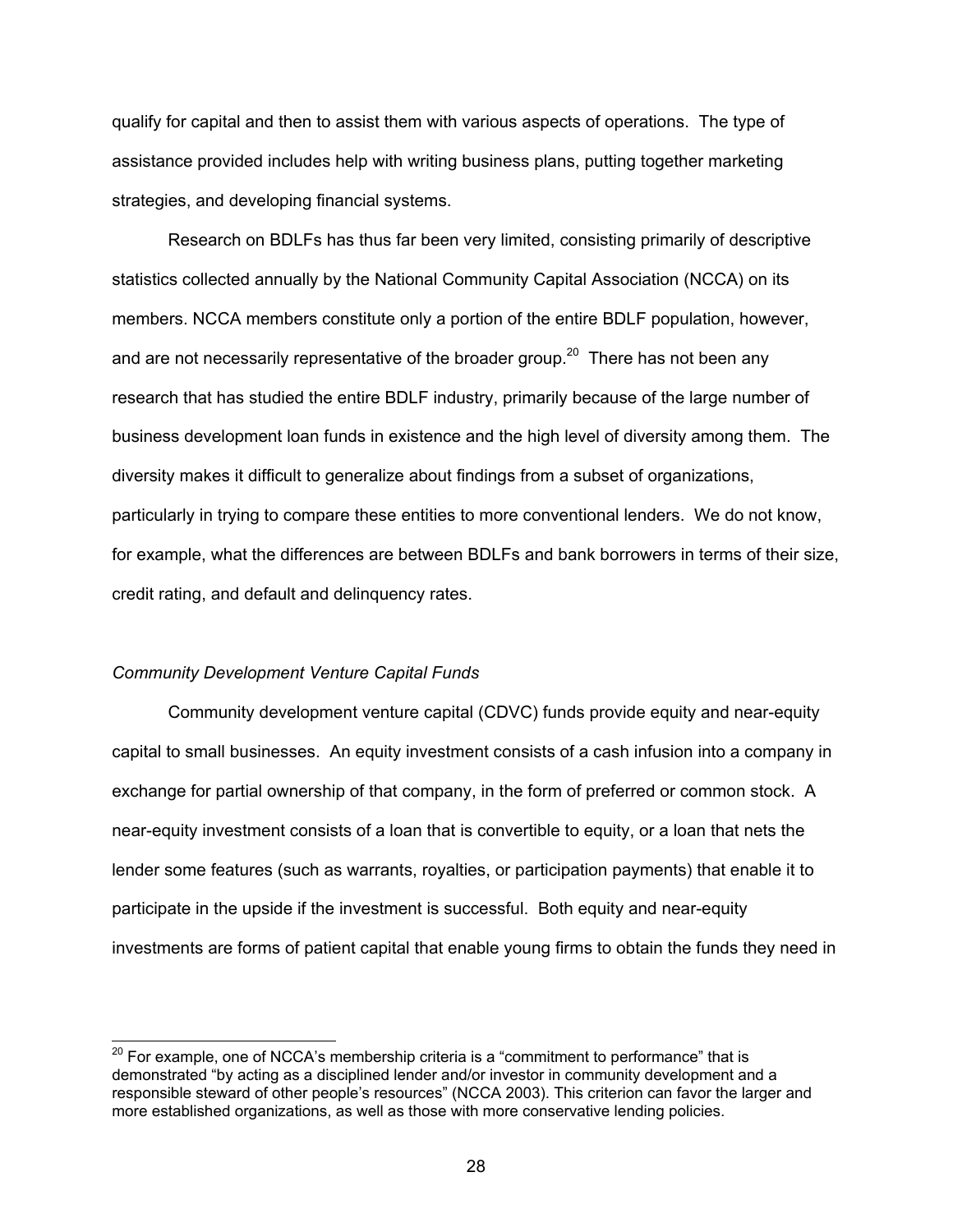their early years without immediately having to begin repayment of those funds, as is the case with a traditional loan.

The earliest CDVCs were Title VII community development corporations, which in the early 1970s began making equity investments in businesses as part of their economic development work. Other CDVC funds were begun by individual states, intending to stimulate business growth in low-income areas, and by community development loan funds, which expanded into equity provision in order to meet the needs of their debt clients (Rubin 2001).

Although the industry dates back almost 30 years, most of the growth in the number of CDVC providers has taken place since 1994. This reflects the high visibility that the field of community development finance received under the Clinton administration as well as the greater availability of such capital for community development finance that resulted from the creation of the CDFI Fund and the increased enforcement of CRA. At the end of 2000, the last year for which data are available, there were 50 CDVC providers with \$300 million under management (Rubin 2001). Their capital has come primarily from banks, foundations, and federal and state governments, which have generally invested low-interest debt or equity for periods of 10 or more years (Rubin 2001).

CDVCs differ from traditional sources of equity capital, such as venture capital funds and small business investment companies, in a number of important ways. Unlike traditional equity providers, which look for the promise of significant growth rates before investing in a firm, CDVCs will invest in companies that are growing at only a moderate pace but have the potential for significant job creation. CDVCs also differ from conventional sources of equity in their willingness to invest in companies located in rural and low-income areas (Rubin 2001).

While traditional equity providers generally focus their investment activities on companies at particular stages of development and in specific industries, most CDVC funds invest in companies at all stages of development and in all industries. This strategy enables CDVC funds to consider the largest possible number of high-quality investments within their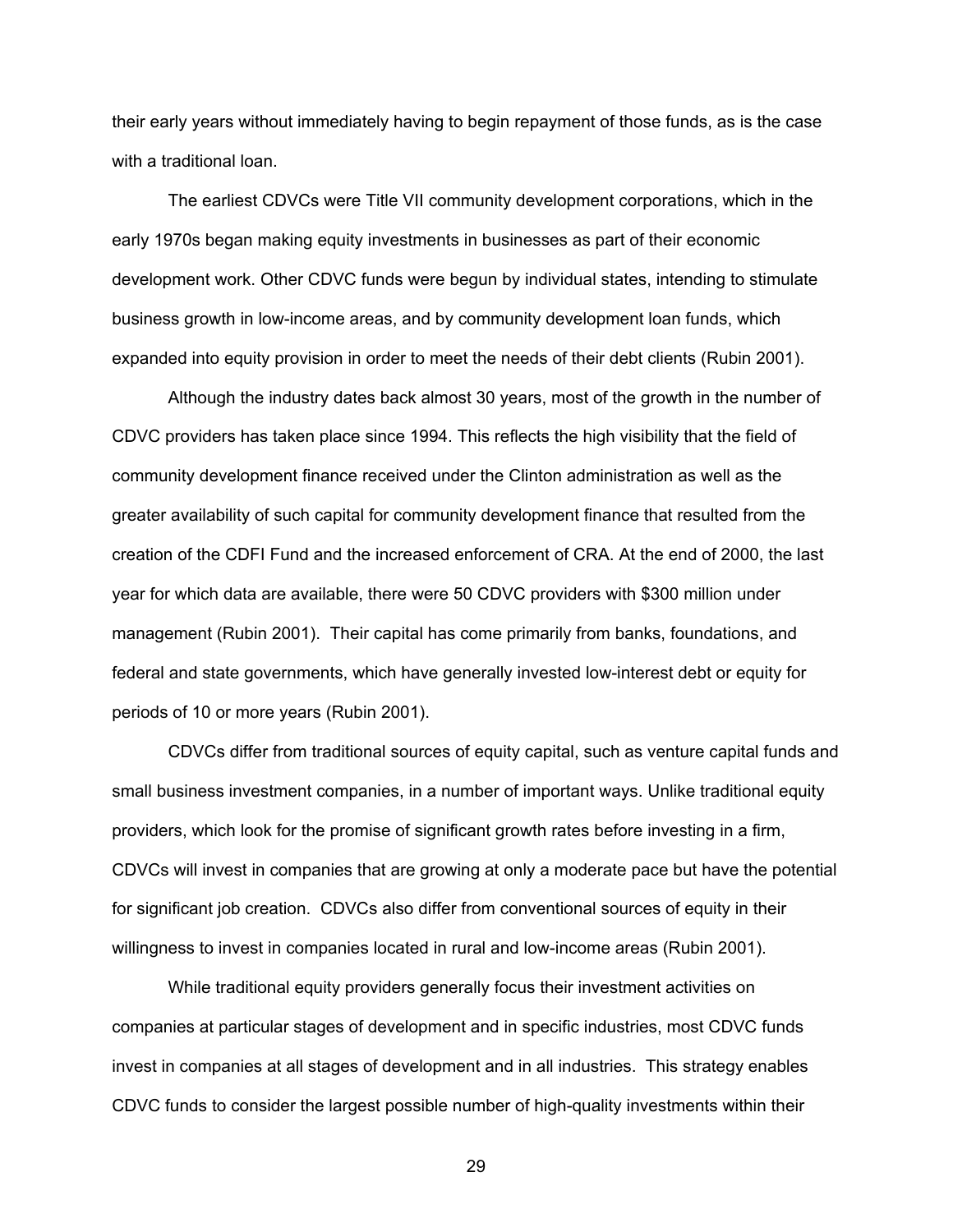geographic regions. The majority of CDVC funds do target companies that are likely to create manufacturing jobs, which typically offer higher wages and better benefits than service-sector jobs. Manufacturing jobs also can employ individuals with lower education and skill levels, making such jobs an important path to greater economic opportunity (Mayer 1998; Phillips-Fein 1998).

CDVC investments range in size from \$10,000 to more than \$1 million per company. The average CDVC investment is \$186,000 per round and \$393,000 per company (Rubin 2001). These figures are significantly smaller than the traditional venture capital industry's average investment per round of more than \$8 million (PricewaterhouseCoopers 2003). CDVCs also differ from traditional venture capital in their legal structures. Unlike traditional venture capital funds, which are for-profit and usually structured as either limited liability companies or limited partnerships, community development venture capital providers use a multitude of nonprofit, for-profit, and hybrid legal structures (Rubin 2001).

As with other types of CDFIs, CDVC funds provide their portfolio companies with intensive technical assistance. Because the majority of CDVC funds are geographically restricted, they are faced with relatively few potential investment opportunities. This restricted deal flow may require the funds to invest in companies with limited management experience. As a result, the funds must play an active role in advising the companies, either directly through fund staff or indirectly through outside experts who are brought in to increase the companies' level of knowledge and market readiness (Rubin 2001).

Like traditional venture capitalists, CDVC providers must exit their investments in order to make a profit and free up capital for new investments. As of December 31, 2000, CDVC funds had exited 63 of their 237 total investments. Thirty-seven of those exits were profitable. The primary form of exit for both traditional venture capitalists and CDVC providers is through acquisition by an external buyer, which accounted for 63 percent of all traditional venture capital exits in 1999 (Venture Economics 2000) and more than half of all CDVC exits to date. Initial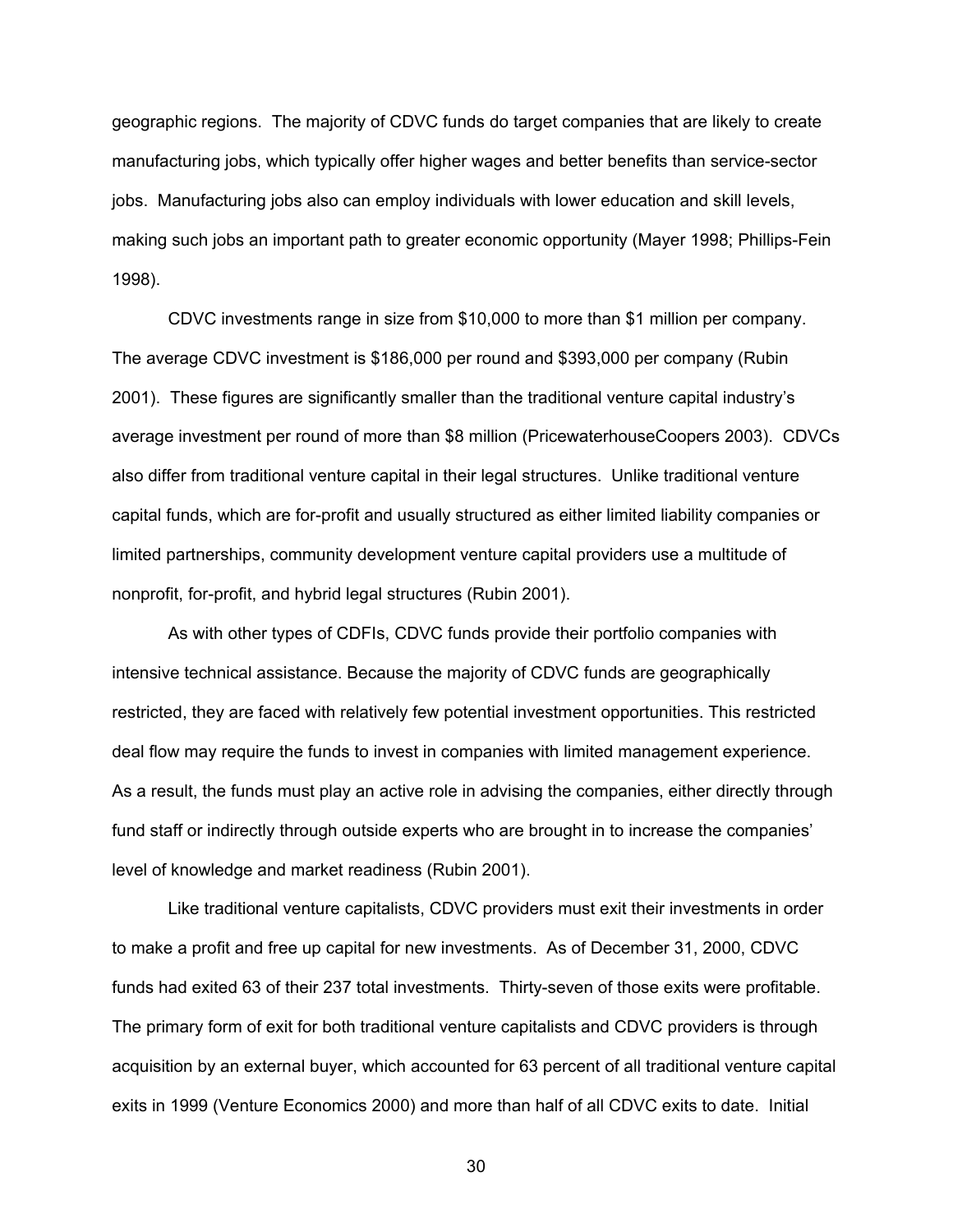public offerings (IPOs), another favorite form of exit for traditional venture capitalists, are extremely rare for CDVCs. Instead, CDVC providers exited 32 percent of their investments via owner and management buy-backs.

Like all CDFIs, CDVCs strive constantly to balance their social and financial objectives. Thus, in evaluating the CDVC industry's impact, both objectives must be factored into consideration. Unfortunately, any evaluation of the industry's performance is limited by its relative youth. Most CDVC funds are less than seven years old and have exited only a small portion of their investments, making it very difficult to evaluate their financial performance. A financial evaluation of the few older funds is made very difficult by the ongoing operating subsidies that these funds have received from local governments and their parent entities. These funds also have used a combination of debt and equity investments, making it difficult to disaggregate the two in order to determine the financial performance of the equity portfolio. As with BDLFs, evaluating the social impact of CDVCs has generally consisted of tracking the jobs created by the companies that CDVCs have financed and is methodologically challenging for the reasons outlined earlier (see Caskey and Hollister 2001).

#### *Micro-Loan Funds*

Micro-loan funds (MLFs) provide training and small loans of under \$25,000, primarily to low-income individuals, with the goal of promoting self-sufficiency (FIELD 2000).<sup>21</sup> Unlike BDLFs, micro-loan funds deal primarily with sole proprietors, focusing more on enabling individuals to earn some extra income than on fostering broader economic growth. MLFs are a subset of micro-enterprise programs, which work to help predominantly lower-income individuals develop their own businesses. As of 2000, there were approximately 700 micro-

 $21$  The terms used to describe very small loans to entrepreneurs have varied as the purpose of the lending has changed. Micro-loan funds, micro-enterprise programs, micro-finance programs, and microcredit programs are all terms that have been used at various stages. For example, when micro was first developed overseas, it was called micro-credit. When the micro-credit model expanded from lending to include savings mechanisms, the term micro-finance was used. Micro-loan funds typically make loans under \$25,000. Some funds will not make a loan greater than \$10,000 and many make smaller loans. In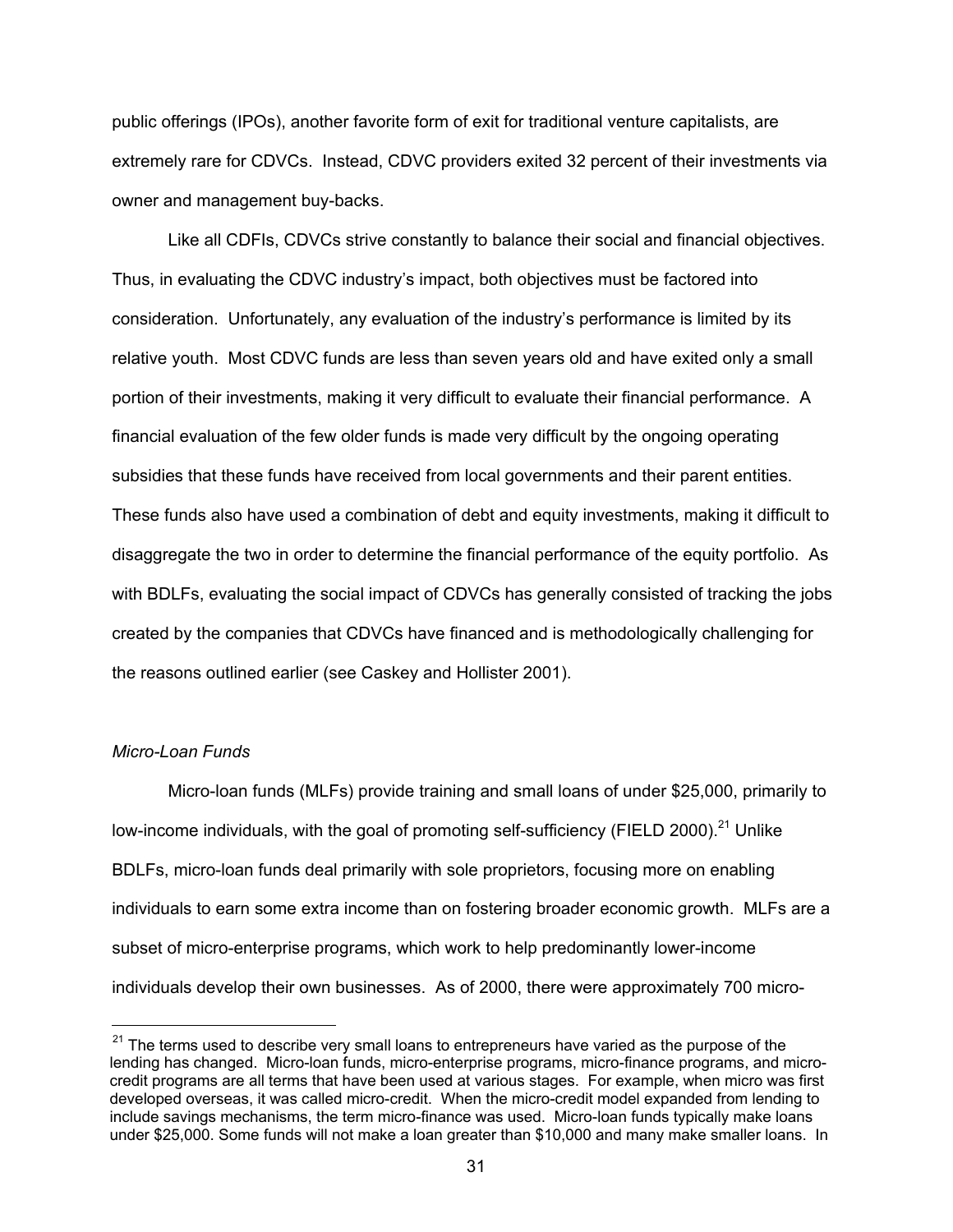enterprise development programs in the United States, and these groups collectively had served more than 55,000 clients (FIELD 2000). Less than one-fourth of these programs do enough lending to quality as CDFIs.

The U.S. micro-enterprise sector was modeled primarily after the work of several prominent organizations in developing countries, particularly the Grameen Bank of Bangladesh. These organizations assist poor and mostly female clients by making small, short-term loans via peer or solidarity group lending. In this method, a group of borrowers co-guarantees the loans made to each member, "replacing collateral with peer pressure." In addition to serving as a safety net for the lender, the peer group also provided its members with support, networking, and training (FIELD 2000).

Many of the U.S. micro-loan providers initially attempted to use this method but quickly discovered that the peer group approach was much more difficult to implement than they would have predicted based on experience in developing countries.<sup>22</sup> The U.S. programs responded by adjusting their offerings. Today, only 16 percent of micro-lenders use a group lending methodology, while 65 percent make loans to individuals and 10 percent use both methods (FIELD 2000).

U.S. micro-enterprise providers also discovered that micro-entrepreneurs were not seeking loans in large numbers. With a few exceptions, the loan volume of U.S. microenterprise providers was very small, regardless of the lending method they used. As of 1999, only 11 percent of all the clients served by U.S. micro-enterprise programs were borrowers

 $\overline{a}$ 

addition, community development credit unions make small consumer loans (e.g., \$500) on a regular basis.

 $22$  Among other factors, this reflected the low concentration of micro-entrepreneurs in any specific region, which forced programs to organize groups of individuals who often did not know each other. These individuals were reluctant to undertake financial responsibility for each other and found group participation too time consuming (FIELD 2000). Some of the additional factors that contribute to making peer lending less effective in the U.S. than in the Third World include more impersonal U.S. markets; greater diversity and less interaction among the low-income population in the U.S., which impedes social capital and trust among group participants; the overarching emphasis in the U.S. on individualism; and the presence of other, more viable alternatives to self-employment for the U.S. low-income population (see Schreiner 1998 and Bhatt, Painter, & Tang 2000).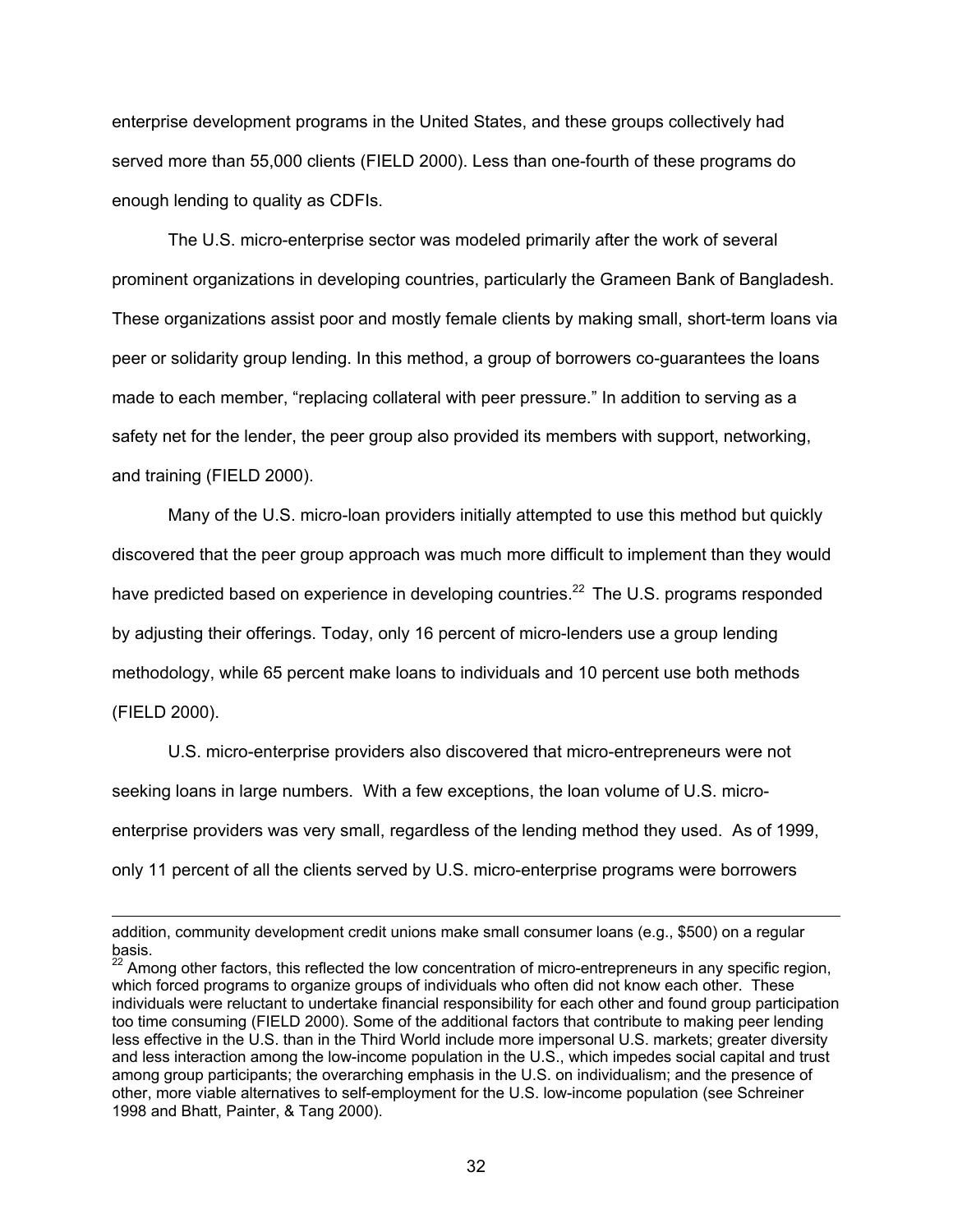(Langer, Orwick, & Kays, 1999). Instead, the vast majority of clients sought business and financial training.

 As a result of these discoveries, the U.S. micro-enterprise field evolved into very different programs, with distinct objectives and ways of defining success. Some organizations focus primarily on training, with the goal of promoting self-sufficiency among their participants. Others focus more on lending and achieving economic and community development objectives. Even within the latter group, some emphasize poverty alleviation and work to assist very lowincome individuals to start their own businesses. Others emphasize overall economic growth and prefer to work with micro-entrepreneurs who have been in businesses for several years or more (Else 2000). Additionally, micro-enterprise programs may target specific groups based on their ethnicity, gender, or geographic location.

More so than other development finance strategies, micro-enterprise has garnered political support from both sides of the aisle. Its premise — that individuals can build their own businesses and take control of their lives — offers a modern-day version of the Horatio Alger ideal that appeals both to liberals and to conservatives. In light of that appeal, micro-enterprise has been touted as a solution to a number of problems. Some proponents have viewed it as a way of promoting community and human development (Servon 1996 and 1998; Edgcomb, Klein, & Clark 1996; Jones 1999), while others have praised it as a means of alleviating poverty or furthering economic development (see Edgcomb, Klein, & Clark 1996; Burrus & Stearns 1997; Himes & Servon 1998; Clark et al 1999; Servon & Doshna 2000).

With such broad political support, it is not surprising that micro-enterprise has been the subject of numerous studies. In fact, micro-enterprise programs likely have been assessed far more than any other type of community development finance. Most of the analyses to date, however, have come from the field's proponents.

The bulk of the studies have focused on the characteristics of the different programs and of the micro-entrepreneurs themselves. These studies have shown that most program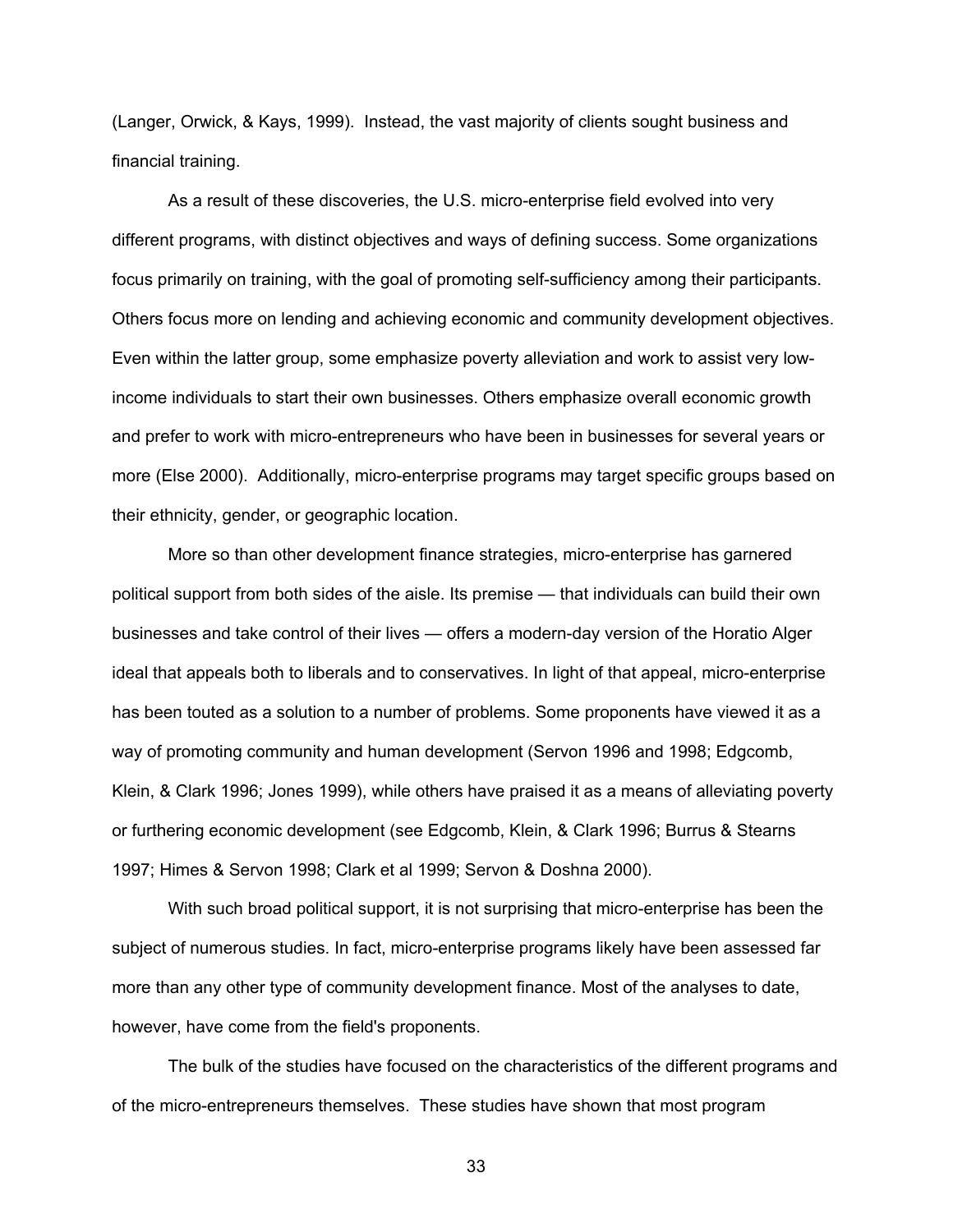participants are female and ethnically minority.<sup>23</sup> They also are somewhat better educated than the typical American, have often had some previous business experience, and frequently are not relying on their business as their sole source of income (Clark et al 1999).

Existing studies have indicated that, particularly for low-income individuals, the microbusiness is usually an "income-patching strategy": a part-time endeavor geared toward generating enough money so that the individual and his or her family can make ends meet. In addition to helping participants generate some income, micro-enterprise programs often provide non-economic benefits as well. A number of studies emphasize the increased confidence, selfesteem, financial literacy, and social networks that participants may take away from microenterprise programs (Servon 1996, Servon 1998; Edgcomb, Klein, & Clark 1996; Jones 1999, Clark *et al* 1999).

Relatively few studies have taken a critical look at the economic impact of the microenterprise model. One of the few that has is an Aspen Institute study of 405 micro-enterprise program participants (Clark et al 1999), which reported that over five years, a majority of poor entrepeneurs showed increases in household assets, household earnings, and personal earnings. A third of poor entrepreneurs showed increases in earnings from their businesses. Most of the increase in household assets resulted from increases in home values, however. Earnings from the micro-business represented only 16 percent of the increase in personal earnings. In fact, the typical entrepreneur in the programs actually experienced decreases in his or her household income, personal earnings, and small business earnings. Similarly, a study of ACCION borrowers from 1991 to 1997 (Himes & Servon 1998) found that individuals who received multiple loans were more likely to have increases in their monthly business profits,

 $\overline{a}$ 

 $^{23}$  A 1998 sample of 405 micro-enterprise clients tracked by SELP (Self Employment Learning Project) Longitudinal Survey of Micro-enterprises showed that 78 percent of them were female; 42 percent of them were African-American; 18 percent were Hispanic and 2 percent were Asian. Additionally, 83 percent of the entrepreneurs had completed high school and 58 percent had some post-high school education (Clark *et al* 1999).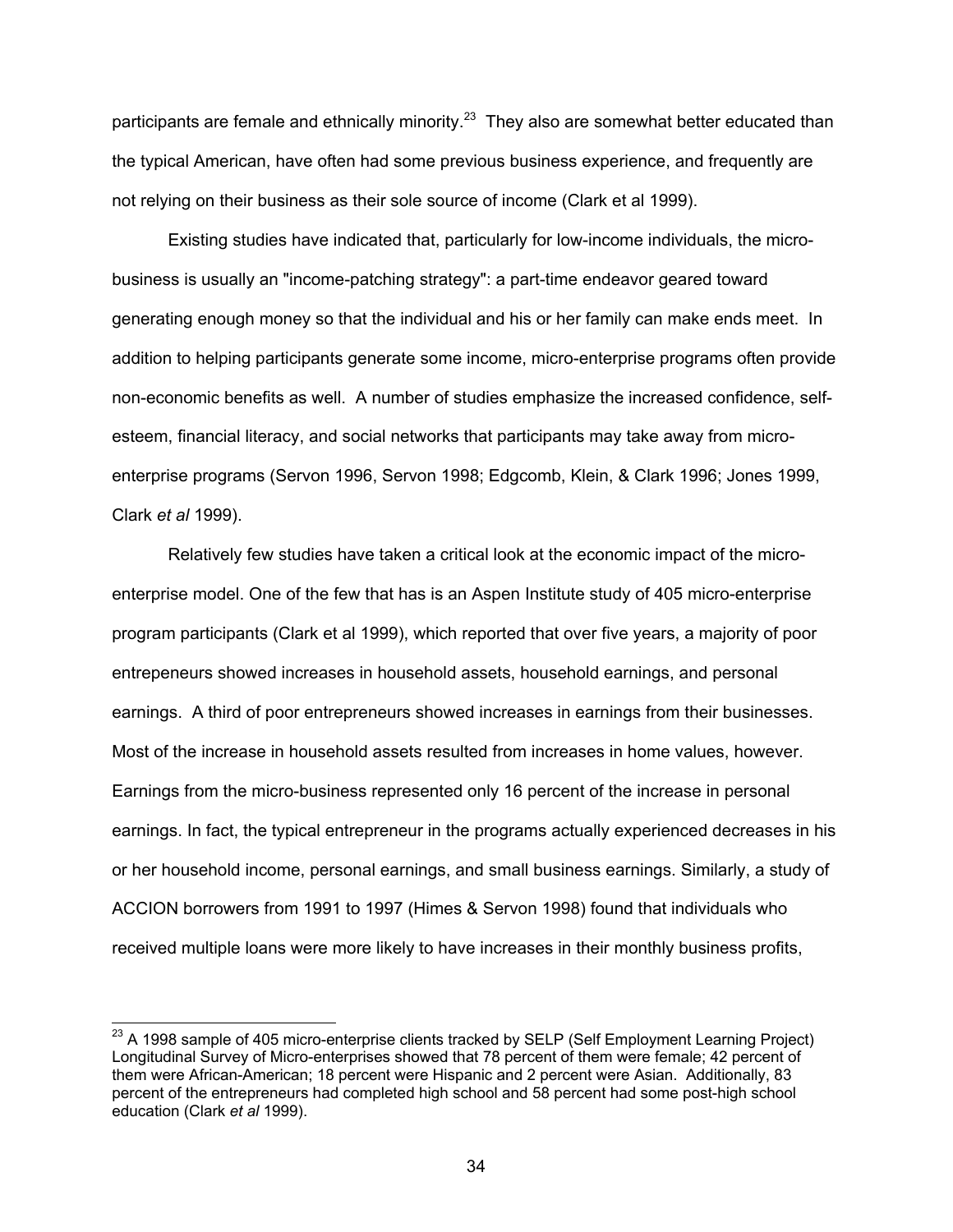business equity, take-home pay, and household income. Yet the businesses still generated only 50 to 55 percent of the entrepreneurs' total household income.

The majority of micro-businesses are small, sole proprietorships in the low-paid retail and service sectors.  $24$  The businesses typically generate few jobs and offer few (if any benefits) to their employees. It is unrealistic, therefore, to view micro-enterprise as a significant economic development or anti-poverty tool. Lisa Servon, perhaps the leading academic expert on the field, has argued that the micro-enterprise strategy lies somewhere between the economic development and social service worlds and, therefore, needs a new framework for evaluating its effectiveness (Servon 1999a). Unfortunately, no one as yet has developed such a framework.

### **CONCLUSION**

l

CDFIs emerged in response to a need for accessible, affordable financial products and services. They support asset building at the household and neighborhood level through the provision of transaction accounts; capital for housing purchase, development and maintenance; and capital for business development and expansion. Their efforts, in conjunction with legislation (the Fair Housing Act, CRA, HMDA), concerted pressure from community activists, and the saturation of suburban markets, have contributed to an increased availability of conventional financing in previously underserved areas. In light of these changes, the CDFIs' role is no longer quite as clear as it once was.

Determining the CDFIs' appropriate role in ensuring that lower-income areas have adequate access to financial services requires an understanding of two key issues: the relationship of CDFIs to conventional financial institutions and the social and economic impact of the CDFIs themselves. Each of these issues has been the source of considerable

<sup>24</sup> Forty-seven percent have gross monthly sales of under \$1,000, and the owner generally is the sole operator and worker (Field 2003). One study found that only 29 percent of such businesses have employees, and two-thirds of the employees were working part-time (Servon 1998a).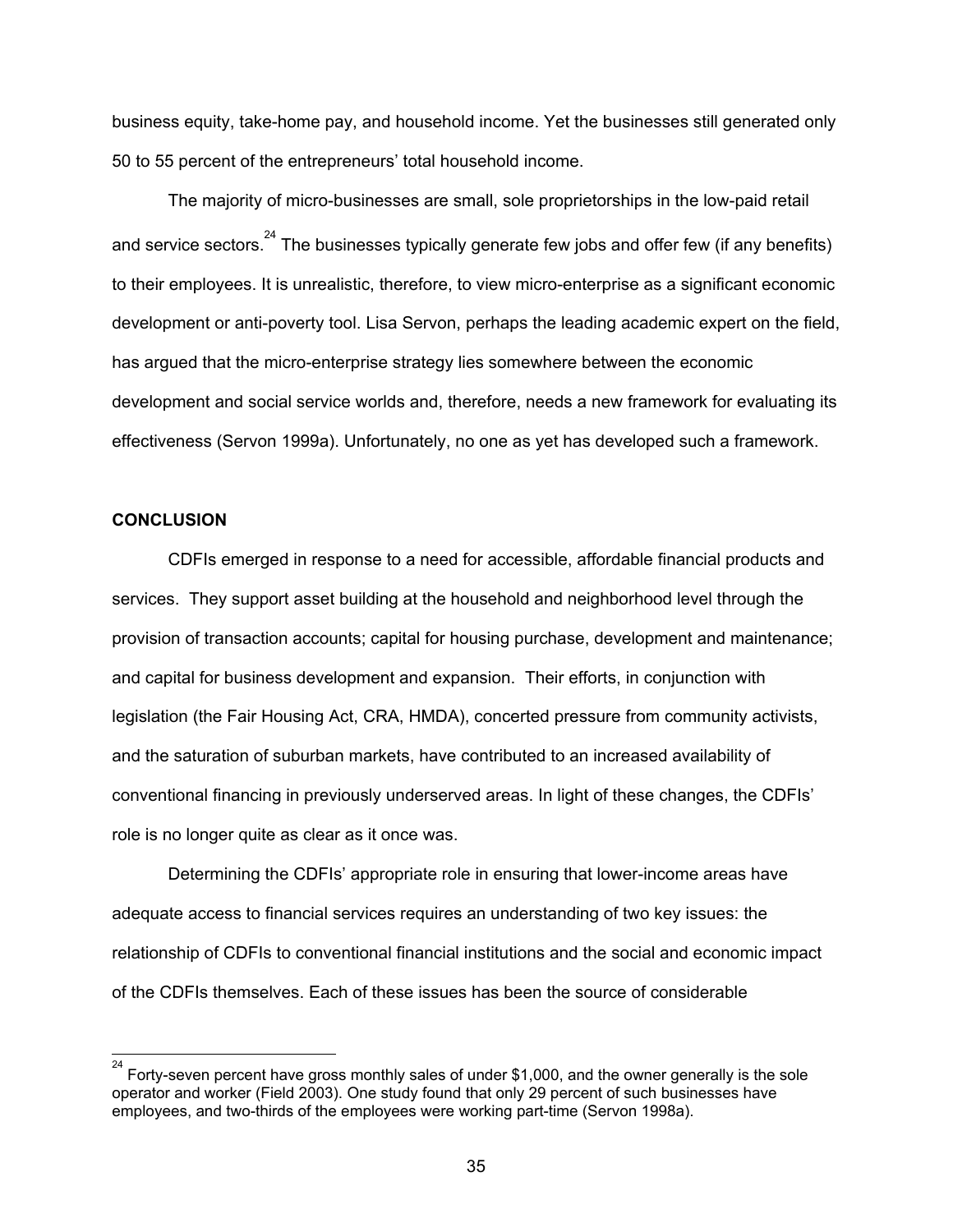controversy both within and outside of the CDFI industry. The following sections examine the issues in more detail.

### *CDFIs and Conventional Financial Institutions*

The role of CDFIs relative to conventional financial institutions is a topic that provokes a wide range of reactions from the CDFI community, reflecting a diverse set of beliefs regarding why CDFIs exist. Some CDFI practitioners view their work as a response to the persistent failure of conventional financial institutions to address the capital needs of low-income communities. A somewhat similar view is that CDFIs are a means for communities to express their values and beliefs about local control of capital. Proponents of these views consequently see CDFIs as necessary alternatives (or even competitors) to conventional financial institutions.

Another perspective is that CDFIs are necessary supplements to the existing financial system. Such a view holds that CDFIs are intermediaries between lower-income, historically under-served communities and conventional financial markets and institutions. Many CDFIs coming from this perspective work closely with conventional financial institutions, with formal or informal systems of client referral and partnership lending. A subset of these CDFIs view themselves as entrepreneurs, whose role is to develop new financial products and demonstrate to more mainstream institutions that investing in certain "high-risk" markets can be done in a way that is beneficial to the community and profitable for the lender.

Whatever their role, CDFIs alone cannot meet all of the financial service needs of lowerincome communities. At the same time, most conventional financial institutions currently are not (and likely never will be) providing the more specialized and costly products and services that CDFIs currently offer, such as extensive technical assistance, micro-loans, and predevelopment financing. So how can we best ensure adequate financial service provision in these markets? Is it better to develop additional resources for furthering the work of CDFIs (for example, by securitizing CDFI loans and equity investments and selling them on traditional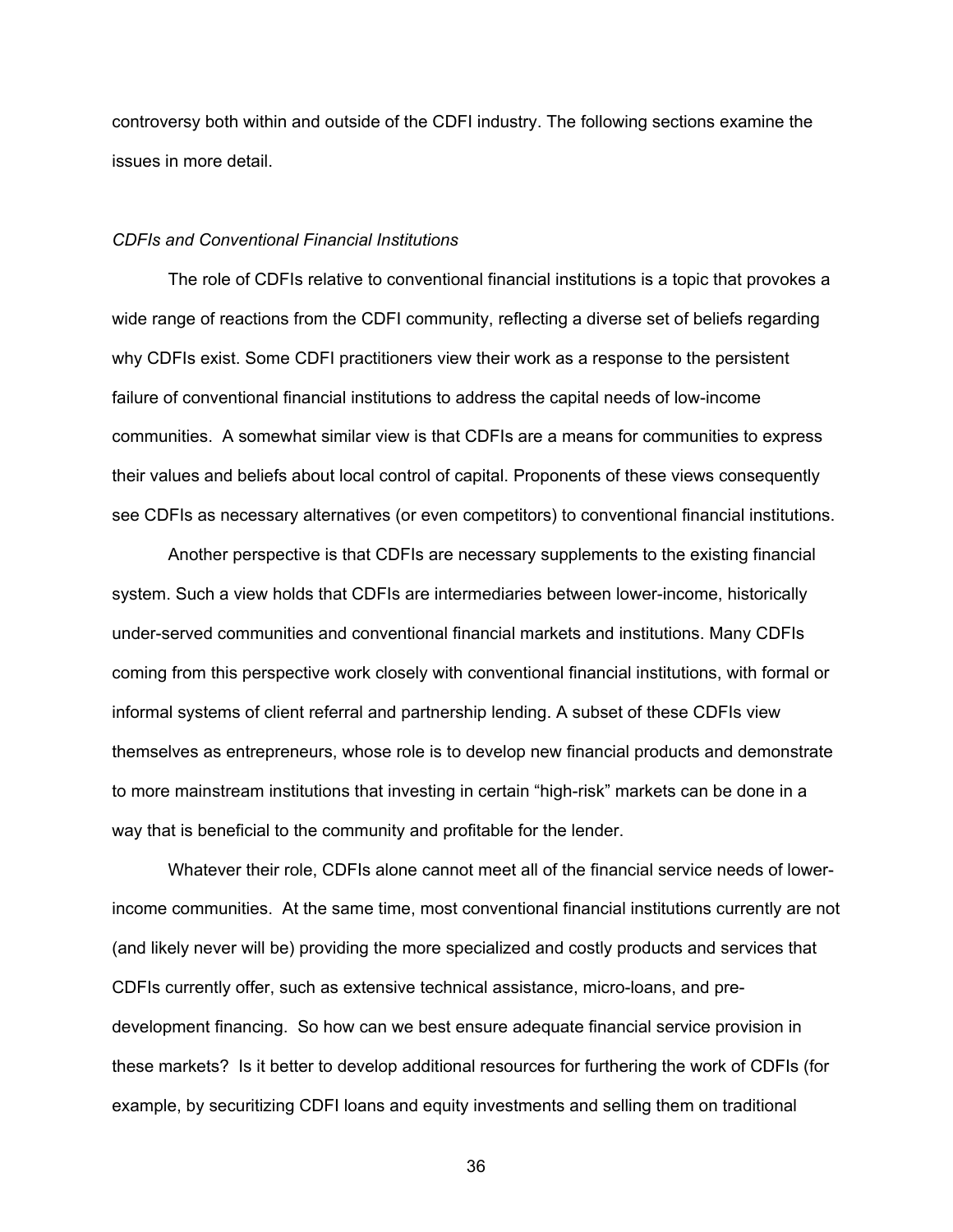financial markets) or to provide education and incentives to enable conventional financial institutions to serve these markets, with CDFIs taking a more supportive or ancillary role? Answering the question requires a level of data on CDFI activities and portfolios that is not currently available. Acting on the answer likely requires a different economic and policy environment.

### *Assessing CDFIs' Impact*

Like all entities engaged in promoting social change, CDFIs struggle to identify appropriate indicators for measuring the impact of their activities. Part of the challenge lies in defining what is meant by impact. CDFIs generally have described the effects they believe they have on their target communities in terms of specific, quantifiable measures: jobs created, housing units refurbished, mortgages provided, and the like. These initial outcomes are assumed to lead to broader, longer-term effects such as improvements in the social and economic health of a given community.

Unfortunately, such indicators can mean different things to different people. In an industry as diverse as community development finance, definitions of outcomes and methodologies for collecting them vary widely. For example, the most common outcome measure for business-specific CDFIs is jobs created. There is little consistency, however, in how individual CDFIs determine what constitutes a new job, how long the job must last in order to be counted, and whether the job can be attributed to the CDFI's own actions. This lack of consistency exists not only between different types of CDFIs but also between individual CDFIs that provide similar services.

Many community development practitioners, advocates, researchers, and policymakers want to determine whether the specific actions of a CDFI brought about a certain outcome or if the outcome would have occurred anyway, without the CDFI's intervention. There have been few, if any, good causal studies of CDFIs, however. Most of the analyses end up focusing too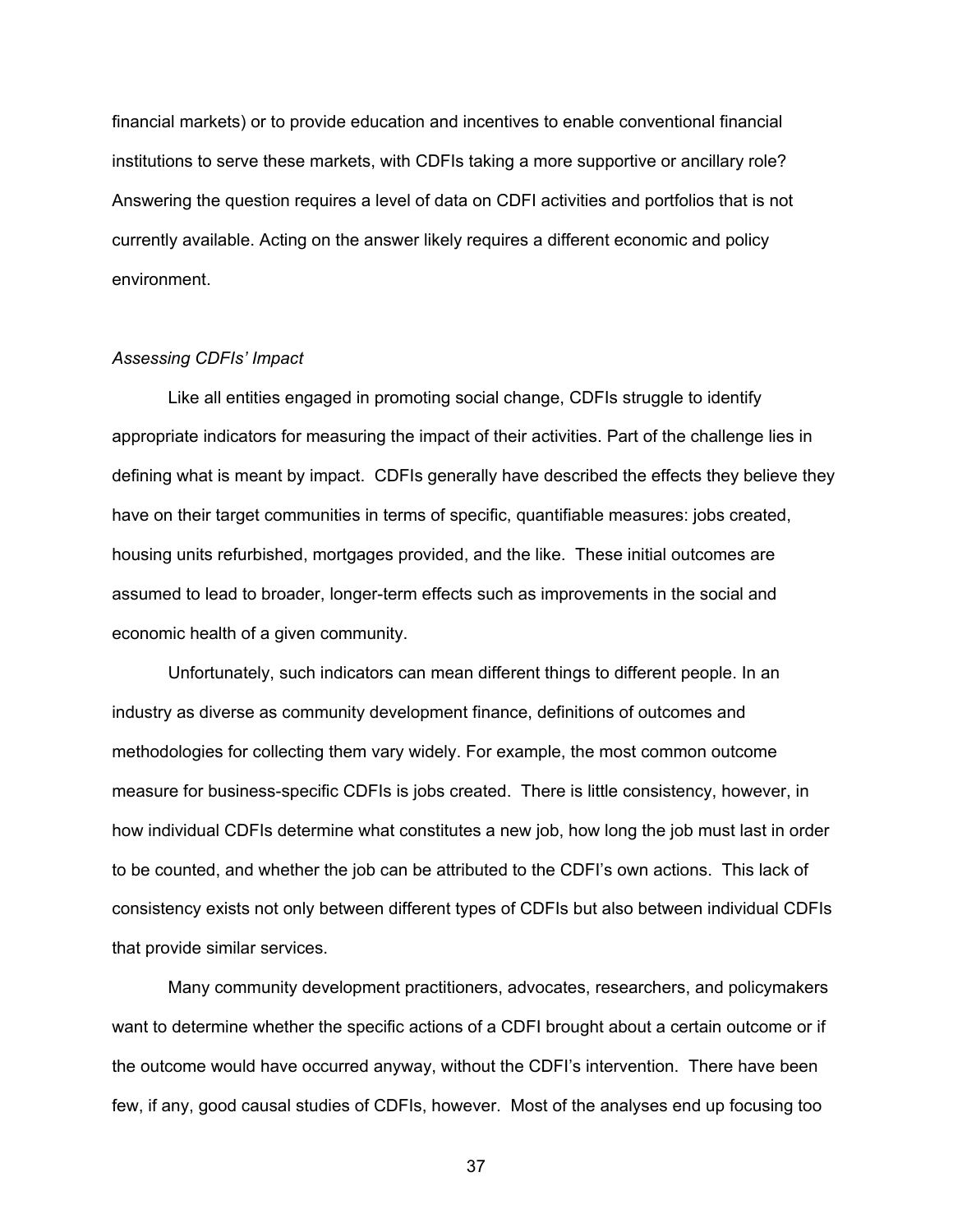much on the CDFIs' activities and do not adequately take into account the range of other, often more significant factors involved in creating a given outcome.

Consider a few examples. Most affordable housing developments have a number of different funding sources; a CDFI may well provide pre-development or gap financing. Was the CDFI's involvement critical to the deal? Yes, but each of the other capital providers could easily argue that their monies were equally essential to the deal's viability. In a different case, a CDFI makes a loan to a business to enable it to purchase a new piece of equipment. Over time the business is able to grow and hire additional workers. Part of that growth likely stems from the enhanced productivity resulting from the new equipment, and part also results from the growing market for the business's goods and strategic actions taken by the company's management and workforce. Is the CDFI therefore responsible for "creating" the new jobs? The CDFI's financing and related technical assistance likely contributed to the improved health of the company, but the direct causal connection between its activities and the growth of the company's workforce becomes increasingly vague over time.

What, therefore, is a realistic way to assess the impact of CDFIs? A positive step would be to think in terms of direct and indirect effects of a CDFI's activities. Direct effects are those that result immediately and specifically from a CDFI's financing or technical assistance (a business purchases a new piece of equipment with a CDFI's loan dollars, a family purchases a home thanks to a CDFI mortgage, etc.). Indirect effects are those that come about later as a result of factors *including, but not solely related to* the CDFI's activities (the new piece of equipment enables the business to expand into a new market, hire additional employees, and pay more taxes; the new homeowners help stabilize the surrounding community; etc.). Obviously, the impact becomes increasingly diffused as we move further away from the original financial transaction, and measuring and attributing them accurately becomes more difficult.

It also is important to calibrate expectations of the impact of CDFIs more appropriately. CDFIs are, after all, relatively small in scale. They are principally financial institutions: they make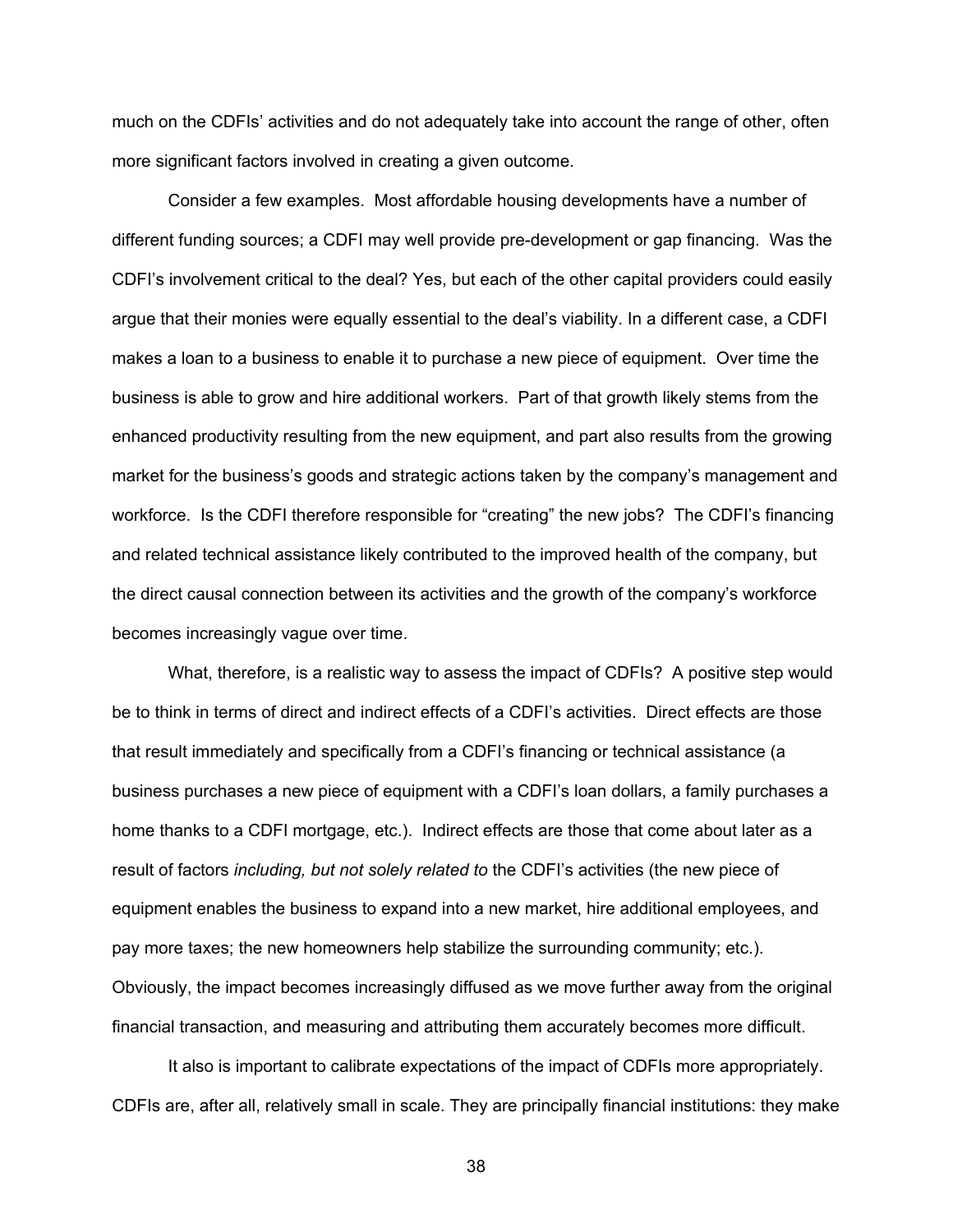loans and equity investments, collect deposits, and offer various checking and savings accounts. They augment those activities with related education and counseling activities; some CDFIs provide more extensive services than others. But the CDFIs themselves are not real estate developers or goods producers. They do not build projects or manufacture products but instead help to finance them. They are unable to affect their borrowers' markets in any significant way. The ideology of "bootstrap capital" and community and individual empowerment is politically attractive, but the impact of any CDFI is inevitably limited relative to broader economic and political forces. Affordable homeownership ultimately depends less on the structure of the CDFI's loan than on the strength of the local housing market and the effect of national interest rates. An expansion of the earned income tax credit is likely to have a much greater impact in reducing poverty in a given community than will the efforts of even the largest and most effective CDFI.

#### *The Future of CDFIs*

The most dramatic increases in financial service provision in lower-income markets occurred during the mid to late 1990s, a period characterized by consistent economic prosperity, abnormally high stock market returns, and a Presidential administration that made a substantial commitment to community investment. Clinton's support of both CRA and the CDFI Fund was critical to the growth of the CDFI industry and to the expanded efforts by conventional lenders to serve historically under-served communities. Conditions have changed dramatically in the last few years, however. The Bush administration has sharply reduced funding for the CDFI Fund and has shown no interest in supporting CRA or development finance more broadly. The economic slowdown has resulted in 30-year highs in foreclosure rates and has dampened conventional lenders' enthusiasm both for direct loans in lower-income markets and for subsidized support of CDFIs. Reversing these trends (and continuing the improvements that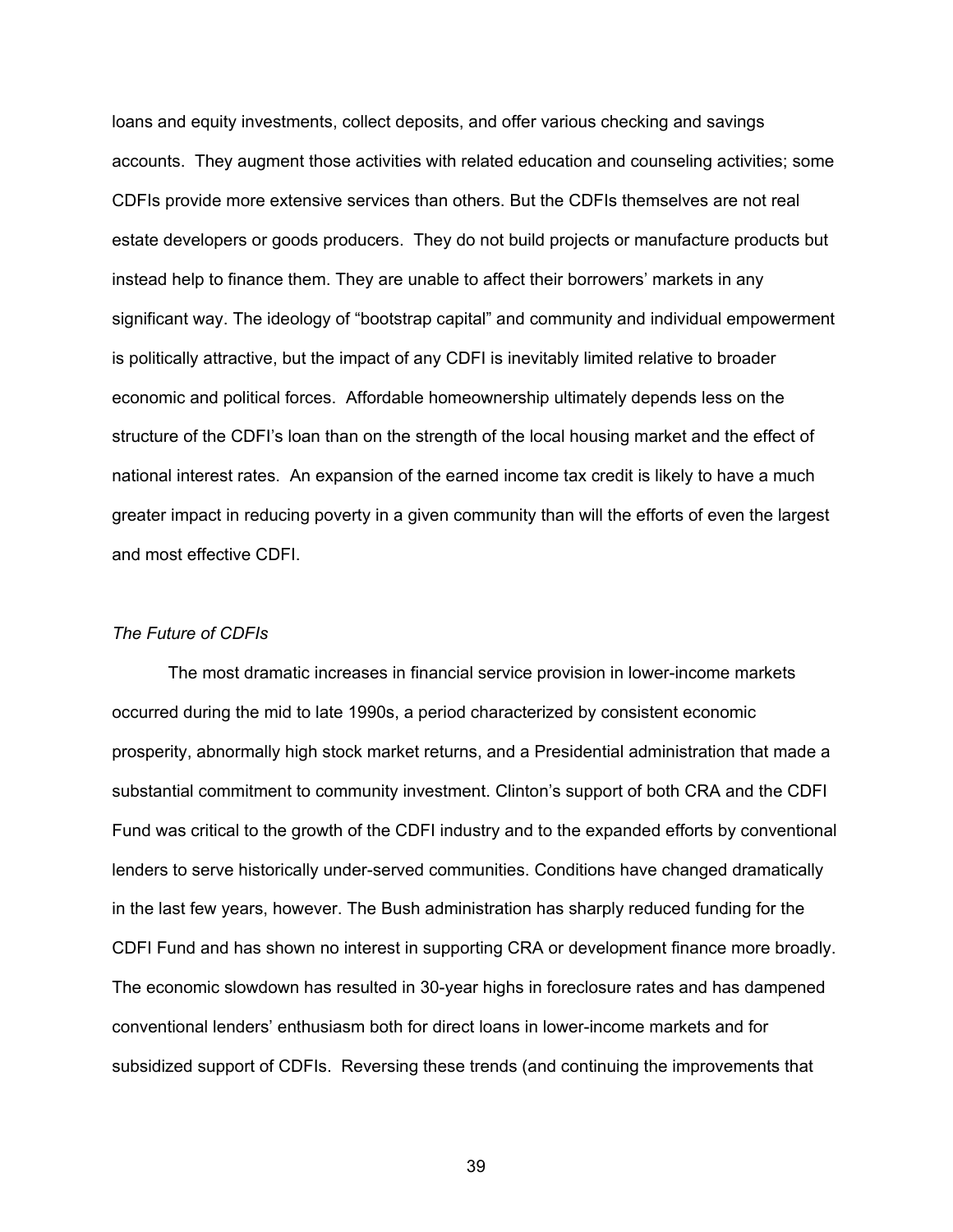have occurred in these areas) requires a more concerted effort to demonstrate both the effectiveness and the importance of community development finance.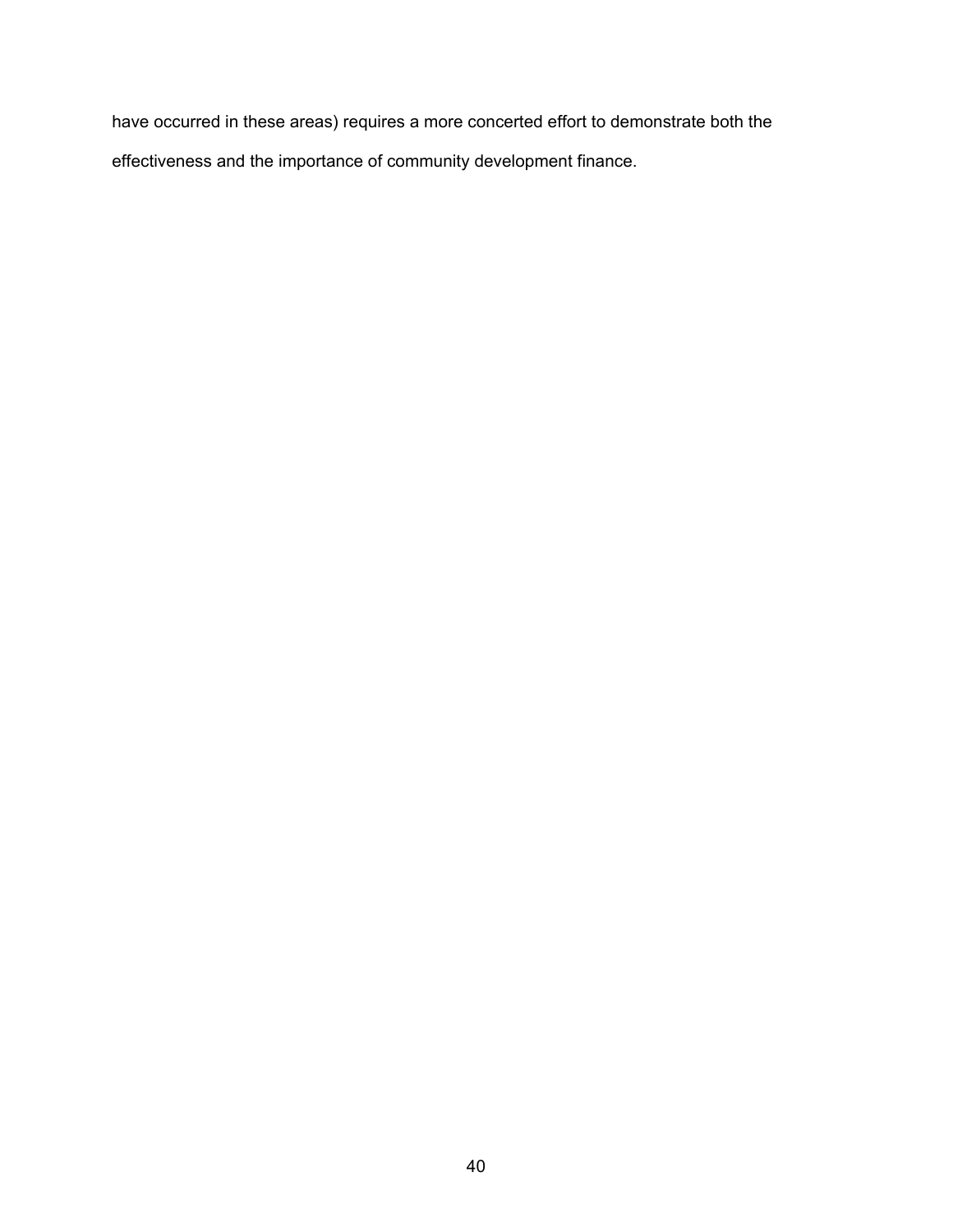### **BIBLIOGRAPHY**

- Abt Associates (1973). "An Evaluation of the Special Impact Program." Final report prepared for the U.S. Office of Economic Opportunity.
- Aizcorbe, Ana M.; Arthur B. Kennickell; and Kevin B. Moore (2003). "Recent Changes in U.S. Family Finances: Evidence from the 1998 and 2001 Survey of Consumer Finances." *Federal Reserve Bulletin* (January), pp. 2-33.
- Amburgey, Terry L., and Tina M. Dacin (1993). "Evolutionary Development of Credit Unions." Filene Research Institute, Center for Credit Union Research, Madison, WI.
- Avery, Robert B.; Raphael W. Bostic; Paul S. Calem; and Glenn B. Canner (1997). "Changes in the Distribution of Banking Offices." Federal Reserve Bulletin (September).
- Bankston, Karen (1995). "Where Others Fear to Tread." *Credit Union Magazine* V.19, 12, pp. 10 -13.
- Baku, Esmail, and Marc Smith (1998). "Loan Delinquency in Community Lending Organizations: Case Studies of NeighborWorks Organizations." *Housing Policy Debate* V. 9, 1, pp. 151- 175.
- Bates, Timothy M. (2000a). "Financing the Development of Urban Minority Communities: Lessons of History." *Economic Development Quarterly*. V. 14, # 3. (August), pp. 227-241.

\_\_\_\_\_\_ (2000b). "Rejoinder to Sheryll Cashin: Programs as Token Gestures." *Economic Development Quarterly*, V. 14, # 3, pp. 248-253.

- Bates, Timothy M., and Lisa J. Servon (1996). "Why Loans Won't Save the Poor." *Inc.* (April), pp. 27-28.
- Belsky, Eric S.; Matthew Lambert; and Alexander von Hoffman (2000). "Insights into the Practice of Community Reinvestment Act Lending: A Synthesis of CRA Discussion Groups." Harvard Joint Center for Housing Studies Working Paper CRA00-1 (August).
- Belsky, Eric S.; Michael Schill; and Anthony Yezer (2001). "The Effect of the Community Reinvestment Act on Bank and Thrift Home Purchase Mortgage Lending." Harvard Joint Center for Housing Studies Working Paper CRA01-1
- Bhatt, Nitin; Gary Painter; and Shui-Yan Tang (2000). "Microcredit Programs in the United States: The Challenges of Outreach and Sustainability." Paper presented at Association for Public Policy Analysis & Management annual conference in Washington, DC (November).
- Boshara, Ray; Edward Scanlon; and Deborah Page-Adams (1998). *Building Assets*. Washington: Corporation for Economic Development.
- Burrus, William, and Katherine Stearns (1997). *Building a Model: Accion's Approach to Microenterprise in the United States* Washington: Accion International.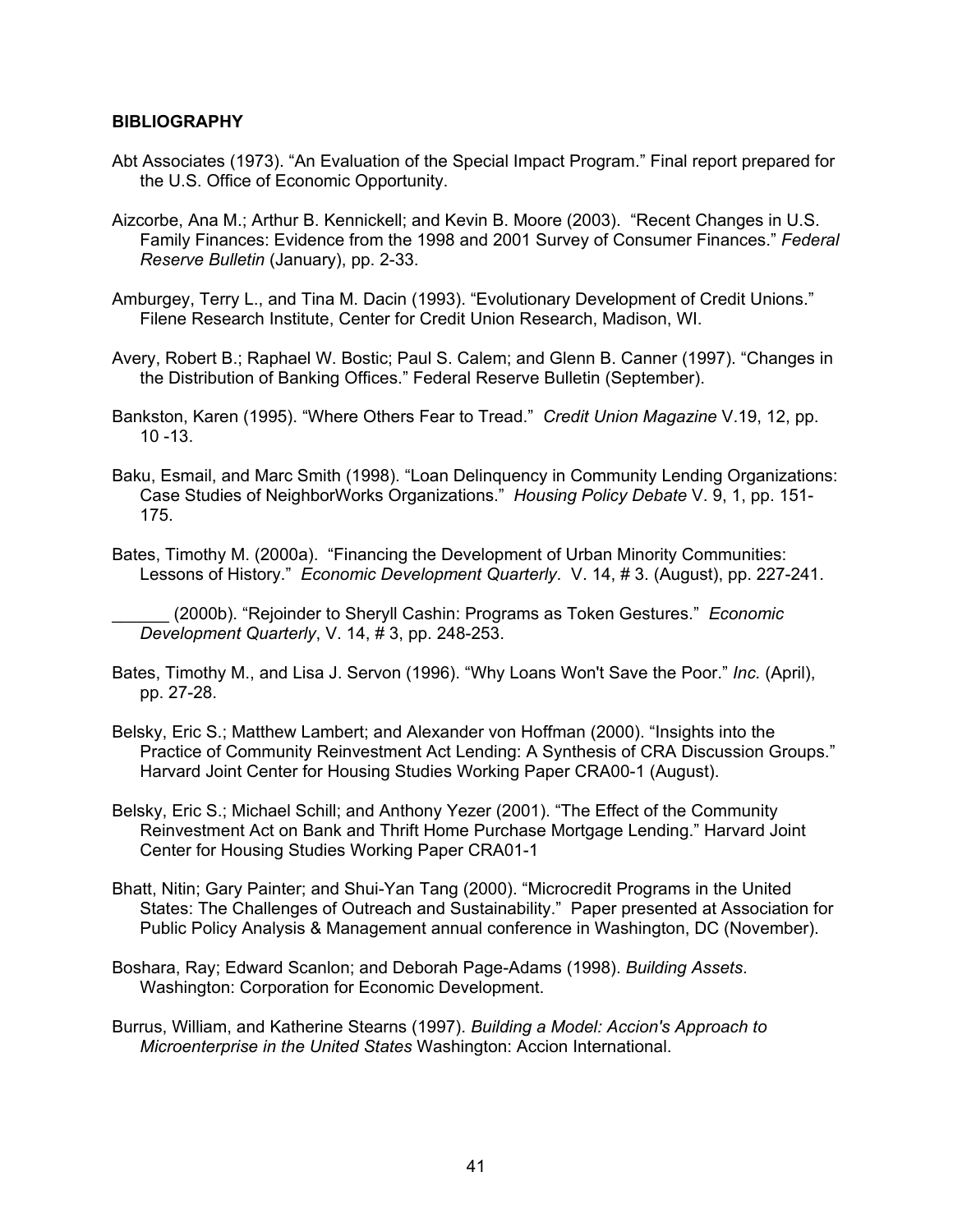- CDP (Comprehensive Data Project -2001). CDP is a comprehensive data set on CDFIs. Contact Beth Lipson at bethl@communitycapital.org or Eliza Mahony at eliza@cfed.org for more information.
- Campen, James T., and Thomas M. Callahan (2001). "Boston's Soft-Second Program: Reaching Low Income and Minority Homebuyers in a Changing Financial Services Environment*.*"Paper presented at Federal Reserve System's conference on Changing Financial Markets & Community Development, Washington, (April).
- Capone, Charles A. (2001). "Research into Mortgage Default and Affordable Housing: A Primer*.*"Paper prepared for LISC's Homeownership Summit (November).
- Carney, Stacie, and William Gale (2001). "Asset Accumulation in Low-Income Households." in Thomas M. Shapiro and Edward Wolff (eds.), *Assets for the Poor: The Benefits of Spreading Asset Ownership*. New York: Russell Sage Foundation.
- Caskey, John P. (2003). "Fringe Banking a Decade Later." Unpublished paper, Swarthmore College.

\_\_\_\_\_\_ (2001). *Check Cashing and Savings Programs for Low-Income Households: An Action Plan for Credit Unions*. Filene Research Institute, Center for Credit Union Research, Madison, WI.

\_\_\_\_\_\_ (1999). *Credit Unions and Asset Accumulation by Lower-Income Households*. Filene Research Institute, Center for Credit Union Research, Madison, WI..

\_\_\_\_\_\_ (1997). *Lower Income Americans, Higher Cost Financial Services*. Filene Research Institute, Center for Credit Union Research, Madison,WI.

- \_\_\_\_\_\_ (1994). *Fringe Banking*. New York: Russell Sage Foundation.
- Caskey, John P., and Robinson Hollister (2001). "Business Development Financial Institutions: Theory, Practice, and Impact." Institute for Research on Poverty Discussion Paper no. 1240-01.
- Cherry, Elyse (2000). "An Exit Vehicle for the Community Development Venture Capital Industry." A report submitted to The Ford Foundation.
- Christensen, Don (2000). Associate Administrator for Investment, U. S. Small Business Administration. Interview with author, (various dates).
- Clark, Peggy, Amy Kays, et al. (1999). *Microenterprise and the Poor* (Washington: Aspen Institute).

Cummings, Jean L., and Denise DiPasquale (1999). "The Low-Income Housing Tax Credit: An Analysis of the First Ten Years. *Housing Policy Debate* V. 10, # 2, pp. 251-307.

Dernovsek, Darla (2000). "Fair Deal: Creating Credit Union Alternatives to Fringe Financial Services." Credit Union National Administration Draft Report (February 29).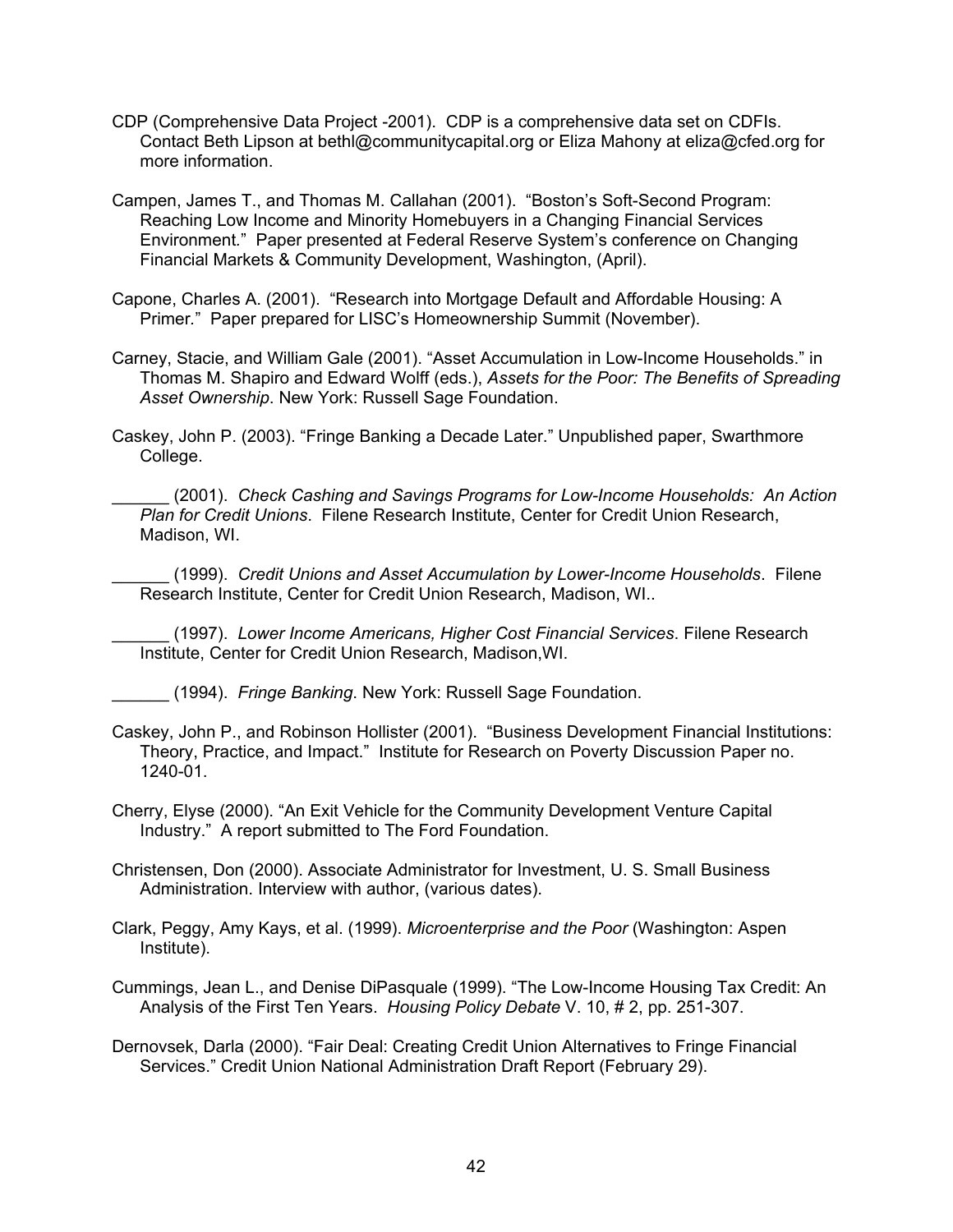- DiPasquale, Denise, and Jean L. Cummings (1996). "Financing Multifamily Rental Housing: The Changing Role of Lenders and Investors." *Housing Policy Debate* Vol. 3, #1, pp. 77-116.
- Dreier, Peter (1991). "Redlining Cities: How Banks Color Community Development." *Challenge*, V. 34, (November-December), pp. 15-23.
- Du Bois, W.E.B. (Ed.) (1907). "Economic Co-operation among Negro Americans." Report of a Study made by Atlanta University, under the Patronage of the Carnegie Institution of Washington D.C., together with the Proceedings of the 12th Conference for the Study of Negro Problems held at Atlanta University on Tuesday, May 28th.
- Dunham, Constance R. (2001). "The Role of Banks and Nonbanks in Serving Low- and Moderate-Income Communities." In *Changing Financial Markets and Community Development,* Proceedings of the April 4-6, 2001 Federal Reserve System Research Conference. Washington, DC: Federal Reserve System: 31-58.
- Dymski, Gary, and Lisa Mohanty. (1999). "Financial Services in the Black Community—Credit and Banking Structure: Asian and African-American Experience in Los Angeles." *The American Economic Review* V. 89, # 2, pp. 362-366.
- Edgcomb, Elaine; Joyce Klein; and Peggy Clark (1996). *The Practice of Microenterprise in the U.S*. Washington: Self-Employment Learning Project of Aspen Institute.
- Else, John (2000). *Microenterprise Development in the U.S.* Geneva: ILO.
- Esty, Benjamin (1995). "South Shore Bank: Is It the Model of Success for Community Development Banks?" Harvard Business School working paper.
- FIELD (Microenterprise Fund for Innovation, Effectiveness, Learning and Dissemination, at the Aspen Institute) in collaboration with AEO (the Association for Enterprise Opportunity) (2000). Available at http://www.microenterpriseworks.org/about/factsheets/factsheetsindex.htm
- GAO (Government Accounting Office) Report No. 02-913 (2002). *Electronic Transfers: Use by Federal Payment Recipients Has Increased but Obstacles to Greater Participation Remain.* (September 10).
- Goetzmann, William N., and Matthew Spiegel (2001). "The Policy Implications of Portfolio Choice in Underserved Mortgage Markets*.*" Harvard Joint Center on Housing Studies Working Paper LIHO-01.8 (August).
- Gordon, Gregory, and Albert Swanson (1977). *Chicago: Evolution of a Ghetto*. Chicago: Home Investment Fund.
- Grossman, Brian; Andrea Levere; and Kent Marcoux (1998). *Counting on Local Capital*. Corporation for Enterprise Development: Washington D.C.

Guskind, Robert (1989). "Thin Red Line." *National Journal* (October 28), pp. 2636-2643.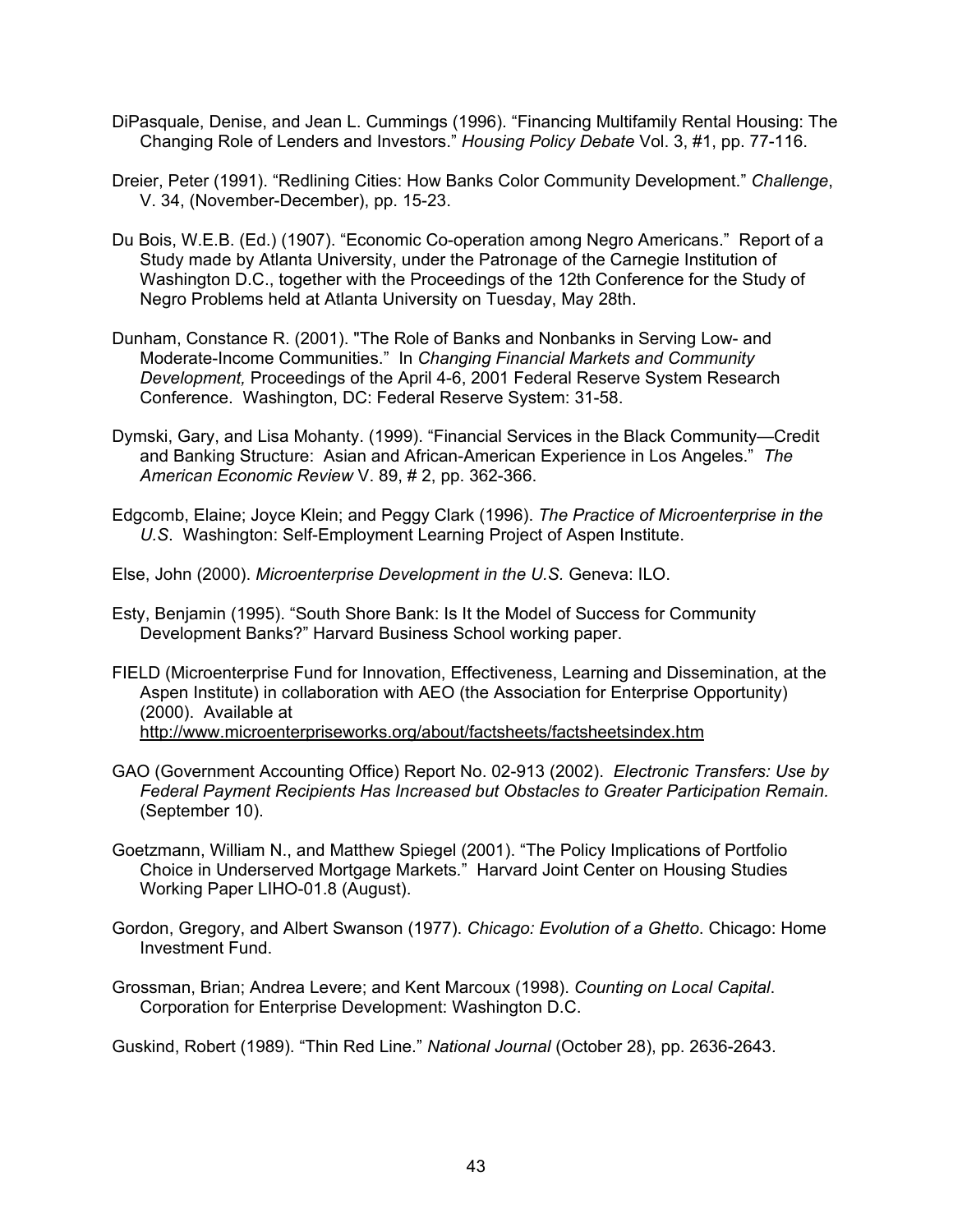- Himes, Cristina, and Lisa J. Servon (1998). *Measuring Client Success: An Evaluation of ACCION's Impact on Microenterprises in the United States*. Washington: ACCION **International**
- Hirad, Abdighani, and Peter M. Zorn (2001). "A Little Knowledge Is a Good Thing: Empirical Evidence of the Effectiveness of Homeownership Counseling." Harvard Joint Center for Housing Studies Working Paper LIHO-01.4 (August).
- Hogarth, Jeanne M., and Kevin H. O'Donnell (1999). "Banking Relationships of Lower-Income Families and the Governmental Trend toward Electronic Payment." *Federal Reserve Bulletin.*
- Hudson, Michael (ed.) (1996). *Merchants of Misery: How Corporate America Profits from Poverty*. Monroe, Maine: Common Courage Press.
- Immergluck, Dan, and Geoff Smith (2001). "Bigger, Faster … But Better? How Changes in the Financial Services Industry Affect Small Business Lending in Urban Areas." Paper prepared for the Brookings Center on Urban and Metropolitan Policy (September).
- Isbister, John (1994). *Thin Cats: The Community Development Credit Union Movement in the United States*. Davis, California: Center for Cooperatives, University of California
	- \_\_\_\_\_\_ (1992). *The Lending Performance of Community Development Credit Unions*. Davis, California: Center for Cooperatives, University of California.

Jackson, Kenneth T. (1995). *Crabgrass Frontier*. New York: Oxford University Press.

- Jacob, Katy; Malcolm Bush; and Dan Immergluck (2002). *Rhetoric and Reality: An Analysis of Mainstream Credit Unions' Record of Serving Low-Income People*. Chicago: Woodstock Institute.
- Jones, Susan R. (1999). "Self-Employment: Possibilities and Problems," in Joel F. Handler and Lucie White (eds), *Hard Labor: Women and Work in the Post-Welfare Era*. Armonk, NY: M.E. Sharpe, pp.76-95.
- Kasarda, John D. (1989). "Urban Industrial Transition and the Underclass." *Annals of the American Association of the Political and Social Sciences* Vol. 501, pp. 26-47.
- Kennickell, Arthur B.; Martha Starr-McCluer; and Brian Surette (2000). "Recent Changes in U.S. Family Finances: Results from the 1998 Survey of Consumer Finances." *Federal Reserve Bulletin.*
- Langer, Jennifer; Jackie Orwick; and Amy Kays (1999). *1999 Directory of U.S. Microenterprise Program*. Washington DC: The Aspen Institute.
- Liou, Y. Thomas, and Robert C. Stroh (1998). "Community Development Intermediary Systems in the United States: Origins, Evolution, and Functions." *Housing Policy Debate* Vol. 9, 3, pp. 575-594.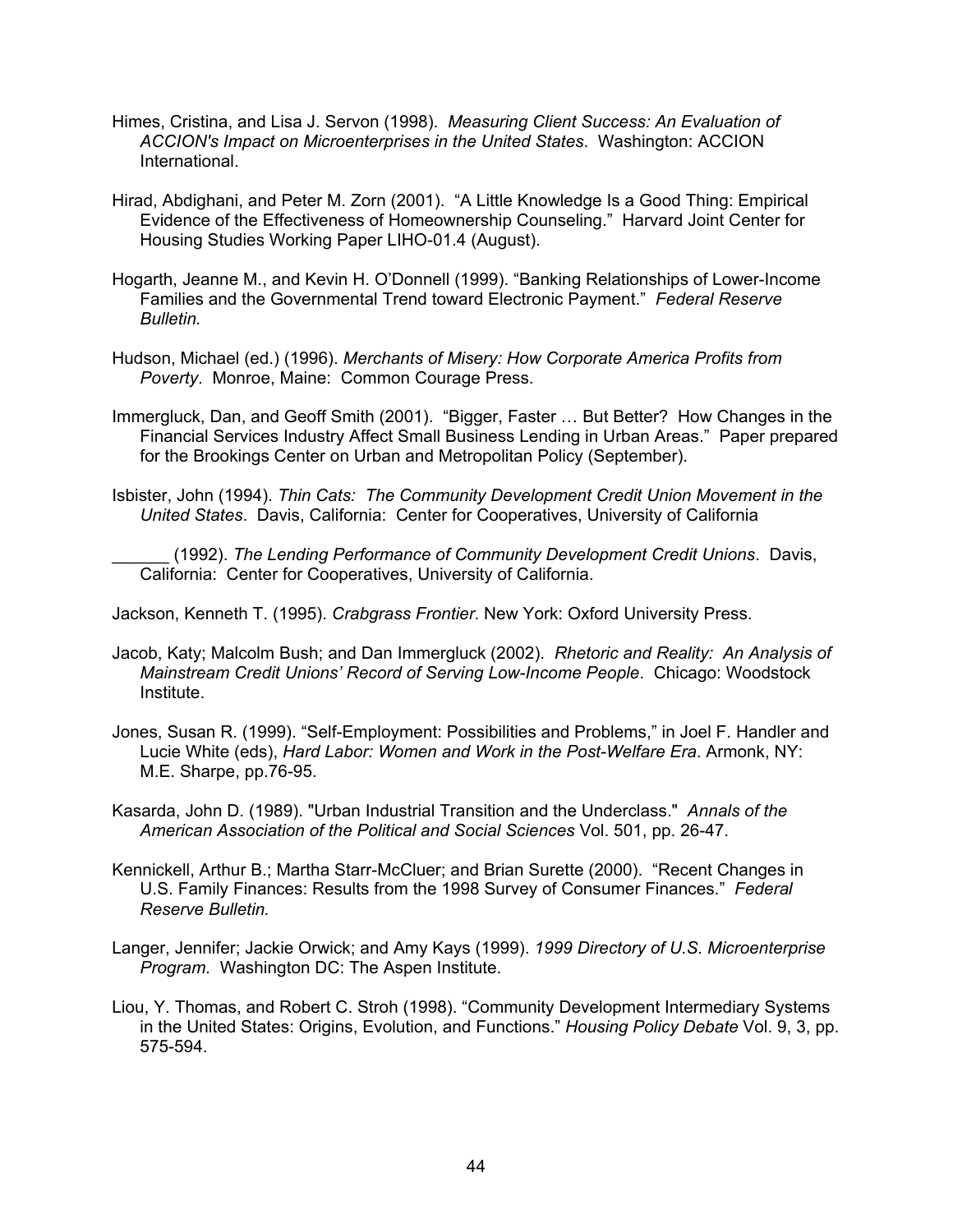- Listokin, David; Elvin Wyly; Brian Schmitt; and Ioan Voicu (2001). "The Potential and Limitations of Mortgage Innovation in Fostering Homeownership in the United States." *Housing Policy Debate* V. 12, # 3, pp. 465-513.
- Litan, Robert E.; Nicolas P. Retsinas; Eric S. Belsky; Gary Fauth; Maureen Kennedy; and Paul Leonard (2001*).* "The Community Reinvestment Act After Financial Modernization: A Final Report Prepared for the Department of Treasury" (January).
- Macey Jonathan R., and Geoffrey P. Miller (1997). *Banking Law and Regulation. 2nd Edition*. New York: Aspen Law & Business.
- Mayer, Neil (1998). *Saving and Creating Good Jobs,* Washington, D.C.: Center for Community Change (December).
- McCarthy, George; Shannon Van Zandt; and William Rohe (2001). "The Economic Benefits and Costs of Homeownership: A Critical Assessment of the Research." Research Institute for Housing America Working Paper #01-02 (May).
- McClure, Kirk (2000). "The Low-Income Housing Tax Credit as an Aid to Housing Finance: How Well Has It Worked?" *Housing Policy Debate* Vol. 11, 1, pp. 91-114.
- Moody, J. Carroll, and Gilbert C. Fite (1984). 2nd Edition. *The Credit Union Movement: Origins and Development 1850 to 1980.* Dubuque, Iowa: Kendall/Hunt Publishing Company.
- Moy, Kirsten, and Alan Okagaki (2001). "Changing Capital Markets and Their Implications for Community Development Finance." *Capital Xchange* (July).
- Munnell, Alicia H.; Geoffrey M.B. Tootell; Lynn E. Browne; and James McEneaney (1992). "Mortgage Lending in Boston: Interpreting HMDA Data." Federal Reserve Bank of Boston Working Paper 92-7.
- Myers, William (1994). "Twenty Ways to Serve Low-Income and Minority Borrowers." *Credit Union Executive*, V. 34, 5, pp. 6-10.
- NCCA (National Community Capital Association) (2003). Part of the NCCA membership criteria. Available at http://www.communitycapital.org/inside/membership/membership\_app.pdf.
- NCCA (2002). *CDFIs Side by Side: A Comparative Guide 2001 Edition*. Philadelphia, PA.
- National Credit Union Administration (1999). "Low Income Credit Unions 1999 Year-end Report." National Credit Union Administration, Office of Community Development Credit Unions, Alexandria, VA.
- NCIF (National Community Investment Fund) Update (2002).
- Oliver, Melvin L., and Thomas M. Shapiro (1995). *Black Wealth / White Wealth: A New Perspective on Racial Inequality*. New York: Routledge.
- Papadimitriou, Dimitri B.; Ronnie J. Phillips; and L. Randall Wray (1993). *A Path to Community Development: The Community Reinvestment Act, Lending Discrimination, and the Role of*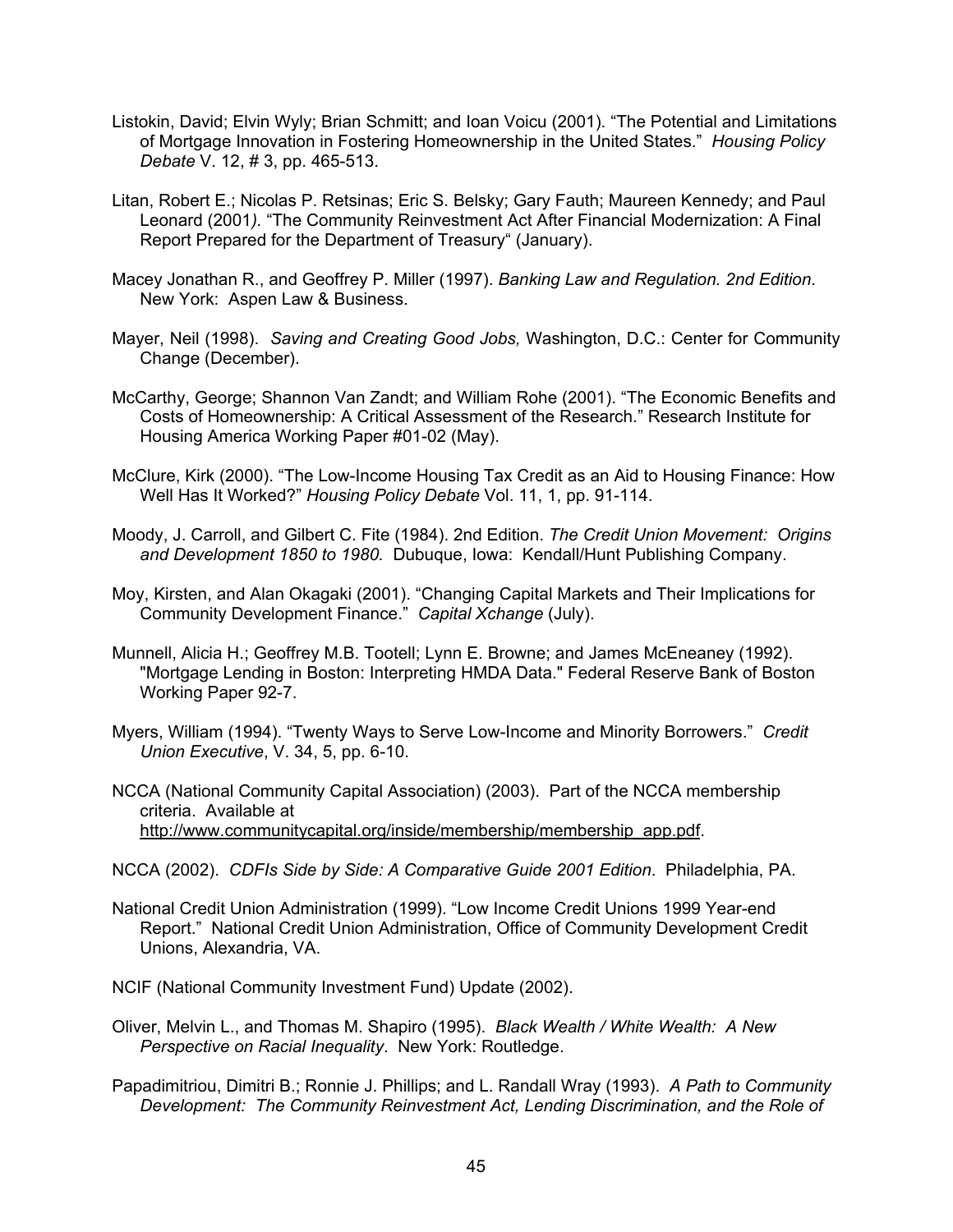*Community Development Banks*. The Jerome Levy Economics Institute of Bard College, No. 6.

- Pennington-Cross, Anthony; Anthony Yezer; and Joseph Nichols (2000). "Credit Risk and Mortgage Lending: Who Uses Subprime and Why?" Research Institute for Housing America Working Paper # 00-03 (September).
- Phillips-Fein, Kim (1998). "The Still-Industrial City: Why Cities Shouldn't Just let Manufacturing Go." *The American Prospect* (September-October), pp. 28-37.
- Polikoff, Alexander (1978). *Housing the Poor: The Case for Heroism*. Cambridge, MA: Ballinger Publishing Co.
- PricewaterhouseCoopers MoneyTree Survey. (2003). Available at http://www.pwcmoneytree.com/moneytree/index.jsp .
- Quercia, Roberto G.; George W. McCarthy; and Michael A. Stegman (1995). "Mortgage Default Among Rural, Low-Income Borrowers." *Journal of Housing Research* V. 6, #2, pp. 349-369.
- Quercia, Roberto G.; George W. McCarthy; Rhonda Ryznar; and Ayse Can Talen (2000). "Spatio-Temporal Measurement of House Price Appreciation in Underserved Areas." *Journal of Housing Research* V. 11, # 1, pp. 1-28.
- Quercia, Roberto G.; Michael A. Stegman; Walter R. Davis; and Eric Stein (2001). "Community Reinvestment Lending: A Description and Contrast of Loan Products and Their Performance." Harvard Joint Center for Housing Studies Working Paper LIHO-01.11 (September).
- Rajan, Samira (2001). "Measuring the Financial Soundness of CDFIs." Kennedy School Policy Analysis (Cambridge, MA), April.
- Robinson, Ceretha Feaster, and Anne Gilson (1993). *Credit and the War on Poverty: An Analysis of the Credit Union Programs of the Office of Economic Opportunity*. Woodstock Institute, Chicago, Illinois.
- Rohe, William M., and Leslie S. Stewart (1996). "Homeownership and Neighborhood Stability." *Housing Policy Debate* Vol. 7, #1, pp. 37-81.
- Rosenthal, Stuart S. (2001). "Eliminating Credit Barriers to Increase Homeownership: How Far Can We Go?" Research Institute for Housing America Working Paper # 01-01 (March).
- Rubin, Julia Sass (2002). "Exploring Organizations Operating on the Institutional Cusp: The Origins and Behavior of Community Development Venture Capital Funds." Harvard University. Unpublished doctoral dissertation.
	- \_\_\_\_\_\_ (2001). "Community Development Venture Capital: A Double-Bottom Line Approach to Poverty Alleviation." In *Changing Financial Markets and Community Development,*  Proceedings of the April 4-6, 2001 Federal Reserve System Research Conference. Washington, DC: Federal Reserve System, pp. 121-154.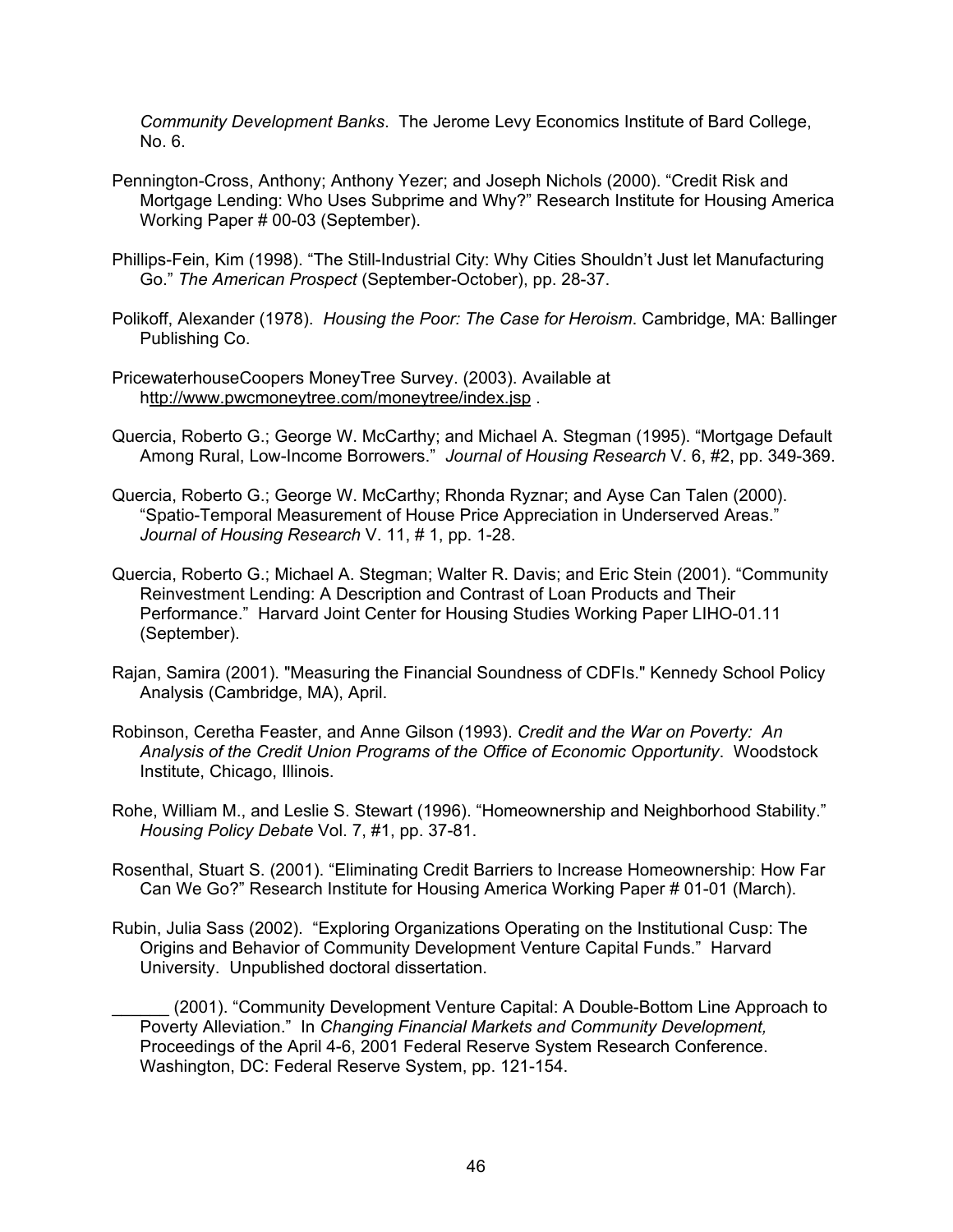- Rubin, Julia Sass, and Gregory M. Stankiewicz (2001), "The Los Angeles Community Development Bank: The Possible Pitfalls of Public-Private Partnerships." *Journal of Urban Affairs*, V 23, # 2, pp. 133-153.
- Santiago, Sen. Nellie; Thomas Holyoke; and Ross Levi (1998). "Turning David and Goliath into the Odd Couple: How the New Community Reinvestment Act Promotes Community Development Financial Institutions." *Journal of Law and Policy* (Brooklyn Law School), Vol. VI, #2, pp. 571-651.
- Schreiner, Mark (1998). "The Context for Microenterprises and for Microenterprise Programs in the United States and Abroad." Washington University (St. Louis) Center for Social Development Working Paper (November).
- Schwartz, Alex (1998). "From Confrontation to Collaboration? Banks, Community Groups, and the Implementation of Community Reinvestment Agreements." *Housing Policy Debate* V. 9, # 3, pp. 631-662.
- Servon, Lisa J. (1999). *Bootstrap Capital: Microenterprise and the American Poor*. Washington: Brookings Institution Press.
	- \_\_\_\_\_\_ (1998a). *Microenterprise Development as an Economic Adjustment Strategy*. Report prepared for the Economic Development Administration, U.S. Dept. of Commerce (December).

(1998b). "Credit and Social Capital: The Community Development Potential of U.S. Microenterprise Programs." *Housing Policy Debate* V. 9, # 1, pp. 115-149.

\_\_\_\_\_\_ (1997). "Microenterprise Programs in U.S. Inner Cities: Economic Development or Social Welfare?" *Economic Development Quarterly* V. 11, # 2 (May), pp. 166-180

\_\_\_\_\_\_ (1996). "Microenterprise Programs and Women: Entrepreneurship as Individual Empowerment." *Journal of Developmental Entrepreneurship* V. 1, # 1 (Spring), pp. 31-55.

- Servon, Lisa J., and Timothy M. Bates (1998). "Microenterprise as an Exit Route from Poverty: Recommendations for Programs and Policy Makers." *Journal of Urban Affairs* V. 20, # 4, pp. 419-441
- Servon, Lisa J. and Jeffrey P. Doshna (2000). "Microenterprise and the Economic Development Toolkit: A Small Part of the Big Picture." *Journal of Developmental Entrepreneurship*, V. 5, # 3 (December), pp. 183-208.
- Sherraden, Michael (1991). *Assets and the Poor: A New American Welfare Policy*. New York: Sharpe.
- Squires, Gregory D. (1992). "Community Reinvestment: An Emerging Social Movement." In *From Redlining to Reinvestment*, Gregory D. Squires. (ed.) Philadelphia: Temple University Press, pp. 1-27.
- Squires, Gregory D., and Sally O'Connor (2001). *Color and Money: Politics and Prospects for Community Reinvestment in Urban America*. Albany, New York: State University of New York Press.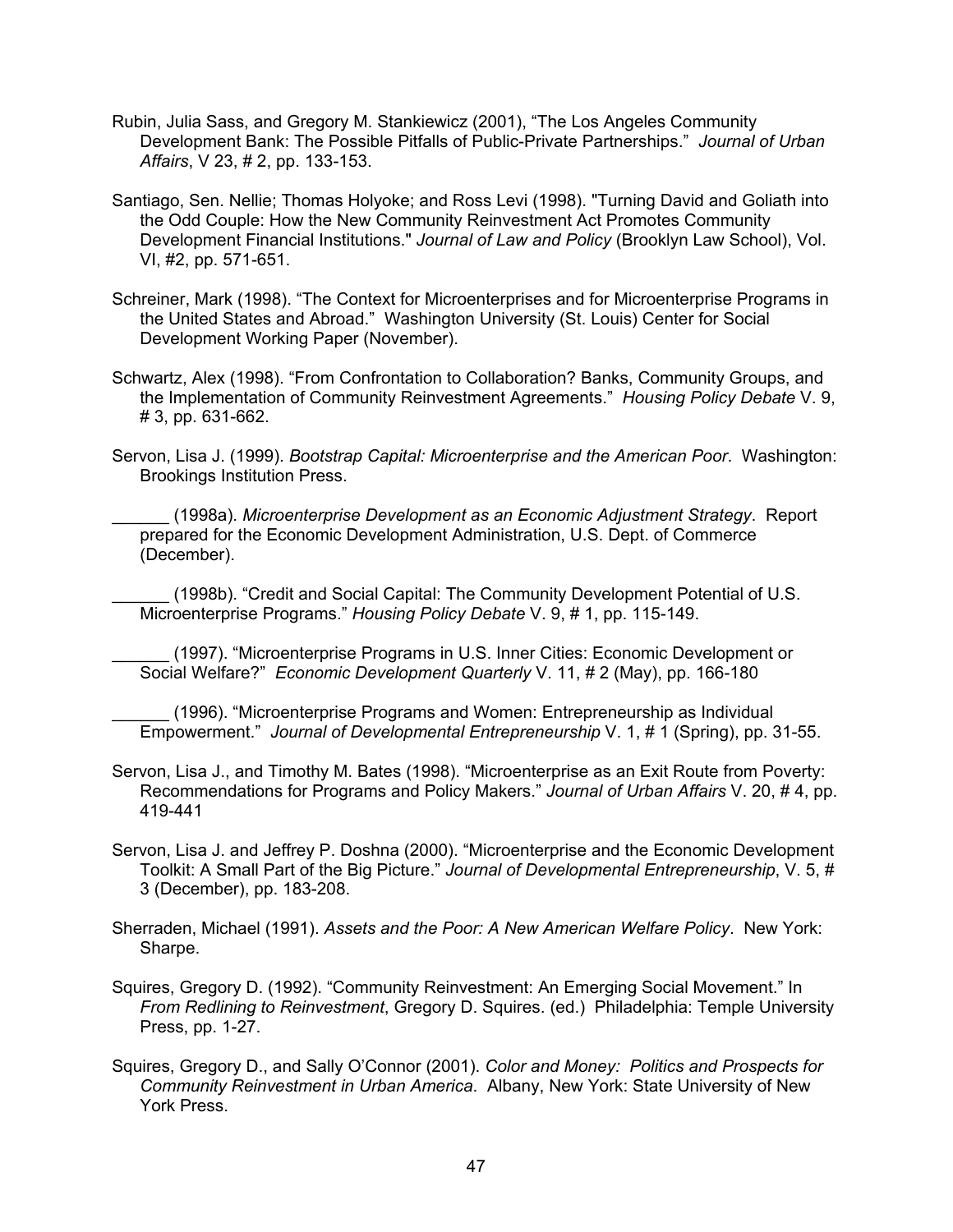- Stanton, Gregory M. (2003). "Unblocking the Obstacles to the Capital Markets for Community Development Financial Institutions: CDFIs, CDCs and RLFs as Originators of Nonconforming Loans." Wall Street without Walls White paper.
- Stegman, Michael A. (1999). *Savings for the Poor: The Hidden Benefits of Electronic Banking*. Washington, DC: Brookings Institution Press.
- Stevens, Judy, Kathryn Tholin (1991). *Lenders of First Resort: Community Development Loan Funds*, Chicago, IL: Woodstock Institute.
- Tansey, Charles D. (2001). "Community Development Credit Unions: An Emerging Player in Low-Income Communities." *Capital Xchange* (September).
- Taub, Richard P. (1988). *Community Capitalism*. Boston: Harvard Business School Press.
- Tholin, Kathryn (1995). *Banking on Communities: Community Development Banks in the United States.* Chicago: Woodstock Institute.
- United States Department of Treasury (2000). *Predatory Lending Report*. No. 3076.
- Van Order, Robert, and Peter Zorn (2001). Performance of Low-Income and Minority Mortgages. Harvard Joint Center on Housing Studies Working Paper LIHO-01.10 (September).
- Venture Economics (2000). *National Venture Capital Association 2000 Yearbook.* Arlington, VA: NVCA.
- Vidal, Avis (1995). "Reintegrating Disadvantaged Communities into the Fabric of Urban Life: The Role of Community Development." *Housing Policy Debate*, V. 6, # 1, pp. 169-230.
- Wallace, James E. (1995). "Financing Affordable Housing in the United States." *Housing Policy Debate*, V. 6, 4, pp. 785-814.
- Williams, Marva E. (2002). *Critical Capital: How Secondary Capital Investments Help Low-Income Credit Unions Hit Their Stride*. Chicago: Woodstock Institute.
	- \_\_\_\_\_\_ (1997). *Credit to the Community: The Role of CDCUs in Community Development.*  Chicago: Woodstock Institute.
- Williams, Marva E., and Sharyl Hudson. (1999). *Building the Savings and Assets of Lower-Income Consumers: Examples from Community Development Credit Unions*. Chicago: Woodstock Institute.
- Williams, Marva E., and Marti Wiles. (1998). *On the Move: An Analysis of Low-Income Credit Unions 1990-1996*. Chicago: Woodstock Institute.
- Woodstock Institute (2002). "Doing Well While Doing Good: The Growth of Community Development Banking: 1992-2001." Reinvestment Alert 18 (September).